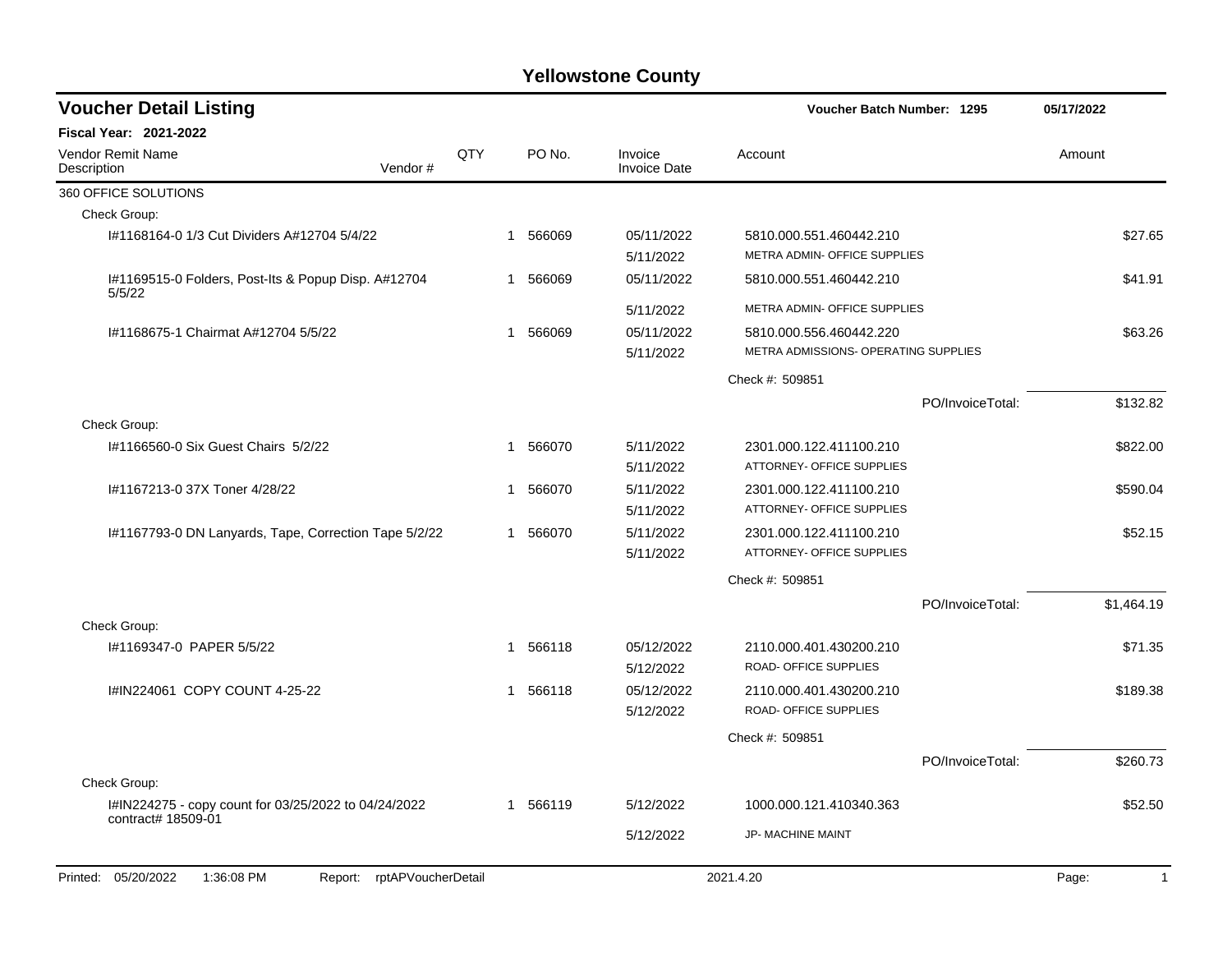| <b>Voucher Detail Listing</b>                      |         | <b>Voucher Batch Number: 1295</b> |                        |                                |                            |                  | 05/17/2022 |
|----------------------------------------------------|---------|-----------------------------------|------------------------|--------------------------------|----------------------------|------------------|------------|
| <b>Fiscal Year: 2021-2022</b>                      |         |                                   |                        |                                |                            |                  |            |
| <b>Vendor Remit Name</b><br>Description            | Vendor# | QTY                               | PO No.                 | Invoice<br><b>Invoice Date</b> | Account                    |                  | Amount     |
|                                                    |         |                                   |                        |                                | Check #: 509851            |                  |            |
|                                                    |         |                                   |                        |                                |                            | PO/InvoiceTotal: | \$52.50    |
| Check Group:                                       |         |                                   |                        |                                |                            |                  |            |
| INV#1143717-1 - Flag 3/2/22                        |         |                                   | 1 566120               | 5/12/2022                      | 1000.000.121.410340.210    |                  | \$19.74    |
|                                                    |         |                                   |                        | 5/12/2022                      | JP- OFFICE SUPPLIES        |                  |            |
| INV#1143717-2 - Flag 3/3/22                        |         |                                   | 1 566120               | 5/12/2022                      | 1000.000.121.410340.210    |                  | \$64.26    |
|                                                    |         |                                   |                        | 5/12/2022                      | JP- OFFICE SUPPLIES        |                  |            |
| INV#1148166-0 - Paper and Pen 3/10/22              |         |                                   | 1 566120               | 5/12/2022                      | 1000.000.121.410340.210    |                  | \$60.33    |
|                                                    |         |                                   |                        | 5/12/2022                      | <b>JP- OFFICE SUPPLIES</b> |                  |            |
| INV#1148832-0 - Tape 3/11/22                       |         |                                   | 1 566120               | 5/12/2022                      | 1000.000.121.410340.210    |                  | \$24.71    |
|                                                    |         |                                   |                        | 5/12/2022                      | JP- OFFICE SUPPLIES        |                  |            |
| INV#1148832-1 - Tape 3/17/22                       |         |                                   | 566120<br>$\mathbf{1}$ | 5/12/2022                      | 1000.000.121.410340.210    |                  | \$49.42    |
|                                                    |         |                                   |                        | 5/12/2022                      | JP- OFFICE SUPPLIES        |                  |            |
| INV#1149709-0 - Tissue 3/15/22                     |         |                                   | 1 566120               | 5/12/2022                      | 1000.000.121.410340.210    |                  | \$31.15    |
|                                                    |         |                                   |                        | 5/12/2022                      | JP- OFFICE SUPPLIES        |                  |            |
| INV#1152687-0 - Paper and Towel 3/22/22            |         |                                   | 1 566120               | 5/12/2022                      | 1000.000.121.410340.210    |                  | \$45.49    |
|                                                    |         |                                   |                        | 5/12/2022                      | JP- OFFICE SUPPLIES        |                  |            |
| INV#1159111-0 - Pen and Drive 4/8/22               |         |                                   | 1 566120               | 5/12/2022                      | 1000.000.121.410340.210    |                  | \$48.97    |
|                                                    |         |                                   |                        | 5/12/2022                      | JP- OFFICE SUPPLIES        |                  |            |
| INV#1159111-1 - Drive 4/12/22                      |         |                                   | 566120<br>1            | 5/12/2022                      | 1000.000.121.410340.210    |                  | \$29.34    |
|                                                    |         |                                   |                        | 5/12/2022                      | <b>JP- OFFICE SUPPLIES</b> |                  |            |
| INV#1162442-0 - Rubber Band, Pen and Toner 4/18/22 |         |                                   | 1 566120               | 5/12/2022                      | 1000.000.121.410340.210    |                  | \$539.92   |
|                                                    |         |                                   |                        | 5/12/2022                      | JP- OFFICE SUPPLIES        |                  |            |
| INV#1165572-0 - Note and Label 4/26/22             |         |                                   | 1 566120               | 5/12/2022                      | 1000.000.121.410340.210    |                  | \$127.74   |
|                                                    |         |                                   |                        | 5/12/2022                      | JP- OFFICE SUPPLIES        |                  |            |
| INV#1165572-1 - Straw 4/29/22                      |         |                                   | 566120<br>1            | 5/12/2022                      | 1000.000.121.410340.210    |                  | \$21.53    |
|                                                    |         |                                   |                        | 5/12/2022                      | JP- OFFICE SUPPLIES        |                  |            |
|                                                    |         |                                   |                        |                                | Check #: 509851            |                  |            |
|                                                    |         |                                   |                        |                                |                            |                  |            |

PO/InvoiceTotal: \$1,062.60

Check Group: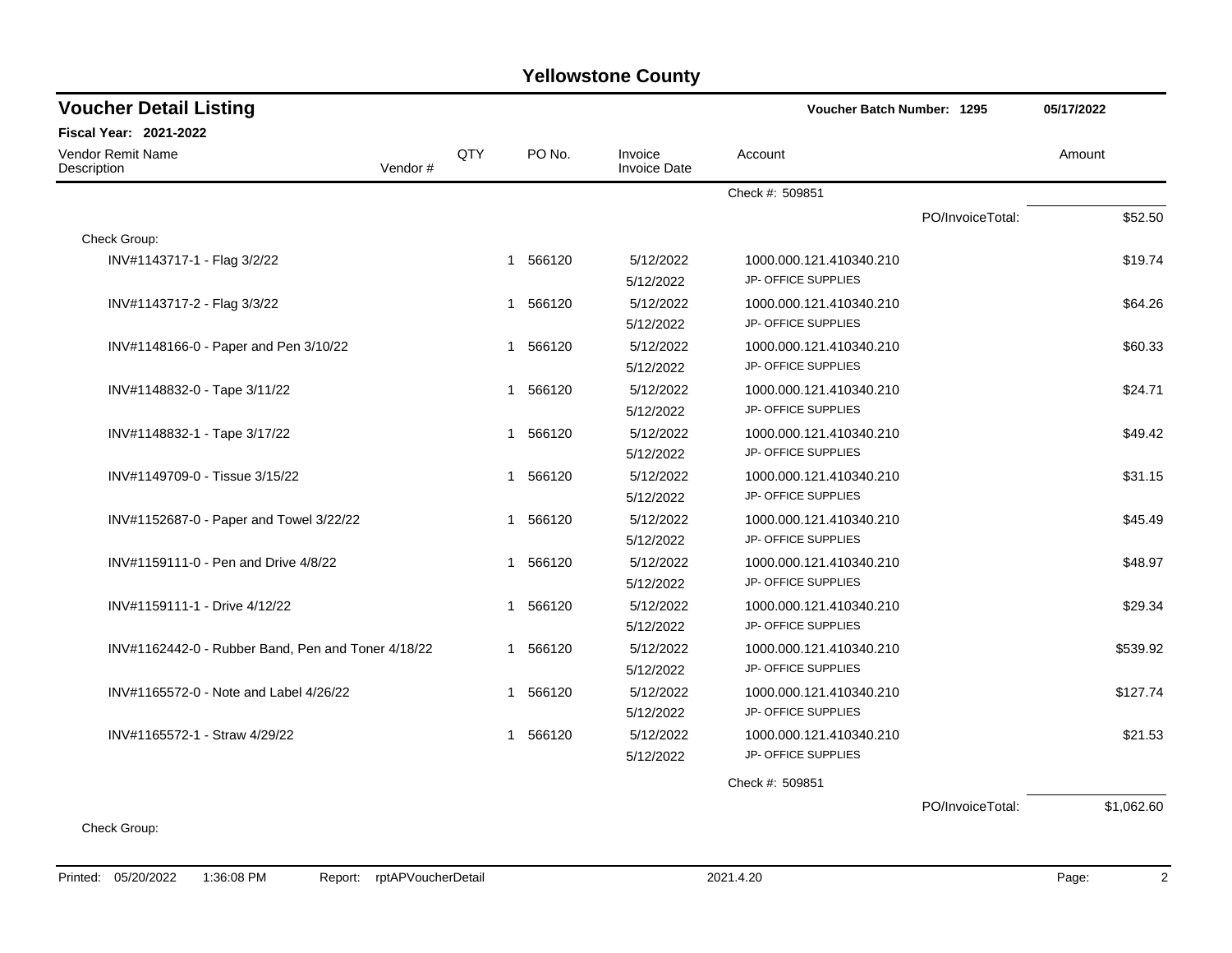|                                                                 |                        | <b>Yellowstone County</b>      |                                                              |            |
|-----------------------------------------------------------------|------------------------|--------------------------------|--------------------------------------------------------------|------------|
| <b>Voucher Detail Listing</b>                                   |                        |                                | <b>Voucher Batch Number: 1295</b>                            | 05/17/2022 |
| Fiscal Year: 2021-2022                                          |                        |                                |                                                              |            |
| Vendor Remit Name<br>Vendor#<br>Description                     | QTY<br>PO No.          | Invoice<br><b>Invoice Date</b> | Account                                                      | Amount     |
| I#1170586-0 LEGAL PAD, DETERGENT, TISSUE                        | 566145<br>$\mathbf{1}$ | 5/12/2022<br>5/12/2022         | 1000.000.111.410510.210<br>FINANCE- OFFICE SUPPLIES          | \$58.42    |
| I#1170586-1 CORR TAPE 5/11/22                                   | 566145<br>1            | 5/12/2022<br>5/12/2022         | 1000.000.111.410510.210<br>FINANCE- OFFICE SUPPLIES          | \$31.51    |
|                                                                 |                        |                                | Check #: 509851                                              |            |
|                                                                 |                        |                                | PO/InvoiceTotal:                                             | \$89.93    |
|                                                                 |                        |                                | Vendor Total:                                                | \$3,062.77 |
| ADVANCED PAYROLL SOLUTIONS<br>Check Group:                      |                        |                                |                                                              |            |
| 1#34 PR SVC K.W. 5/2-15/22                                      | 566154<br>1            | 05/12/2022<br>5/12/2022        | 7301.000.725.430900.398<br>CUSTER CEM-VAR CONTRACT SVC       | \$175.00   |
| 1#34 PR SVC M.P. 5/2-15/221                                     | 566154<br>$\mathbf{1}$ | 05/12/2022<br>5/12/2022        | 7301.000.725.430900.398<br>CUSTER CEM-VAR CONTRACT SVC       | \$125.00   |
| 1#34 ADMIN FEE                                                  | 566154<br>$\mathbf{1}$ | 05/12/2022<br>5/12/2022        | 7301.000.725.430900.398<br>CUSTER CEM-VAR CONTRACT SVC       | \$111.00   |
|                                                                 |                        |                                | Check #: 509852                                              |            |
|                                                                 |                        |                                | PO/InvoiceTotal:                                             | \$411.00   |
| AGGREGATE RESOURCES, INC                                        |                        |                                | Vendor Total:                                                | \$411.00   |
| Check Group:                                                    |                        |                                |                                                              |            |
| I#1976 1 1/2" GRAVEL 8.71 @ 5.10 4/20/22 P#810007               | 566133<br>$\mathbf{1}$ | 05/12/2022<br>5/12/2022        | 2130.000.402.430244.400<br><b>BRIDGE- BUILDING MATERIALS</b> | \$44.42    |
|                                                                 |                        |                                | Check #: 509853                                              |            |
|                                                                 |                        |                                | PO/InvoiceTotal:                                             | \$44.42    |
|                                                                 |                        |                                | Vendor Total:                                                | \$44.42    |
| ALLSTREAM<br>Check Group:                                       |                        |                                |                                                              |            |
| I#18368695 A#330179 5/1/22-5/31/22                              | 566079<br>$\mathbf{1}$ | 05/11/2022<br>5/11/2022        | 2399.000.235.420250.345<br>YSC- TELEPHONE & TECHNOLOGY       | \$44.92    |
|                                                                 |                        |                                | Check #: 509854                                              |            |
| Report: rptAPVoucherDetail<br>Printed: 05/20/2022<br>1:36:08 PM |                        |                                | 2021.4.20                                                    | Page:<br>3 |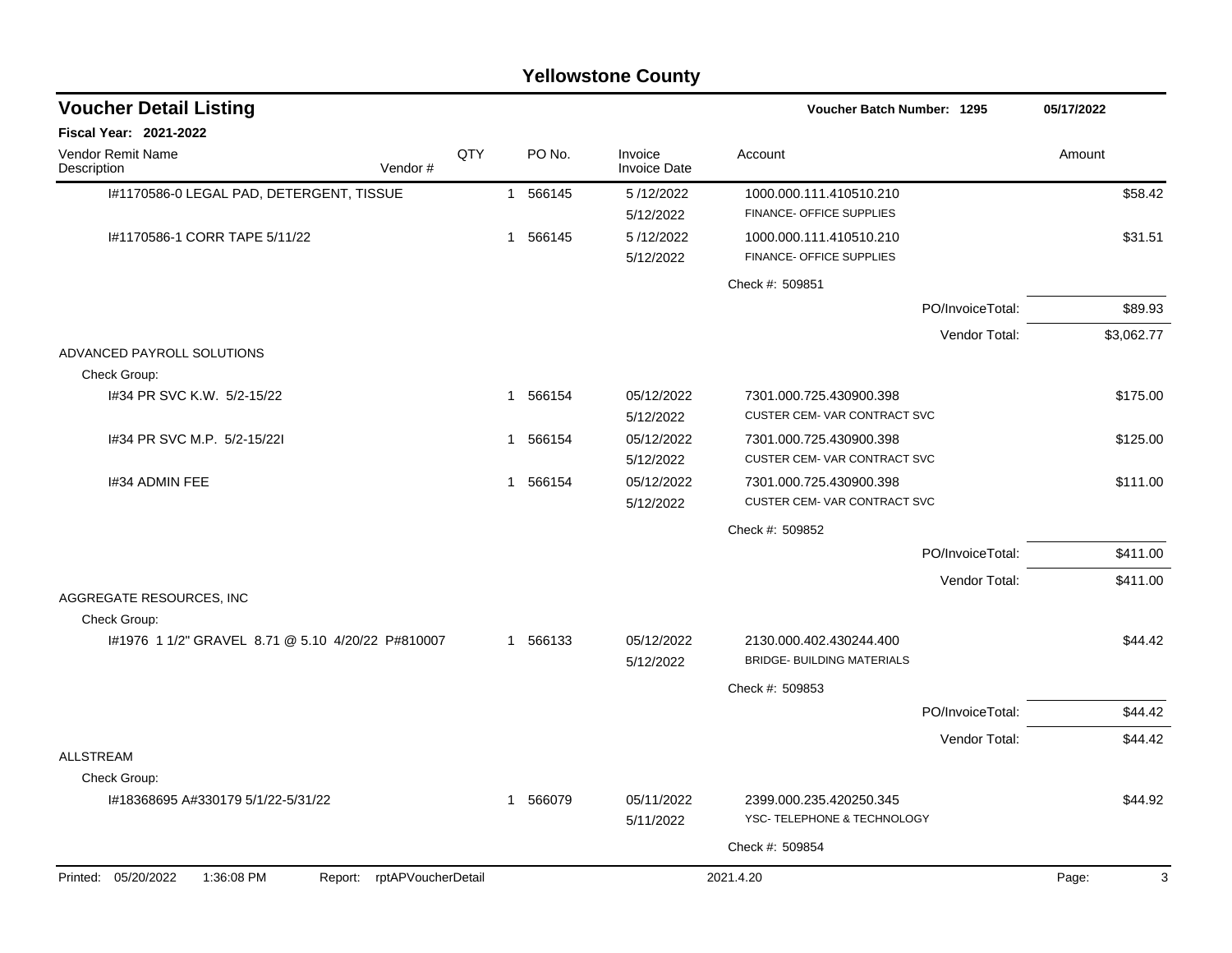| <b>Voucher Detail Listing</b>               |         |     |                        |                         | <b>Voucher Batch Number: 1295</b>                          |                  | 05/17/2022   |  |
|---------------------------------------------|---------|-----|------------------------|-------------------------|------------------------------------------------------------|------------------|--------------|--|
| Fiscal Year: 2021-2022                      |         |     |                        |                         |                                                            |                  |              |  |
| Vendor Remit Name<br>Description            | Vendor# | QTY | PO No.                 | Invoice<br>Invoice Date | Account                                                    |                  | Amount       |  |
|                                             |         |     |                        |                         |                                                            | PO/InvoiceTotal: | \$44.92      |  |
|                                             |         |     |                        |                         |                                                            | Vendor Total:    | \$44.92      |  |
| AMERICAN WELDING & GAS INC                  |         |     |                        |                         |                                                            |                  |              |  |
| Check Group:                                |         |     |                        |                         |                                                            |                  |              |  |
| A#65600I#08474118 WELDING SUPPLIES 4/27/22  |         |     | 1 566115               | 05/13/2022<br>5/13/2022 | 2110.000.401.430200.362<br><b>ROAD-MAINT &amp; REPAIRS</b> |                  | \$126.04     |  |
|                                             |         |     |                        |                         | Check #: 509855                                            |                  |              |  |
|                                             |         |     |                        |                         |                                                            | PO/InvoiceTotal: | \$126.04     |  |
|                                             |         |     |                        |                         |                                                            | Vendor Total:    | \$126.04     |  |
| ANGEL LIND'S DAIRY INC                      |         |     |                        |                         |                                                            |                  |              |  |
| Check Group:                                |         |     |                        |                         |                                                            |                  |              |  |
| I#8014367 A#Youths Dairy 5/10/22            |         |     | 566065<br>$\mathbf{1}$ | 05/11/2022<br>5/11/2022 | 2399.000.235.420250.223<br>YSC-FOOD                        |                  | \$128.05     |  |
|                                             |         |     |                        |                         | Check #: 509856                                            |                  |              |  |
|                                             |         |     |                        |                         |                                                            | PO/InvoiceTotal: | \$128.05     |  |
|                                             |         |     |                        |                         |                                                            | Vendor Total:    | \$128.05     |  |
| AVI SYSTEMS INC                             |         |     |                        |                         |                                                            |                  |              |  |
| Check Group:                                |         |     |                        |                         |                                                            |                  |              |  |
| Pay App #2 - MetraPark PA System ARPA       |         |     | 1 566047               | 05/10/2022              | 2260.000.199.440150.398                                    |                  | \$54,197.25  |  |
|                                             |         |     |                        | 5/10/2022               | ARPA-VARIABLE CONTRACT SERVICES                            |                  |              |  |
| LESS 5% WITHOLDING                          |         |     | 566047<br>1            | 05/10/2022              | 2260.000.199.440150.398                                    |                  | (\$2,709.86) |  |
|                                             |         |     |                        | 5/10/2022               | ARPA-VARIABLE CONTRACT SERVICES                            |                  |              |  |
| LESS 1% ST of MT GRT                        |         |     | 1 566047               | 05/10/2022              | 2260.000.199.440150.398                                    |                  | (\$514.87)   |  |
|                                             |         |     |                        | 5/10/2022               | ARPA-VARIABLE CONTRACT SERVICES                            |                  |              |  |
|                                             |         |     |                        |                         | Check #: 509857                                            |                  |              |  |
|                                             |         |     |                        |                         |                                                            | PO/InvoiceTotal: | \$50,972.52  |  |
|                                             |         |     |                        |                         |                                                            | Vendor Total:    | \$50,972.52  |  |
| <b>BALCO UNIFORM CO INC</b><br>Check Group: | 041513  |     |                        |                         |                                                            |                  |              |  |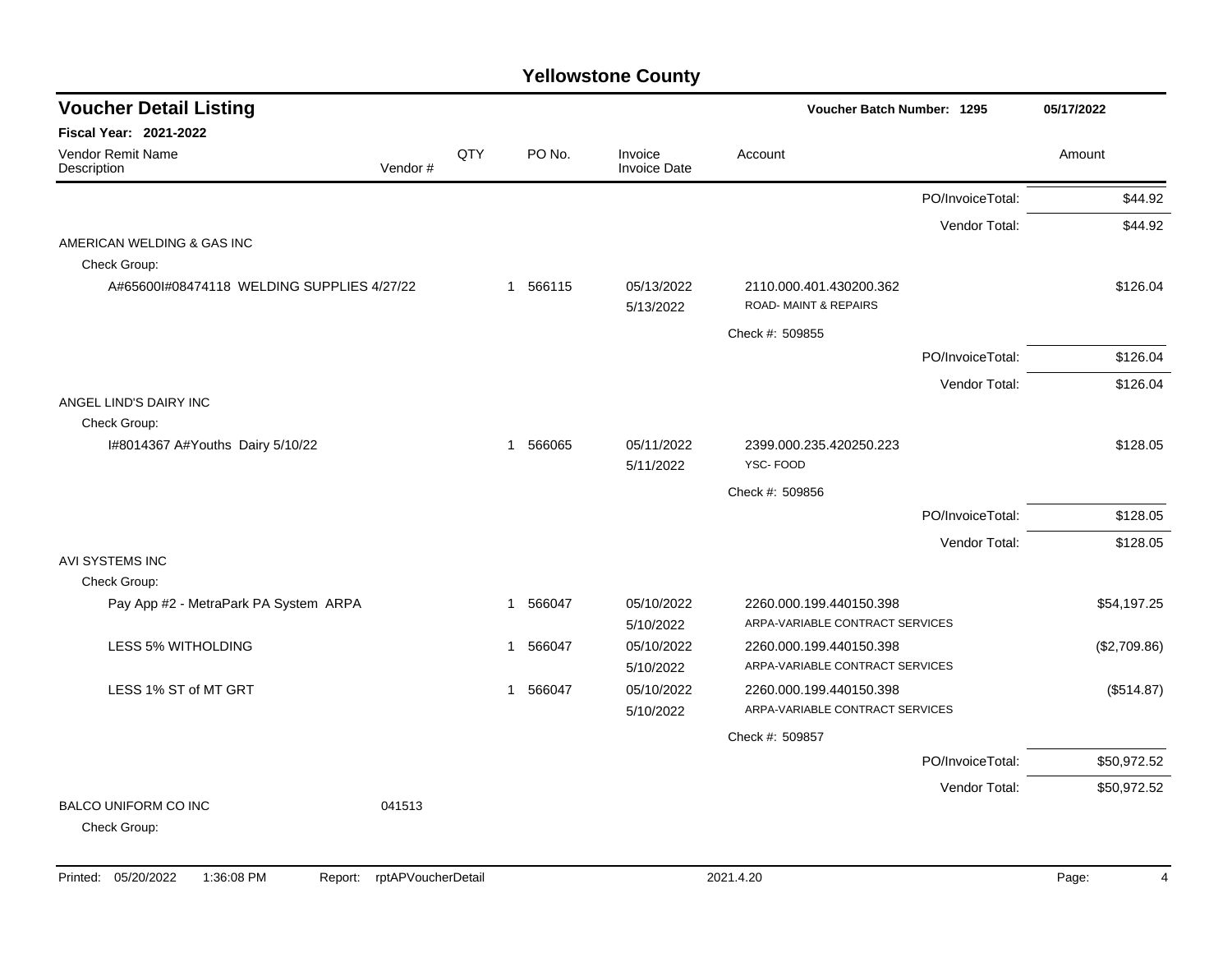| <b>Voucher Detail Listing</b>                                                                        |     |   |          |                                | Voucher Batch Number: 1295                          | 05/17/2022 |
|------------------------------------------------------------------------------------------------------|-----|---|----------|--------------------------------|-----------------------------------------------------|------------|
| <b>Fiscal Year: 2021-2022</b>                                                                        |     |   |          |                                |                                                     |            |
| <b>Vendor Remit Name</b><br>Description<br>Vendor#                                                   | QTY |   | PO No.   | Invoice<br><b>Invoice Date</b> | Account                                             | Amount     |
| I#66472: Ballistic vest and Outer carrier for new hire TR                                            |     |   | 1 566108 | 05/12/2022                     | 2300.000.130.420110.226                             | \$1,008.20 |
| *partial employee reimbursement* 5/9/22                                                              |     |   |          | 5/12/2022                      | ADMIN- CLOTHING & UNIFORMS                          |            |
| 1#66473: Ballistic vest and Outer carrier for new hire CG<br>*partial employee reimbursement* 5/9/22 |     |   | 1 566108 | 05/12/2022                     | 2300.000.130.420110.226                             | \$1,008.20 |
|                                                                                                      |     |   |          | 5/12/2022                      | ADMIN- CLOTHING & UNIFORMS                          |            |
|                                                                                                      |     |   |          |                                | Check #: 509858                                     |            |
|                                                                                                      |     |   |          |                                | PO/InvoiceTotal:                                    | \$2,016.40 |
|                                                                                                      |     |   |          |                                | Vendor Total:                                       | \$2,016.40 |
| <b>BEMER, NORRIS</b><br>Check Group:                                                                 |     |   |          |                                |                                                     |            |
| VA BURIAL BENEFITS, RICHARD E. WEGNER, 3/21/22                                                       |     |   | 1 566135 | 05/12/2022                     | 1000.000.199.450200.396                             | \$250.00   |
|                                                                                                      |     |   |          | 5/12/2022                      | MISC- FUNERAL EXPENSE/BURIALS                       |            |
|                                                                                                      |     |   |          |                                | Check #: 509859                                     |            |
|                                                                                                      |     |   |          |                                | PO/InvoiceTotal:                                    | \$250.00   |
| <b>BIG SKY LINEN SUPPLY</b><br>001710                                                                |     |   |          |                                | Vendor Total:                                       | \$250.00   |
| Check Group:<br>1#535837 LAUNDRY SERVICES 5/10/22                                                    |     | 1 | 566089   | 05/12/2022<br>5/12/2022        | 2110.000.401.430200.220<br>ROAD- OPERATING SUPPLIES | \$135.44   |
|                                                                                                      |     |   |          |                                | Check #: 509860                                     |            |
|                                                                                                      |     |   |          |                                | PO/InvoiceTotal:                                    | \$135.44   |
|                                                                                                      |     |   |          |                                | Vendor Total:                                       | \$135.44   |
| <b>BILLINGS TIMES PUBLISHING</b>                                                                     |     |   |          |                                |                                                     |            |
| Check Group:                                                                                         |     |   |          |                                |                                                     |            |
| BIRELY DRAIN PUBLIC NOTICE ANNUAL MEETING<br>4/21-28-22 4/28/22                                      |     |   | 1 566083 | 05/11/2022                     | 7254.000.730.431200.362                             | \$53.46    |
|                                                                                                      |     |   |          | 5/11/2022                      | BIRELY DRAIN- MAINT & REPAIRS                       |            |
|                                                                                                      |     |   |          |                                | Check #: 509861                                     |            |
|                                                                                                      |     |   |          |                                | PO/InvoiceTotal:                                    | \$53.46    |
|                                                                                                      |     |   |          |                                | Vendor Total:                                       | \$53.46    |
| Printed: 05/20/2022<br>rptAPVoucherDetail<br>1:36:08 PM<br>Report:                                   |     |   |          |                                | 2021.4.20                                           | Page:<br>5 |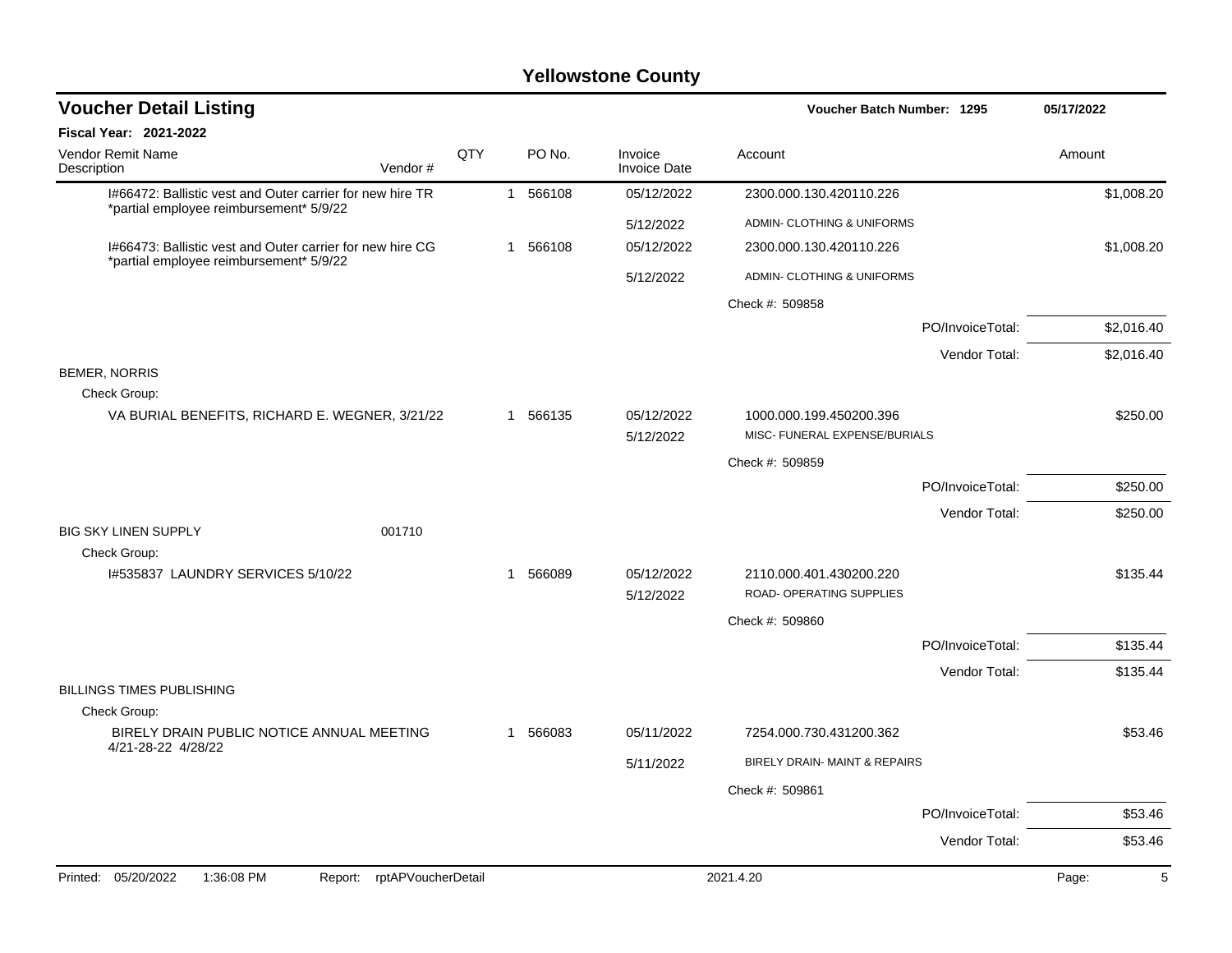| <b>Voucher Detail Listing</b>                                                      |         |     |          |                                | <b>Voucher Batch Number: 1295</b>                                     | 05/17/2022       |            |
|------------------------------------------------------------------------------------|---------|-----|----------|--------------------------------|-----------------------------------------------------------------------|------------------|------------|
| <b>Fiscal Year: 2021-2022</b>                                                      |         |     |          |                                |                                                                       |                  |            |
| <b>Vendor Remit Name</b><br>Description                                            | Vendor# | QTY | PO No.   | Invoice<br><b>Invoice Date</b> | Account                                                               |                  | Amount     |
| BROMENSHANK, PAUL                                                                  |         |     |          |                                |                                                                       |                  |            |
| Check Group:                                                                       |         |     |          |                                |                                                                       |                  |            |
| 2022 COMMISSIONER ANNUAL FEE 4/19/22                                               |         |     | 1 566149 | 05/12/2022<br>5/12/2022        | 7253.000.730.431200.362<br><b>BASELINE DRAIN- MAINT &amp; REPAIRS</b> |                  | \$150.00   |
|                                                                                    |         |     |          |                                | Check #: 509862                                                       |                  |            |
|                                                                                    |         |     |          |                                |                                                                       | PO/InvoiceTotal: | \$150.00   |
|                                                                                    |         |     |          |                                |                                                                       | Vendor Total:    | \$150.00   |
| CARQUEST AUTO PARTS.<br>Check Group:                                               | 006210  |     |          |                                |                                                                       |                  |            |
| I#1935-675406 SEAL & BEARING KIT 5/4/22                                            |         | 1   | 566088   | 05/12/2022<br>5/12/2022        | 2110.000.401.430260.364<br>ROAD- SIGN MAINTENANCE                     |                  | \$63.37    |
| 2% DISCOUNT                                                                        |         | 1   | 566088   | 05/12/2022<br>5/12/2022        | 2110.000.401.430200.361<br>ROAD-VEHICLE REPAIRS                       |                  | (\$1.27)   |
|                                                                                    |         |     |          |                                | Check #: 509863                                                       |                  |            |
|                                                                                    |         |     |          |                                |                                                                       | PO/InvoiceTotal: | \$62.10    |
|                                                                                    |         |     |          |                                |                                                                       | Vendor Total:    | \$62.10    |
| CENTURYLINK                                                                        |         |     |          |                                |                                                                       |                  |            |
| Check Group:                                                                       |         |     |          |                                |                                                                       |                  |            |
| A#4062566815-417B Choice Bus Line 5/1/22                                           |         |     | 1 566075 | 05/11/2022<br>5/11/2022        | 5810.000.552.460442.345<br>METRA FACILITIES- PHONE                    |                  | \$55.57    |
| A#4062940296-422B Choice Bus Line 5/1/22                                           |         |     | 1 566075 | 05/11/2022<br>5/11/2022        | 5810.000.552.460442.345<br>METRA FACILITIES- PHONE                    |                  | \$188.09   |
|                                                                                    |         |     |          |                                | Check #: 509864                                                       |                  |            |
|                                                                                    |         |     |          |                                |                                                                       | PO/InvoiceTotal: | \$243.66   |
| Check Group:                                                                       |         |     |          |                                |                                                                       |                  |            |
| A#M4062458619-936M 101AT1ZF BLNGMTBNH00;<br>BLNGMTMADC1 5/1/22 217 N 27th          |         | 1   | 566076   | 5/11/2022                      | 6060.000.608.500800.345                                               |                  | \$448.49   |
|                                                                                    |         |     |          | 5/11/2022                      | TECHNOLOGY- TELEPHONE & TECHNOLOGY                                    |                  |            |
| A#M4062458620-938M 101AT1ZF BLNGMTFRH01;<br>BLNGMTMADC1 5/1/22 CH Phone Connection |         | 1   | 566076   | 5/11/2022                      | 6060.000.608.500800.345                                               |                  | \$448.49   |
|                                                                                    |         |     |          | 5/11/2022                      | TECHNOLOGY- TELEPHONE & TECHNOLOGY                                    |                  |            |
| Printed: 05/20/2022<br>1:36:08 PM<br>Report: rptAPVoucherDetail                    |         |     |          |                                | 2021.4.20                                                             |                  | Page:<br>6 |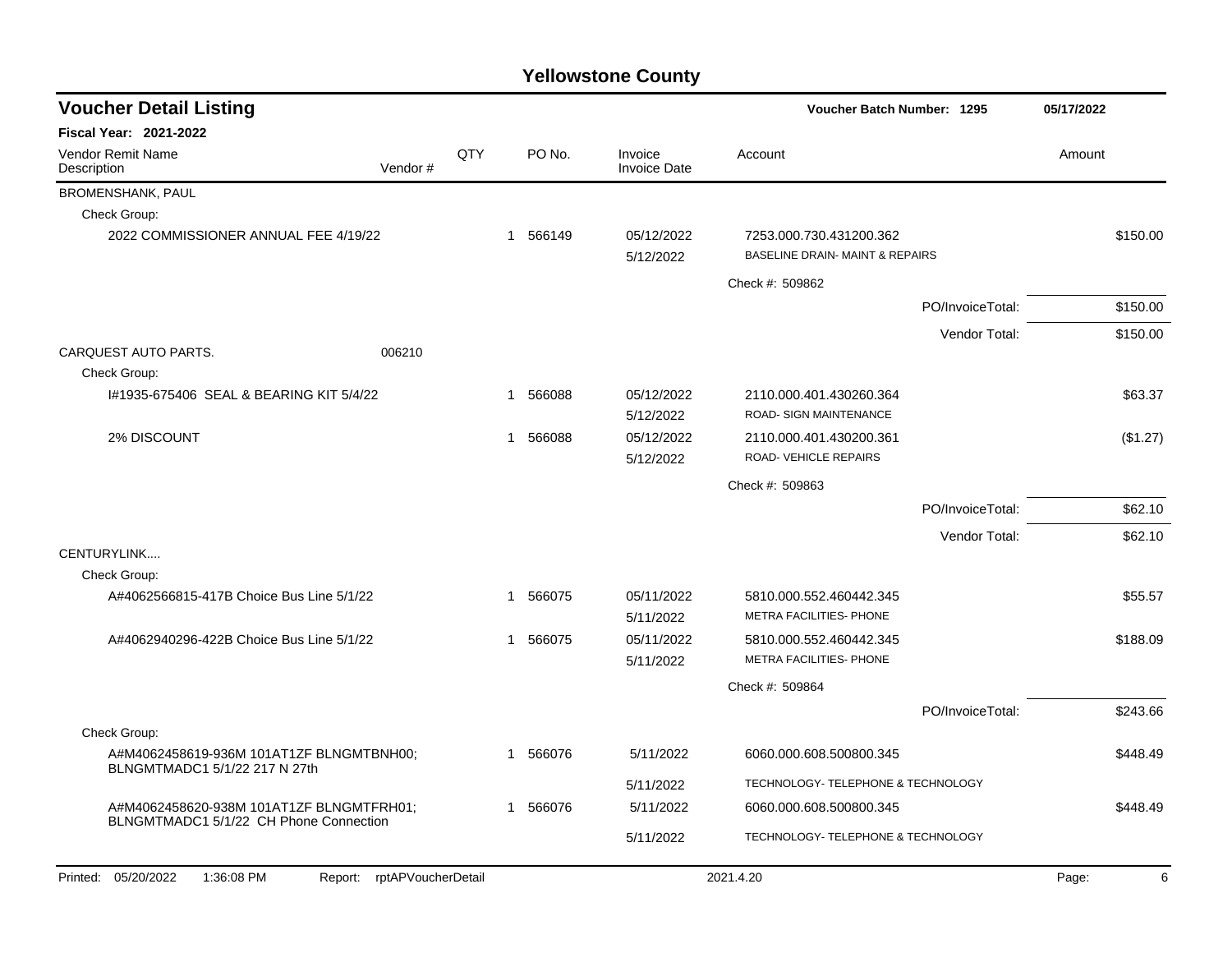| <b>Voucher Detail Listing</b>                                                 |                    |            |              |        |                                | Voucher Batch Number: 1295         |                  | 05/17/2022              |
|-------------------------------------------------------------------------------|--------------------|------------|--------------|--------|--------------------------------|------------------------------------|------------------|-------------------------|
| <b>Fiscal Year: 2021-2022</b>                                                 |                    |            |              |        |                                |                                    |                  |                         |
| <b>Vendor Remit Name</b><br>Description                                       | Vendor#            | <b>QTY</b> |              | PO No. | Invoice<br><b>Invoice Date</b> | Account                            |                  | Amount                  |
| A#M4062458621-940M 101AT1ZF BLNGMTMADC1<br>BLNGMTMSHAA 5/1/22 3165 King Ave E |                    |            | $\mathbf{1}$ | 566076 | 5/11/2022                      | 6060.000.608.500800.345            |                  | \$448.49                |
|                                                                               |                    |            |              |        | 5/11/2022                      | TECHNOLOGY- TELEPHONE & TECHNOLOGY |                  |                         |
| A#M4062458673-285M 101AT1ZF BLNGMTMADC1<br>BLNHMTFFH00 5/1/22 410 S. 26th St  |                    |            | $\mathbf{1}$ | 566076 | 5/11/2022                      | 2399.000.235.420250.345            |                  | \$448.49                |
|                                                                               |                    |            |              |        | 5/11/2022                      | YSC- TELEPHONE & TECHNOLOGY        |                  |                         |
| A#4062455983-428B; YSCO Bldg 5/1/22                                           |                    |            | $\mathbf{1}$ | 566076 | 5/11/2022                      | 2300.000.135.420180.345            |                  | \$98.32                 |
|                                                                               |                    |            |              |        | 5/11/2022                      | MISC - TELEPHONE & TECHNOLOGY      |                  |                         |
|                                                                               |                    |            |              |        |                                | Check #: 509864                    |                  |                         |
|                                                                               |                    |            |              |        |                                |                                    | PO/InvoiceTotal: | \$1,892.28              |
| Check Group:<br>A#406-652-0565 439B 5/1/22                                    |                    |            | $\mathbf{1}$ | 566124 | 05/12/2022                     | 2256.000.407.420501.345            |                  | \$54.50                 |
|                                                                               |                    |            |              |        | 5/12/2022                      | BLIGHT- TELEPHONE & TECHNOLOGY     |                  |                         |
|                                                                               |                    |            |              |        |                                | Check #: 509864                    |                  |                         |
|                                                                               |                    |            |              |        |                                |                                    | PO/InvoiceTotal: | \$54.50                 |
| Check Group:                                                                  |                    |            |              |        |                                |                                    |                  |                         |
| A#M4062458602-732M Circuit 5/1/22                                             |                    |            | 1            | 566125 | 5/12/2022                      | 5810.000.552.460442.345            |                  | \$448.49                |
|                                                                               |                    |            |              |        | 5/12/2022                      | <b>METRA FACILITIES- PHONE</b>     |                  |                         |
|                                                                               |                    |            |              |        |                                | Check #: 509864                    |                  |                         |
|                                                                               |                    |            |              |        |                                |                                    | PO/InvoiceTotal: | \$448.49                |
|                                                                               |                    |            |              |        |                                |                                    | Vendor Total:    | \$2,638.93              |
| <b>CITY OF BILLINGS</b>                                                       | 001775             |            |              |        |                                |                                    |                  |                         |
| Check Group:                                                                  |                    |            |              |        |                                |                                    |                  |                         |
| I#191653468 A#249230 DN ICWA Parking Validations<br><b>March 2022</b>         |                    |            | 1            | 566050 | 05/11/2022                     | 2301.000.122.411100.394            |                  | \$17.00                 |
|                                                                               |                    |            |              |        | 5/11/2022                      | ATTORNEY- WITNESS & JURY FEES      |                  |                         |
|                                                                               |                    |            |              |        |                                | Check #: 509865                    |                  |                         |
|                                                                               |                    |            |              |        |                                |                                    | PO/InvoiceTotal: | \$17.00                 |
| Check Group:                                                                  |                    |            |              |        |                                |                                    |                  |                         |
| I#194129633 Acct#6506 April 2022 Parking                                      |                    |            | 1            | 566090 | 05/12/2022                     | 1000.000.121.410340.394            |                  | \$85.00                 |
|                                                                               |                    |            |              |        | 5/12/2022                      | JP- WITNESS & JURY FEES            |                  |                         |
| Printed: 05/20/2022<br>1:36:08 PM<br>Report:                                  | rptAPVoucherDetail |            |              |        |                                | 2021.4.20                          |                  | $\overline{7}$<br>Page: |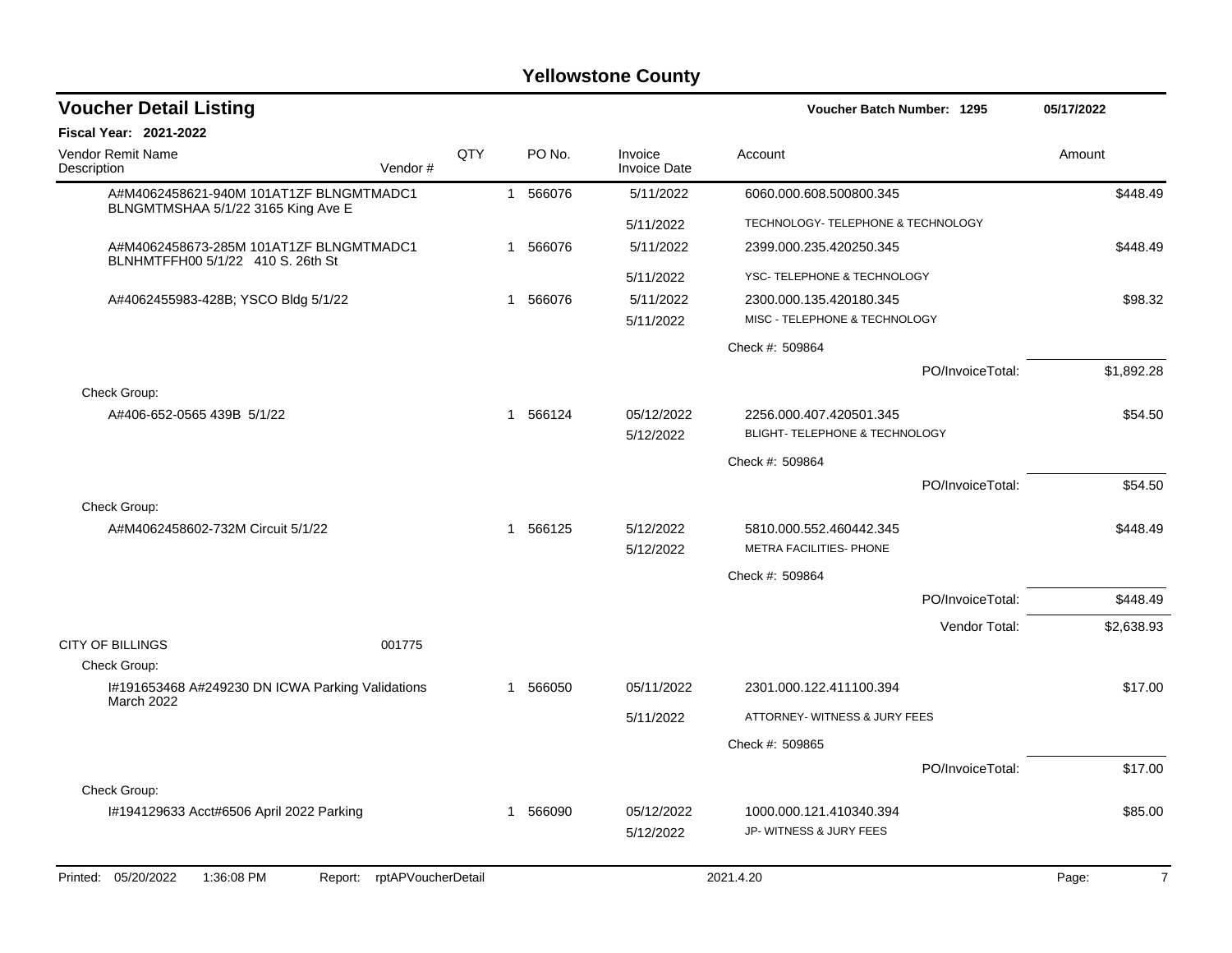| <b>Voucher Detail Listing</b><br><b>Voucher Batch Number: 1295</b> |                            |     | 05/17/2022  |                                |                                                             |                  |            |         |
|--------------------------------------------------------------------|----------------------------|-----|-------------|--------------------------------|-------------------------------------------------------------|------------------|------------|---------|
| <b>Fiscal Year: 2021-2022</b>                                      |                            |     |             |                                |                                                             |                  |            |         |
| <b>Vendor Remit Name</b><br>Description                            | Vendor#                    | QTY | PO No.      | Invoice<br><b>Invoice Date</b> | Account                                                     |                  | Amount     |         |
|                                                                    |                            |     |             |                                | Check #: 509865                                             |                  |            |         |
|                                                                    |                            |     |             |                                |                                                             | PO/InvoiceTotal: | \$85.00    |         |
|                                                                    |                            |     |             |                                |                                                             | Vendor Total:    | \$102.00   |         |
| CLAWSON, LINDA<br>Check Group:                                     |                            |     |             |                                |                                                             |                  |            |         |
| Election Judge - School 5/3/22                                     |                            |     | 1 566151    | 05/13/2022<br>5/13/2022        | 1000.000.104.410600.393<br>ELECTIONS- ELECTION/OTHER JUDGES |                  | \$708.75   |         |
|                                                                    |                            |     |             |                                | Check #: 509866                                             |                  |            |         |
|                                                                    |                            |     |             |                                |                                                             | PO/InvoiceTotal: | \$708.75   |         |
|                                                                    |                            |     |             |                                |                                                             | Vendor Total:    | \$708.75   |         |
| CONCORDANCE HEALTHCARE SOL                                         |                            |     |             |                                |                                                             |                  |            |         |
| Check Group:                                                       |                            |     |             |                                |                                                             |                  |            |         |
| I#23215858 A#K11214 Hand Sanitizer 4/28/22                         |                            |     | 1 566077    | 05/11/2022<br>5/11/2022        | 2399.000.235.420250.220<br>YSC- OPERATING SUPPLIES          |                  | \$133.66   |         |
|                                                                    |                            |     |             |                                | Check #: 509867                                             |                  |            |         |
|                                                                    |                            |     |             |                                |                                                             | PO/InvoiceTotal: | \$133.66   |         |
|                                                                    |                            |     |             |                                |                                                             | Vendor Total:    | \$133.66   |         |
| Croell, Inc.                                                       |                            |     |             |                                |                                                             |                  |            |         |
| Check Group:<br>I#615312 1 1/2" GRAVEL 8.25 @ 5.75 21005           |                            |     | 566134<br>1 | 05/12/2022                     | 2110.000.401.430200.450                                     |                  |            | \$47.44 |
|                                                                    |                            |     |             | 5/12/2022                      | ROAD- RAW MATERIALS- GAS TAX                                |                  |            |         |
|                                                                    |                            |     |             |                                | Check #: 509868                                             |                  |            |         |
|                                                                    |                            |     |             |                                |                                                             | PO/InvoiceTotal: |            | \$47.44 |
|                                                                    |                            |     |             |                                |                                                             | Vendor Total:    |            | \$47.44 |
| <b>CROWLEY FLECK PLLP</b>                                          |                            |     |             |                                |                                                             |                  |            |         |
| Check Group:                                                       |                            |     |             |                                |                                                             |                  |            |         |
| I#971720 LEGAL SVCS 5/9/22                                         |                            |     | 566074<br>1 | 05/11/2022                     | 7254.000.730.431200.362<br>BIRELY DRAIN- MAINT & REPAIRS    |                  | \$3,160.00 |         |
| 1#969526 LEGAL SVCS 4/13/22                                        |                            |     | 566074<br>1 | 5/11/2022<br>05/11/2022        | 7254.000.730.431200.362                                     |                  | \$2,970.00 |         |
|                                                                    |                            |     |             | 5/11/2022                      | BIRELY DRAIN- MAINT & REPAIRS                               |                  |            |         |
| Printed: 05/20/2022<br>1:36:08 PM                                  | Report: rptAPVoucherDetail |     |             |                                | 2021.4.20                                                   |                  | Page:      | 8       |
|                                                                    |                            |     |             |                                |                                                             |                  |            |         |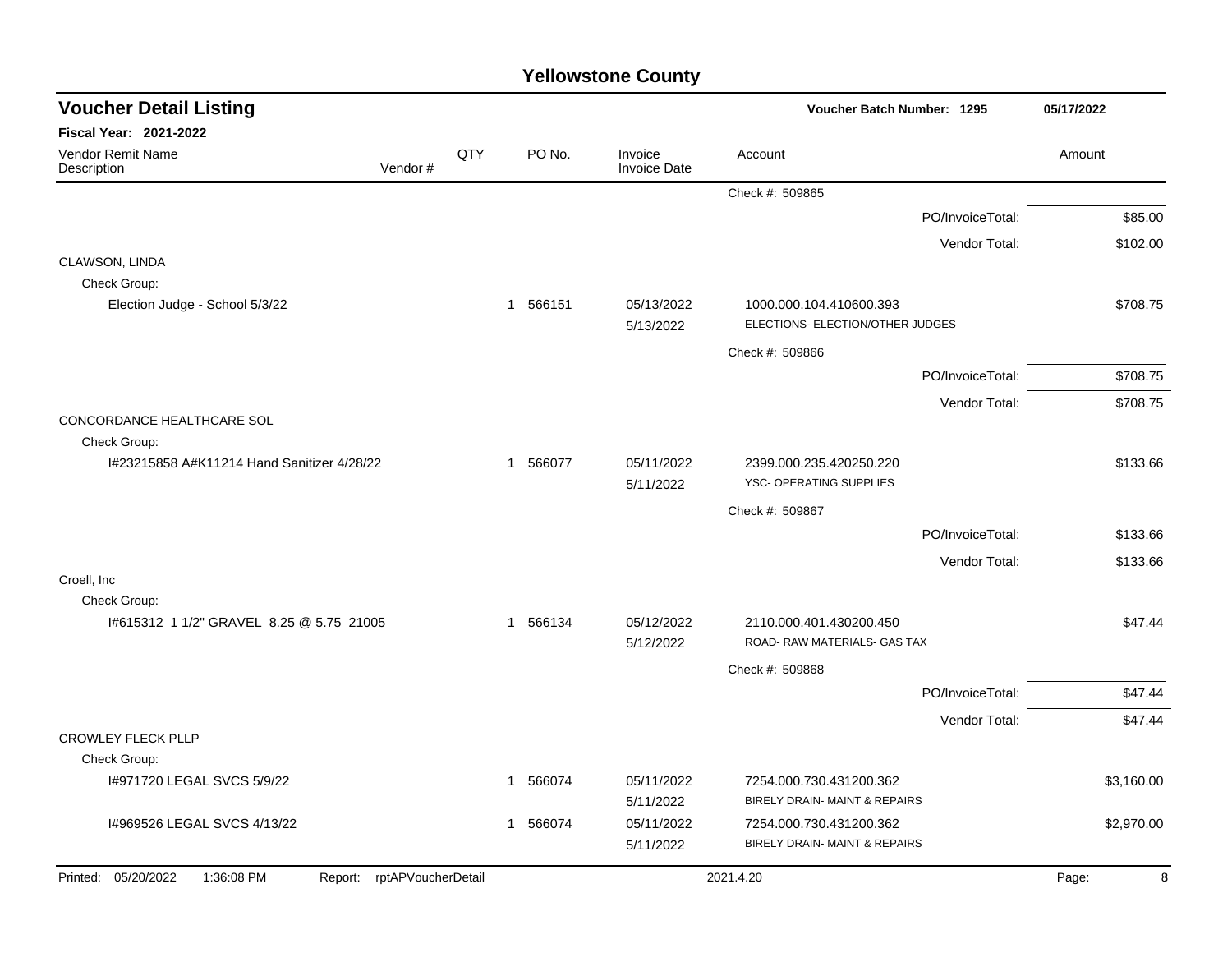| <b>Voucher Detail Listing</b>                               | Voucher Batch Number: 1295 |     | 05/17/2022 |                                |                                                                        |                  |            |
|-------------------------------------------------------------|----------------------------|-----|------------|--------------------------------|------------------------------------------------------------------------|------------------|------------|
| <b>Fiscal Year: 2021-2022</b>                               |                            |     |            |                                |                                                                        |                  |            |
| Vendor Remit Name<br>Description                            | Vendor#                    | QTY | PO No.     | Invoice<br><b>Invoice Date</b> | Account                                                                |                  | Amount     |
|                                                             |                            |     |            |                                | Check #: 509869                                                        |                  |            |
|                                                             |                            |     |            |                                |                                                                        | PO/InvoiceTotal: | \$6,130.00 |
|                                                             |                            |     |            |                                |                                                                        | Vendor Total:    | \$6,130.00 |
| CY-CORP TRAILER ENTERPRISES<br>Check Group:                 | 043073                     |     |            |                                |                                                                        |                  |            |
| I#20-8850 BEARINGS 5/5/22                                   |                            |     | 1 566102   | 05/12/2022<br>5/12/2022        | 2110.000.401.430260.364<br>ROAD- SIGN MAINTENANCE                      |                  | \$129.75   |
|                                                             |                            |     |            |                                | Check #: 509870                                                        |                  |            |
|                                                             |                            |     |            |                                |                                                                        | PO/InvoiceTotal: | \$129.75   |
|                                                             |                            |     |            |                                |                                                                        | Vendor Total:    | \$129.75   |
| <b>DNDINC</b>                                               |                            |     |            |                                |                                                                        |                  |            |
| Check Group:<br>P#2937 I#202203185704 ABMU SERVICE FOR (EL) |                            |     | 1 566036   | 05/10/2022                     | 2300.000.136.420200.356                                                |                  | \$730.00   |
| 3/17/2022                                                   |                            |     |            | 5/10/2022                      | DETENTION- DOCTORS/HOSPITALS                                           |                  |            |
|                                                             |                            |     |            |                                | Check #: 509871                                                        |                  |            |
|                                                             |                            |     |            |                                |                                                                        | PO/InvoiceTotal: | \$730.00   |
|                                                             |                            |     |            |                                |                                                                        | Vendor Total:    | \$730.00   |
| DEINES JR, WILLIAM<br>Check Group:                          | 022093                     |     |            |                                |                                                                        |                  |            |
| 2022 COMMISSIONER ANNUAL FEE 4/18/22                        |                            |     | 1 566137   | 05/12/2022<br>5/12/2022        | 7253.000.730.431200.362<br><b>BASELINE DRAIN- MAINT &amp; REPAIRS</b>  |                  | \$150.00   |
|                                                             |                            |     |            |                                | Check #: 509872                                                        |                  |            |
|                                                             |                            |     |            |                                |                                                                        | PO/InvoiceTotal: | \$150.00   |
|                                                             |                            |     |            |                                |                                                                        | Vendor Total:    | \$150.00   |
| <b>DIA EVENTS</b>                                           |                            |     |            |                                |                                                                        |                  |            |
| Check Group:                                                |                            |     |            |                                |                                                                        |                  |            |
| I#6832 Amps Cleaning Service 5/7/22                         |                            |     | 1 566067   | 05/11/2022<br>5/11/2022        | 5810.000.552.460442.398<br>METRA FACILITIES- VARIABLE CONTRACT SERVICE |                  | \$75.00    |
|                                                             |                            |     |            |                                |                                                                        |                  |            |
|                                                             |                            |     |            |                                | Check #: 509873                                                        |                  |            |
| Printed: 05/20/2022<br>1:36:08 PM                           | Report: rptAPVoucherDetail |     |            |                                | 2021.4.20                                                              |                  | Page:<br>9 |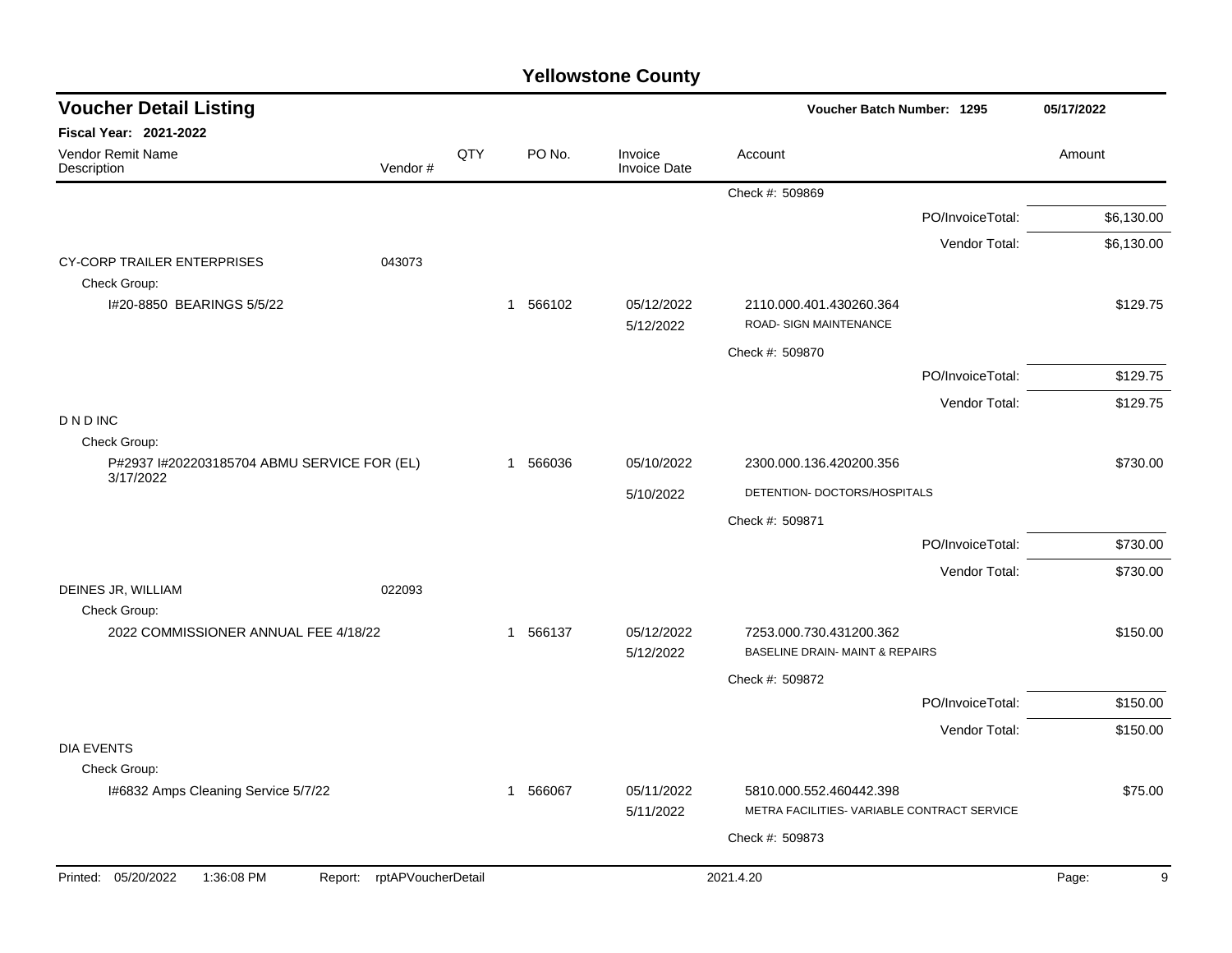| <b>Voucher Detail Listing</b>                |                    |     |              |                                | Voucher Batch Number: 1295                                  |                  | 05/17/2022 |          |
|----------------------------------------------|--------------------|-----|--------------|--------------------------------|-------------------------------------------------------------|------------------|------------|----------|
| <b>Fiscal Year: 2021-2022</b>                |                    |     |              |                                |                                                             |                  |            |          |
| <b>Vendor Remit Name</b><br>Description      | Vendor#            | QTY | PO No.       | Invoice<br><b>Invoice Date</b> | Account                                                     |                  | Amount     |          |
|                                              |                    |     |              |                                |                                                             | PO/InvoiceTotal: |            | \$75.00  |
|                                              |                    |     |              |                                |                                                             | Vendor Total:    |            | \$75.00  |
| DRINKWALTER AUTO GLASS<br>Check Group:       |                    |     |              |                                |                                                             |                  |            |          |
| I#3428 REPLACE WINDSHIELD 5/6/22             |                    |     | 566132<br>-1 | 05/12/2022<br>5/12/2022        | 2110.000.401.430200.361<br>ROAD- VEHICLE REPAIRS            |                  |            | \$75.00  |
| I#3429 REPLACE WINDSHIELD 5/6/22             |                    |     | 566132<br>-1 | 05/12/2022<br>5/12/2022        | 2110.000.401.430200.361<br>ROAD-VEHICLE REPAIRS             |                  |            | \$75.00  |
| I#3427 REPLACE WINDSHIELDS 5/6/22            |                    |     | 1 566132     | 05/12/2022<br>5/12/2022        | 2130.000.402.430244.361<br><b>BRIDGE- VEHICLE REPAIRS</b>   |                  |            | \$150.00 |
| I#3426 REPLACE WINDSHIELD 5/6/22             |                    |     | 1 566132     | 05/12/2022<br>5/12/2022        | 2130.000.402.430244.361<br><b>BRIDGE- VEHICLE REPAIRS</b>   |                  |            | \$182.00 |
|                                              |                    |     |              |                                | Check #: 509874                                             |                  |            |          |
|                                              |                    |     |              |                                |                                                             | PO/InvoiceTotal: |            | \$482.00 |
|                                              |                    |     |              |                                |                                                             | Vendor Total:    |            | \$482.00 |
| E & JK ENTERPRISES INC<br>Check Group:       |                    |     |              |                                |                                                             |                  |            |          |
| I#Q614604 April 2022 Dep Pickup              |                    |     | 1 566064     | 05/11/2022                     | 5810.000.556.460442.398                                     |                  |            | \$185.40 |
|                                              |                    |     |              | 5/11/2022                      | METRA ADMISSIONS- VARIABLE CONTRACT<br><b>SERVICES</b>      |                  |            |          |
|                                              |                    |     |              |                                | Check #: 509875                                             |                  |            |          |
|                                              |                    |     |              |                                |                                                             | PO/InvoiceTotal: |            | \$185.40 |
| FEELEY, JAMIE LR<br>Check Group:             |                    |     |              |                                |                                                             | Vendor Total:    |            | \$185.40 |
| Election Judge School 5/3/22                 |                    |     | 1 566143     | 05/13/2022<br>5/13/2022        | 1000.000.104.410600.393<br>ELECTIONS- ELECTION/OTHER JUDGES |                  |            | \$536.25 |
|                                              |                    |     |              |                                | Check #: 509876                                             |                  |            |          |
|                                              |                    |     |              |                                |                                                             | PO/InvoiceTotal: |            | \$536.25 |
|                                              |                    |     |              |                                |                                                             | Vendor Total:    |            | \$536.25 |
| Printed: 05/20/2022<br>1:36:08 PM<br>Report: | rptAPVoucherDetail |     |              |                                | 2021.4.20                                                   |                  | Page:      | 10       |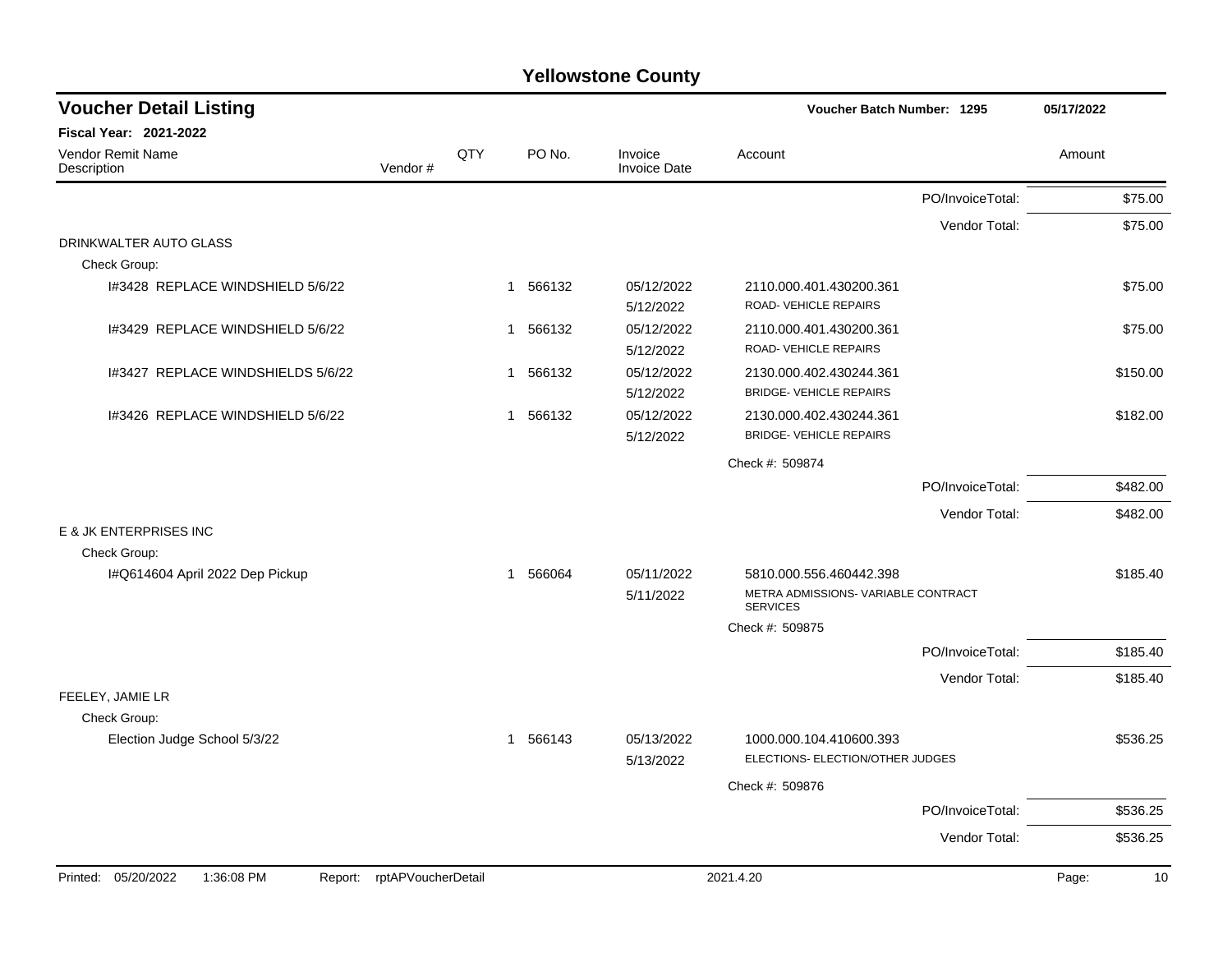| <b>Voucher Detail Listing</b>                                      |                               |     |          |                                | Voucher Batch Number: 1295                                  |                  | 05/17/2022 |            |
|--------------------------------------------------------------------|-------------------------------|-----|----------|--------------------------------|-------------------------------------------------------------|------------------|------------|------------|
| Fiscal Year: 2021-2022                                             |                               |     |          |                                |                                                             |                  |            |            |
| Vendor Remit Name<br>Description                                   | Vendor#                       | QTY | PO No.   | Invoice<br><b>Invoice Date</b> | Account                                                     |                  | Amount     |            |
| FISHER'S TECHNOLOGY                                                |                               |     |          |                                |                                                             |                  |            |            |
| Check Group:                                                       |                               |     |          |                                |                                                             |                  |            |            |
| I#1020566 DN Canon 6265 Copier Maint 4/1/22 to 4/30/22             |                               |     | 1 566080 | 05/11/2022<br>5/11/2022        | 2301.000.122.411100.362<br>ATTORNEY- MAINT & REPAIRS        |                  |            | \$29.60    |
| I#1020566 Crim Canon 4251 Copier Maint 4/1/22 to<br>4/30/22        |                               |     | 1 566080 | 05/11/2022                     | 2301.000.122.411100.362                                     |                  |            | \$0.54     |
|                                                                    |                               |     |          | 5/11/2022                      | ATTORNEY- MAINT & REPAIRS                                   |                  |            |            |
|                                                                    |                               |     |          |                                | Check #: 509877                                             |                  |            |            |
|                                                                    |                               |     |          |                                |                                                             | PO/InvoiceTotal: |            | \$30.14    |
|                                                                    |                               |     |          |                                |                                                             | Vendor Total:    |            | \$30.14    |
| <b>GENERAL DISTRIBUTING CO</b>                                     | 045250                        |     |          |                                |                                                             |                  |            |            |
| Check Group:<br>I#1116778 Welding & Safety Supplies A#47135 5/2/22 |                               |     | 1 566061 | 05/11/2022                     | 5810.000.552.460442.220                                     |                  |            | \$961.14   |
|                                                                    |                               |     |          | 5/11/2022                      | METRA FACILITIES- OPERATING SUPPLIES                        |                  |            |            |
|                                                                    |                               |     |          |                                | Check #: 509878                                             |                  |            |            |
|                                                                    |                               |     |          |                                |                                                             | PO/InvoiceTotal: |            | \$961.14   |
| Check Group:                                                       |                               |     |          |                                |                                                             |                  |            |            |
| I#1118171 Welding Gas A#47135 5/6/22                               |                               |     | 1 566106 | 05/12/2022                     | 5810.000.552.460442.220                                     |                  |            | \$110.24   |
|                                                                    |                               |     |          | 5/12/2022                      | METRA FACILITIES- OPERATING SUPPLIES                        |                  |            |            |
|                                                                    |                               |     |          |                                | Check #: 509878                                             |                  |            |            |
|                                                                    |                               |     |          |                                |                                                             | PO/InvoiceTotal: |            | \$110.24   |
|                                                                    |                               |     |          |                                |                                                             | Vendor Total:    |            | \$1,071.38 |
| HAWK, JANET                                                        |                               |     |          |                                |                                                             |                  |            |            |
| Check Group:                                                       |                               |     |          |                                |                                                             |                  |            |            |
| Election Judge School 5/3/22                                       |                               |     | 1 566144 | 05/13/2022<br>5/13/2022        | 1000.000.104.410600.393<br>ELECTIONS- ELECTION/OTHER JUDGES |                  |            | \$558.75   |
|                                                                    |                               |     |          |                                | Check #: 509879                                             |                  |            |            |
|                                                                    |                               |     |          |                                |                                                             | PO/InvoiceTotal: |            | \$558.75   |
|                                                                    |                               |     |          |                                |                                                             | Vendor Total:    |            | \$558.75   |
| HELENA AGRI-ENTERPRISES, LLC                                       | 039740                        |     |          |                                |                                                             |                  |            |            |
| Printed: 05/20/2022<br>1:36:08 PM                                  | rptAPVoucherDetail<br>Report: |     |          |                                | 2021.4.20                                                   |                  | Page:      | 11         |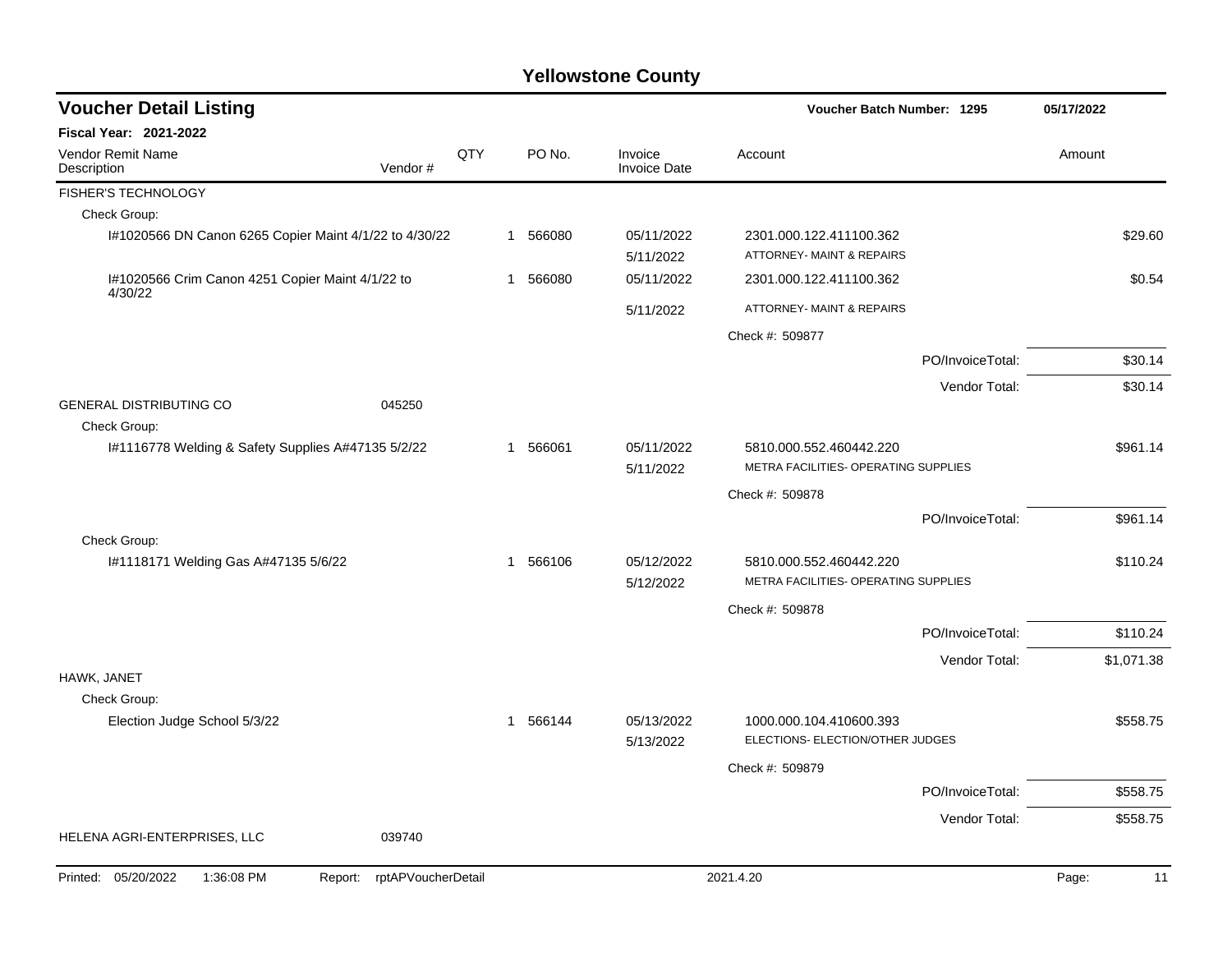| <b>Voucher Detail Listing</b>                                    |     |             |                                | Voucher Batch Number: 1295                                       |                  | 05/17/2022  |  |
|------------------------------------------------------------------|-----|-------------|--------------------------------|------------------------------------------------------------------|------------------|-------------|--|
| <b>Fiscal Year: 2021-2022</b>                                    |     |             |                                |                                                                  |                  |             |  |
| Vendor Remit Name<br>Description<br>Vendor#                      | QTY | PO No.      | Invoice<br><b>Invoice Date</b> | Account                                                          |                  | Amount      |  |
| Check Group:                                                     |     |             |                                |                                                                  |                  |             |  |
| I#43705299/Herbicide - Hardball - 50 gallons 5/8/22              |     | 1 566101    | 05/12/2022<br>5/12/2022        | 2140.000.403.431100.222<br>WEED- CHEM, LAB & MED SUPPLIES        |                  | \$2,100.00  |  |
|                                                                  |     |             |                                | Check #: 509880                                                  |                  |             |  |
|                                                                  |     |             |                                |                                                                  | PO/InvoiceTotal: | \$2,100.00  |  |
|                                                                  |     |             |                                |                                                                  | Vendor Total:    | \$2,100.00  |  |
| <b>INLAND TRUCK PARTS CO</b><br>003600                           |     |             |                                |                                                                  |                  |             |  |
| Check Group:<br>I#1125684 Steering Gear A#000330 4/29/22         |     | 1 566053    | 05/11/2022<br>5/11/2022        | 5810.000.552.460442.361<br>METRA FACILITIES- VEHICLE REPAIR      |                  | \$754.50    |  |
|                                                                  |     |             |                                | Check #: 509881                                                  |                  |             |  |
|                                                                  |     |             |                                |                                                                  | PO/InvoiceTotal: | \$754.50    |  |
|                                                                  |     |             |                                |                                                                  | Vendor Total:    | \$754.50    |  |
| <b>ISOLVED HCM</b>                                               |     |             |                                |                                                                  |                  |             |  |
| Check Group:                                                     |     |             |                                |                                                                  |                  |             |  |
| I#4503-2; MTHLY TIMEFORCE GENERAL COUNTY<br>5/10/22              | 800 | 566131      | 05/12/2022                     | 1000.000.199.411800.397                                          |                  | \$2,320.00  |  |
|                                                                  |     |             | 5/12/2022                      | MISC- CONTRACT SERVICES                                          |                  |             |  |
| I#4503-2; MTHLY HARDWARE STILLWATER CLOCKS<br>5/10/22            |     | 566131<br>1 | 05/12/2022                     | 1000.000.199.411800.397                                          |                  | \$219.00    |  |
|                                                                  |     |             | 5/12/2022                      | MISC- CONTRACT SERVICES                                          |                  |             |  |
| I#4503-2; HARDWARE AGREEMENT COURTHOUSE<br><b>CLOCKS 5/10/22</b> |     | 566131<br>1 | 05/12/2022                     | 1000.000.199.411800.397                                          |                  | \$25.00     |  |
|                                                                  |     |             | 5/12/2022                      | MISC- CONTRACT SERVICES                                          |                  |             |  |
|                                                                  |     |             |                                | Check #: 509882                                                  |                  |             |  |
|                                                                  |     |             |                                |                                                                  | PO/InvoiceTotal: | \$2,564.00  |  |
|                                                                  |     |             |                                |                                                                  | Vendor Total:    | \$2,564.00  |  |
| <b>KB COMMERCIAL PRODUCTS</b><br>003787                          |     |             |                                |                                                                  |                  |             |  |
| Check Group:                                                     |     |             |                                |                                                                  |                  |             |  |
| 1#475524 Garbage Can Liners A#29876 5/6/22                       | 80  | 566054      | 05/11/2022<br>5/11/2022        | 5810.000.552.460442.224<br>METRA FACILITIES- JANITORIAL SUPPLIES |                  | \$1,818.40  |  |
|                                                                  |     |             |                                | Check #: 509883                                                  |                  |             |  |
| Printed: 05/20/2022<br>1:36:08 PM<br>Report: rptAPVoucherDetail  |     |             |                                | 2021.4.20                                                        |                  | 12<br>Page: |  |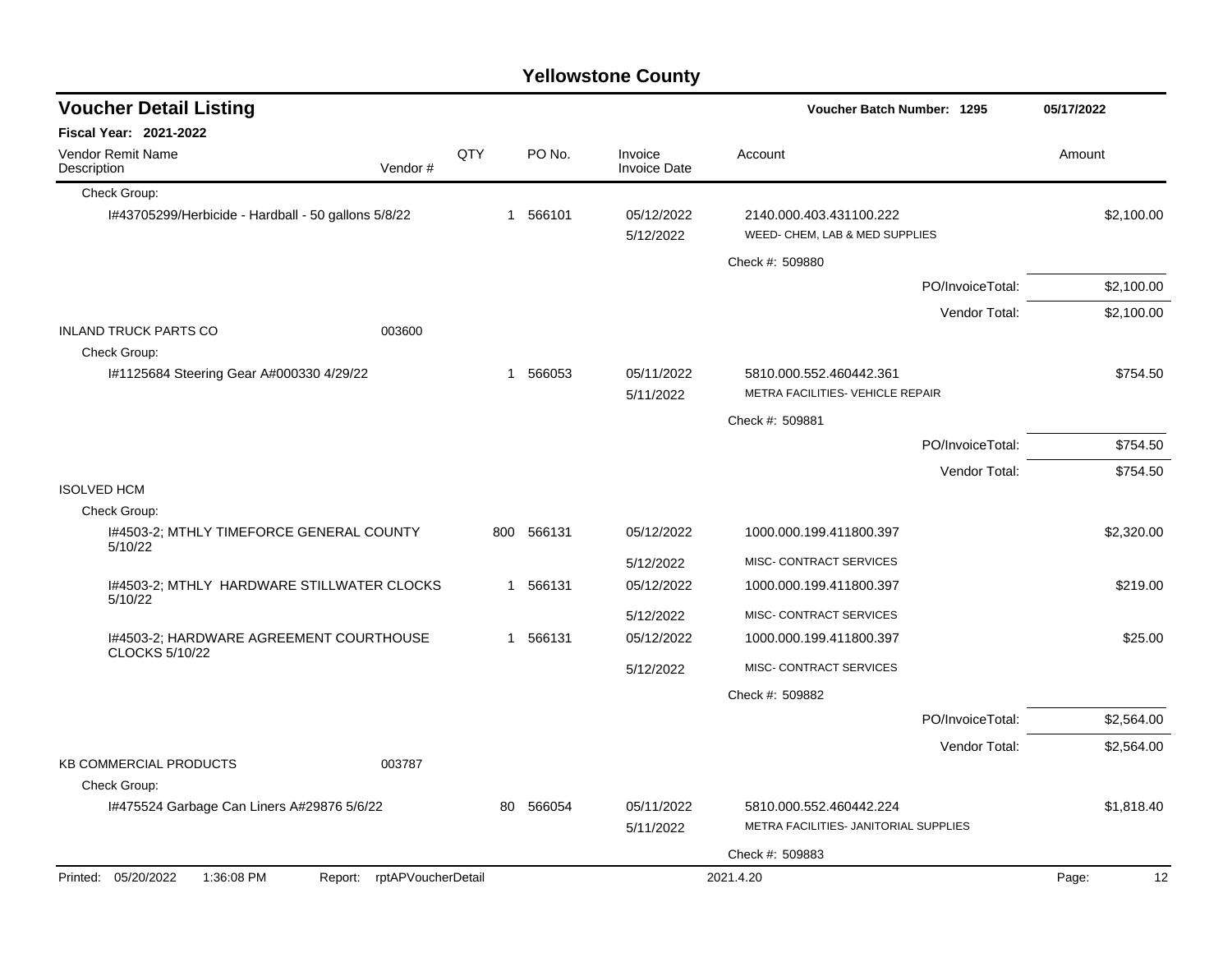| <b>Voucher Detail Listing</b>               |             |          |                                | Voucher Batch Number: 1295                                  | 05/17/2022 |
|---------------------------------------------|-------------|----------|--------------------------------|-------------------------------------------------------------|------------|
| <b>Fiscal Year: 2021-2022</b>               |             |          |                                |                                                             |            |
| Vendor Remit Name<br>Vendor#<br>Description | QTY         | PO No.   | Invoice<br><b>Invoice Date</b> | Account                                                     | Amount     |
|                                             |             |          |                                | PO/InvoiceTotal:                                            | \$1,818.40 |
|                                             |             |          |                                | Vendor Total:                                               | \$1,818.40 |
| KIMMERLE, LAURI                             |             |          |                                |                                                             |            |
| Check Group:                                |             |          |                                |                                                             |            |
| Election Judge School 5/3/22                |             | 1 566152 | 05/13/2022<br>5/13/2022        | 1000.000.104.410600.393<br>ELECTIONS- ELECTION/OTHER JUDGES | \$108.75   |
|                                             |             |          |                                | Check #: 509884                                             |            |
|                                             |             |          |                                | PO/InvoiceTotal:                                            | \$108.75   |
|                                             |             |          |                                | Vendor Total:                                               | \$108.75   |
| KINGS ACE HARDWARE, LOCKWOOD                |             |          |                                |                                                             |            |
| Check Group:                                |             |          |                                |                                                             |            |
| 1#413197/5 FUEL PUMP & METER 5/4/22         | $\mathbf 1$ | 566127   | 05/12/2022<br>5/12/2022        | 2110.000.401.430200.361<br>ROAD-VEHICLE REPAIRS             | \$300.00   |
|                                             |             |          |                                | Check #: 509885                                             |            |
|                                             |             |          |                                | PO/InvoiceTotal:                                            | \$300.00   |
|                                             |             |          |                                | Vendor Total:                                               | \$300.00   |
| <b>KNIFE RIVER</b>                          |             |          |                                |                                                             |            |
| Check Group:                                |             |          |                                |                                                             |            |
| #811250 1 1/2" GRAVEL 786.99 @ 5.70 81090   |             | 1 566112 | 05/12/2022                     | 2110.000.401.430200.450                                     | \$4,485.83 |
|                                             |             |          | 5/12/2022                      | ROAD- RAW MATERIALS- GAS TAX                                |            |
| 1#812032 1 1/2" GRAVEL 560.10 @ 5.7 81090   |             | 1 566112 | 05/12/2022                     | 2110.000.401.430200.450                                     | \$3,192.57 |
|                                             |             |          | 5/12/2022                      | ROAD- RAW MATERIALS- GAS TAX                                |            |
| I#810800 1 1/2" GRAVEL 21005                |             | 1 566112 | 05/12/2022<br>5/12/2022        | 2110.000.401.430200.450<br>ROAD- RAW MATERIALS- GAS TAX     | \$45.00    |
| I#810799 3/4" GRAVEL                        |             | 1 566112 | 05/12/2022                     | 2110.000.401.430200.450                                     | \$45.00    |
|                                             |             |          | 5/12/2022                      | ROAD- RAW MATERIALS- GAS TAX                                |            |
|                                             |             |          |                                | Check #: 509886                                             |            |
|                                             |             |          |                                | PO/InvoiceTotal:                                            | \$7,768.40 |
|                                             |             |          |                                | Vendor Total:                                               | \$7,768.40 |
|                                             |             |          |                                |                                                             |            |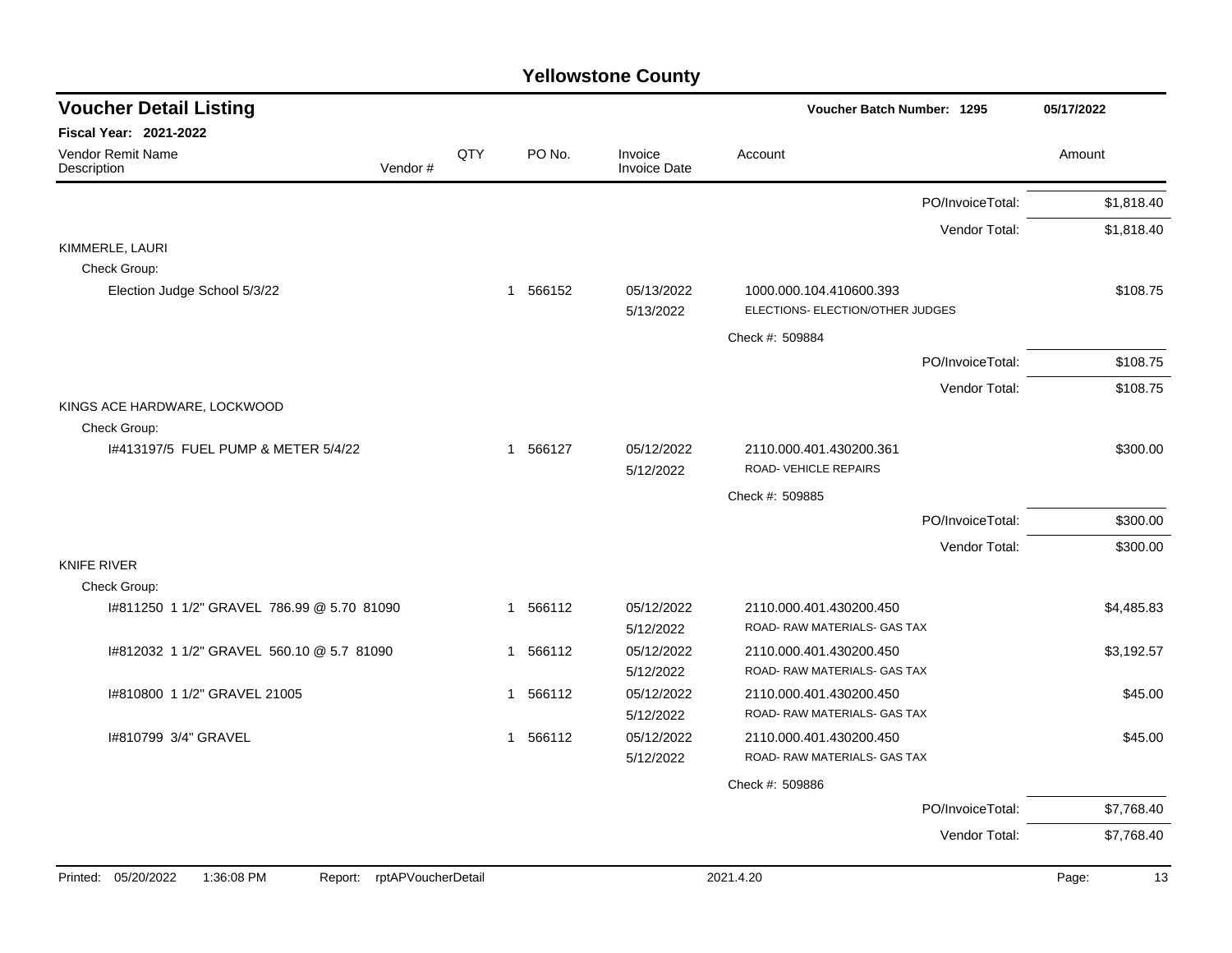| <b>Voucher Detail Listing</b>                                        |     |          |                                | Voucher Batch Number: 1295                                             | 05/17/2022  |
|----------------------------------------------------------------------|-----|----------|--------------------------------|------------------------------------------------------------------------|-------------|
| <b>Fiscal Year: 2021-2022</b>                                        |     |          |                                |                                                                        |             |
| Vendor Remit Name<br>Vendor#<br>Description                          | QTY | PO No.   | Invoice<br><b>Invoice Date</b> | Account                                                                | Amount      |
| KRAMER, RAYMOND.                                                     |     |          |                                |                                                                        |             |
| Check Group:                                                         |     |          |                                |                                                                        |             |
| COMMISSIONERS FEE 2021-22                                            |     | 1 566073 | 05/11/2022<br>5/11/2022        | 7254.000.730.431200.362<br>BIRELY DRAIN- MAINT & REPAIRS               | \$250.00    |
|                                                                      |     |          |                                | Check #: 509887                                                        |             |
|                                                                      |     |          |                                | PO/InvoiceTotal:                                                       | \$250.00    |
|                                                                      |     |          |                                | Vendor Total:                                                          | \$250.00    |
| <b>LAST CALL LOCATING INC</b>                                        |     |          |                                |                                                                        |             |
| Check Group:                                                         |     |          |                                |                                                                        |             |
| I#1282 High Voltage Line Locating 5/7/22                             |     | 1 566116 | 05/12/2022<br>5/12/2022        | 5810.000.552.460442.398<br>METRA FACILITIES- VARIABLE CONTRACT SERVICE | \$450.00    |
|                                                                      |     |          |                                | Check #: 509888                                                        |             |
|                                                                      |     |          |                                | PO/InvoiceTotal:                                                       | \$450.00    |
|                                                                      |     |          |                                | Vendor Total:                                                          | \$450.00    |
| <b>LAUREL CHEVROLET</b><br>002890                                    |     |          |                                |                                                                        |             |
| Check Group:                                                         |     |          |                                |                                                                        |             |
| I#11183 2022 Chev Silverado 3500 4WD White Vin:<br>1GB3YTE79NF273010 |     | 1 566052 | 05/11/2022                     | 5811.000.552.460442.940                                                | \$41,530.00 |
|                                                                      |     |          | 5/11/2022                      | FACILITIES- CAPITAL OUTLAY/EQUIPMENT                                   |             |
|                                                                      |     |          |                                | Check #: 509889                                                        |             |
|                                                                      |     |          |                                | PO/InvoiceTotal:                                                       | \$41,530.00 |
|                                                                      |     |          |                                | Vendor Total:                                                          | \$41,530.00 |
| <b>LAUREL OUTLOOK</b><br>020198<br>Check Group:                      |     |          |                                |                                                                        |             |
| I#00010108 2022 ANNUAL MEETING AD 3/31/22                            |     | 1 566136 | 05/13/2022                     | 7255.000.730.431200.362                                                | \$30.00     |
|                                                                      |     |          | 5/13/2022                      | CANYON CREEK DRAIN-MAINT & REPAIRS                                     |             |
|                                                                      |     |          |                                | Check #: 509890                                                        |             |
|                                                                      |     |          |                                | PO/InvoiceTotal:                                                       | \$30.00     |
|                                                                      |     |          |                                | Vendor Total:                                                          | \$30.00     |
| LAWSON, CAROL                                                        |     |          |                                |                                                                        |             |
| Printed: 05/20/2022<br>1:36:08 PM<br>rptAPVoucherDetail<br>Report:   |     |          |                                | 2021.4.20                                                              | Page:<br>14 |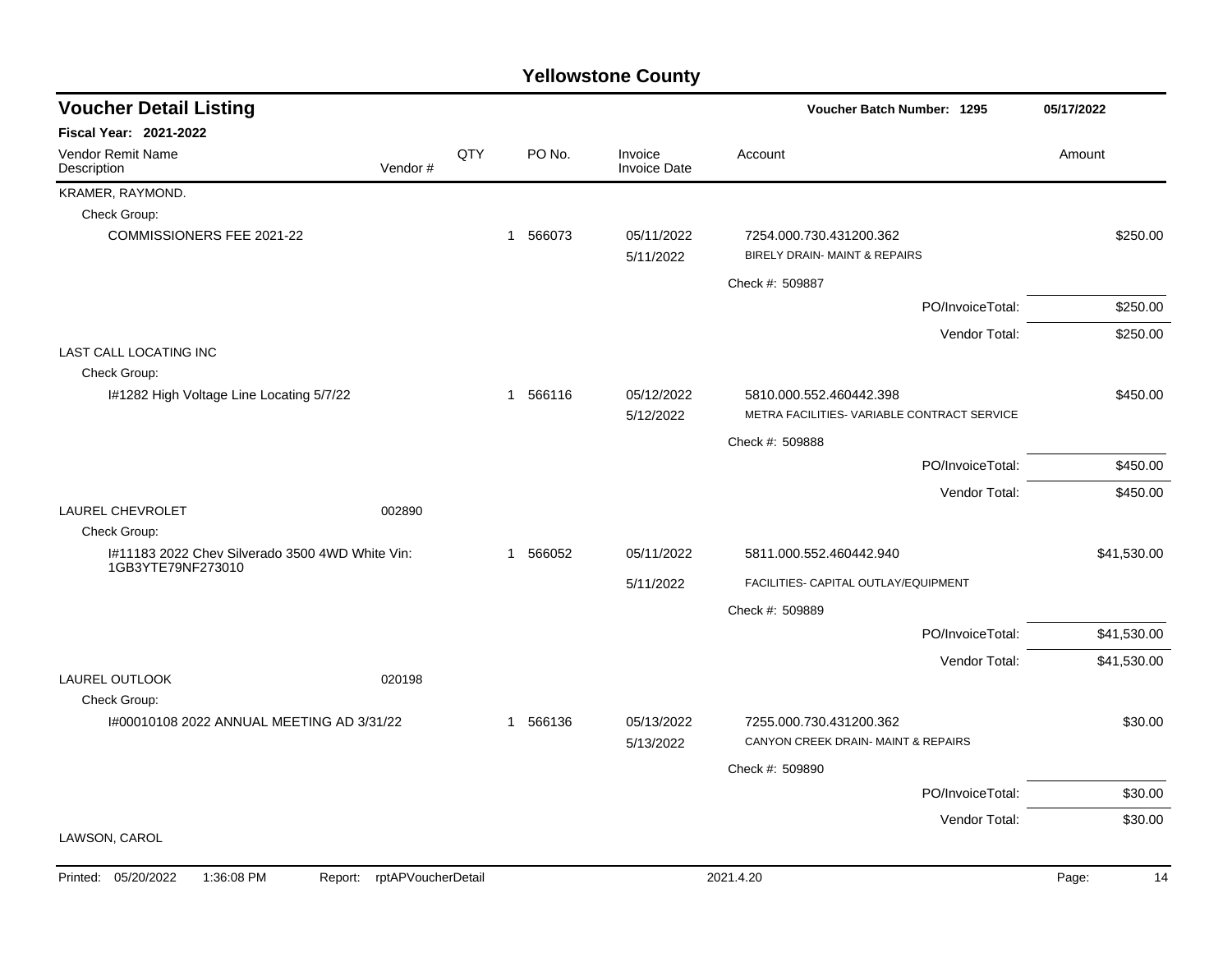| <b>Voucher Detail Listing</b>                                       |                    |          |                                | Voucher Batch Number: 1295                                     |                  | 05/17/2022 |          |
|---------------------------------------------------------------------|--------------------|----------|--------------------------------|----------------------------------------------------------------|------------------|------------|----------|
| <b>Fiscal Year: 2021-2022</b>                                       |                    |          |                                |                                                                |                  |            |          |
| Vendor Remit Name<br>Vendor#<br>Description                         | QTY                | PO No.   | Invoice<br><b>Invoice Date</b> | Account                                                        |                  | Amount     |          |
| Check Group:                                                        |                    |          |                                |                                                                |                  |            |          |
| 2022 COMMISSIONER FEE 4/12/22                                       |                    | 1 566140 | 05/12/2022<br>5/12/2022        | 7255.000.730.431200.362<br>CANYON CREEK DRAIN- MAINT & REPAIRS |                  |            | \$35.00  |
|                                                                     |                    |          |                                | Check #: 509891                                                |                  |            |          |
|                                                                     |                    |          |                                |                                                                | PO/InvoiceTotal: |            | \$35.00  |
|                                                                     |                    |          |                                |                                                                | Vendor Total:    |            | \$35.00  |
| LAWSON, KEN<br>035094                                               |                    |          |                                |                                                                |                  |            |          |
| Check Group:                                                        |                    |          |                                |                                                                |                  |            |          |
| 2022 COMMISSIONER FEE 4/12/22                                       |                    | 1 566138 | 05/12/2022<br>5/12/2022        | 7255.000.730.431200.362<br>CANYON CREEK DRAIN- MAINT & REPAIRS |                  |            | \$35.00  |
|                                                                     |                    |          |                                | Check #: 509892                                                |                  |            |          |
|                                                                     |                    |          |                                |                                                                | PO/InvoiceTotal: |            | \$35.00  |
|                                                                     |                    |          |                                |                                                                | Vendor Total:    |            | \$35.00  |
| LEE ENTERPRISES - SC                                                |                    |          |                                |                                                                |                  |            |          |
| Check Group:                                                        |                    |          |                                |                                                                |                  |            |          |
| I#131855 A# 02-00084247 Newspaper subscription 3/2/22<br>$-4/30/22$ |                    | 1 566068 | 05/11/2022                     | 2399.000.235.420250.333                                        |                  |            | \$21.00  |
|                                                                     |                    |          | 5/11/2022                      | YSC-SUBSCRIPTIONS                                              |                  |            |          |
| I#131618 A#102-00084247 NEWPAPER SUBSC. 3/31/22                     |                    | 1 566068 | 05/11/2022<br>5/11/2022        | 2399.000.235.420250.333<br>YSC-SUBSCRIPTIONS                   |                  |            | \$23.00  |
|                                                                     |                    |          |                                | Check #: 509893                                                |                  |            |          |
|                                                                     |                    |          |                                |                                                                | PO/InvoiceTotal: |            | \$44.00  |
|                                                                     |                    |          |                                |                                                                | Vendor Total:    |            | \$44.00  |
| LEE NEWSPAPER SUBSCRIPTIONS                                         |                    |          |                                |                                                                |                  |            |          |
| Check Group:                                                        |                    |          |                                |                                                                |                  |            |          |
| A#102-00070809 DN Annual Gazette Subscription 5/10/22               |                    | 1 566081 | 05/11/2022<br>5/11/2022        | 2301.000.122.411100.334<br>ATTORNEY- TAX/LAW/SUBSCRIPTIONS     |                  |            | \$397.99 |
|                                                                     |                    |          |                                | Check #: 509894                                                |                  |            |          |
|                                                                     |                    |          |                                |                                                                | PO/InvoiceTotal: |            | \$397.99 |
|                                                                     |                    |          |                                |                                                                | Vendor Total:    |            | \$397.99 |
| Printed: 05/20/2022<br>1:36:08 PM<br>Report:                        | rptAPVoucherDetail |          |                                | 2021.4.20                                                      |                  | Page:      | 15       |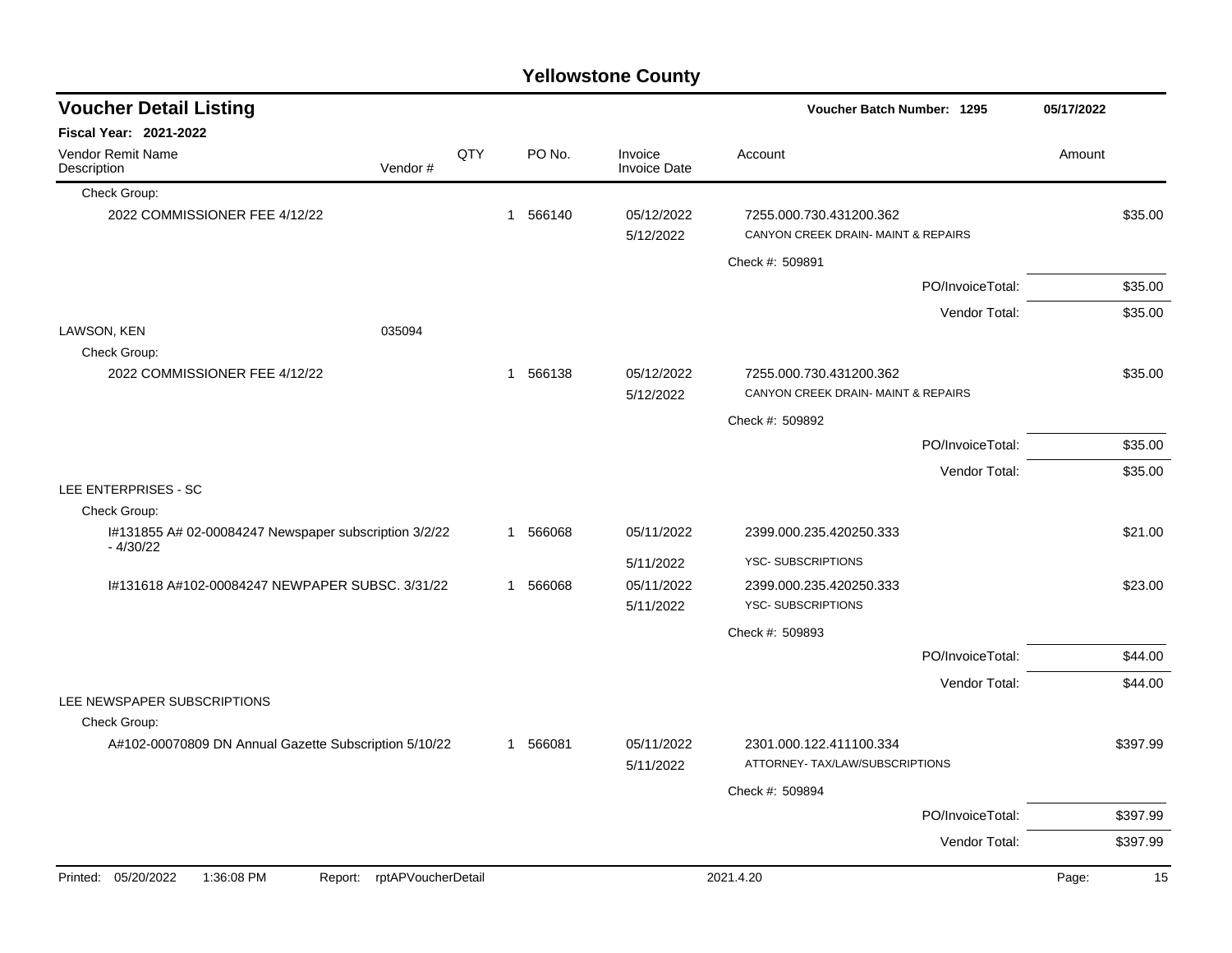| <b>Voucher Detail Listing</b>                 |         |              |             |                                | Voucher Batch Number: 1295                                  |                  | 05/17/2022 |
|-----------------------------------------------|---------|--------------|-------------|--------------------------------|-------------------------------------------------------------|------------------|------------|
| <b>Fiscal Year: 2021-2022</b>                 |         |              |             |                                |                                                             |                  |            |
| <b>Vendor Remit Name</b><br>Description       | Vendor# | QTY          | PO No.      | Invoice<br><b>Invoice Date</b> | Account                                                     |                  | Amount     |
| <b>LOMCO INC</b>                              | 039358  |              |             |                                |                                                             |                  |            |
| Check Group:                                  |         |              |             |                                |                                                             |                  |            |
| I#031826-01 SPRAYING MILLINGS 61037           |         |              | 1 566100    | 05/12/2022<br>5/12/2022        | 2110.000.401.430200.450<br>ROAD- RAW MATERIALS- GAS TAX     |                  | \$2,360.00 |
| I#031810-01 PASS 60/40 MILLINGS 61037         |         | 1            | 566100      | 05/12/2022<br>5/12/2022        | 2110.000.401.430200.450<br>ROAD-RAW MATERIALS- GAS TAX      |                  | \$1,433.94 |
| I#031811-01 PASS R 60/40 MILLINGS 61037       |         | 1            | 566100      | 05/12/2022<br>5/12/2022        | 2110.000.401.430200.450<br>ROAD- RAW MATERIALS- GAS TAX     |                  | \$1,351.46 |
|                                               |         |              |             |                                | Check #: 509895                                             |                  |            |
|                                               |         |              |             |                                |                                                             | PO/InvoiceTotal: | \$5,145.40 |
|                                               |         |              |             |                                |                                                             | Vendor Total:    | \$5,145.40 |
| MAILING TECHNICAL SERVICES                    | 044983  |              |             |                                |                                                             |                  |            |
| Check Group:                                  |         |              |             |                                |                                                             |                  |            |
| 1#0167639 MV TITLE NOTICES APRIL              |         |              | 1622 566058 | 05/11/2022<br>5/11/2022        | 1000.000.199.411800.311<br>MISC-POSTAGE                     |                  | \$729.90   |
|                                               |         |              |             |                                | Check #: 509896                                             |                  |            |
|                                               |         |              |             |                                |                                                             | PO/InvoiceTotal: | \$729.90   |
|                                               |         |              |             |                                |                                                             | Vendor Total:    | \$729.90   |
| MARISKA, JAMES                                |         |              |             |                                |                                                             |                  |            |
| Check Group:<br>Election Judge School 5/3/22  |         |              | 1 566146    | 05/13/2022<br>5/13/2022        | 1000.000.104.410600.393<br>ELECTIONS- ELECTION/OTHER JUDGES |                  | \$535.00   |
|                                               |         |              |             |                                | Check #: 509897                                             |                  |            |
|                                               |         |              |             |                                |                                                             | PO/InvoiceTotal: | \$535.00   |
|                                               |         |              |             |                                |                                                             | Vendor Total:    | \$535.00   |
| MASTERCARD, T MILLER<br>Check Group: T MILLER |         |              |             |                                |                                                             |                  |            |
| A#1051 I#22W-14027 BNSF PERMIT                |         | $\mathbf{1}$ | 566111      | 05/12/2022                     | 2110.000.401.430200.220                                     |                  | \$828.00   |
| MASTERCARD<br>P-Card Payee:                   |         |              |             | 5/12/2022                      | ROAD- OPERATING SUPPLIES                                    |                  |            |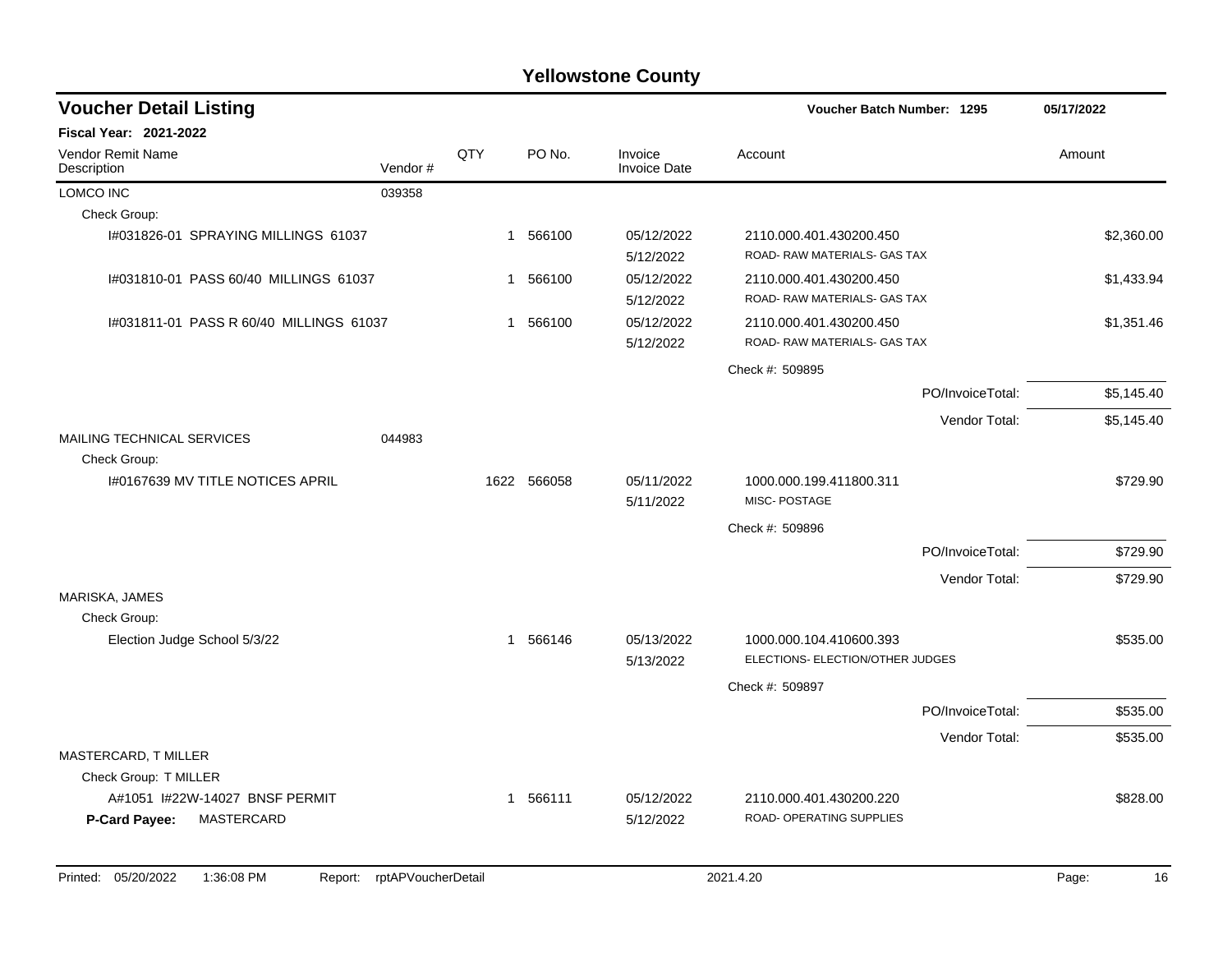| <b>Voucher Detail Listing</b>                 |         |     |              |          |                                |                                                            | Voucher Batch Number: 1295 |          |  |
|-----------------------------------------------|---------|-----|--------------|----------|--------------------------------|------------------------------------------------------------|----------------------------|----------|--|
| Fiscal Year: 2021-2022                        |         |     |              |          |                                |                                                            |                            |          |  |
| <b>Vendor Remit Name</b><br>Description       | Vendor# | QTY |              | PO No.   | Invoice<br><b>Invoice Date</b> | Account                                                    |                            | Amount   |  |
| A#1051 I#032722 LATE FEE                      |         |     |              | 1 566111 | 05/12/2022                     | 2110.000.401.430200.210                                    |                            | \$10.00  |  |
| <b>MASTERCARD</b><br><b>P-Card Payee:</b>     |         |     |              |          | 5/12/2022                      | <b>ROAD- OFFICE SUPPLIES</b>                               |                            |          |  |
|                                               |         |     |              |          |                                | Check #: 509943                                            |                            |          |  |
|                                               |         |     |              |          |                                |                                                            | PO/InvoiceTotal:           | \$838.00 |  |
|                                               |         |     |              |          |                                |                                                            | Vendor Total:              | \$838.00 |  |
| <b>METRAPARK</b>                              | 021687  |     |              |          |                                |                                                            |                            |          |  |
| Check Group:                                  |         |     |              |          |                                |                                                            |                            |          |  |
| FOOD CHANGE FUND INCREASE FOR QUARTERS        |         |     |              | 1 566099 | 05/12/2022                     | 5810.000.000.010329.000                                    |                            | \$100.00 |  |
|                                               |         |     |              |          | 5/12/2022                      | METRA CASH/CHANGE-CONCES. OPER.                            |                            |          |  |
|                                               |         |     |              |          |                                | Check #: 509898                                            |                            |          |  |
|                                               |         |     |              |          |                                |                                                            | PO/InvoiceTotal:           | \$100.00 |  |
|                                               |         |     |              |          |                                |                                                            | Vendor Total:              | \$100.00 |  |
| METRAPARK PETTY CASH                          | 011084  |     |              |          |                                |                                                            |                            |          |  |
| Check Group:                                  |         |     |              |          |                                |                                                            |                            |          |  |
| I#571887 Target 3/17/22 Shinedown             |         |     | 1            | 566057   | 05/11/2022                     | 5810.000.553.460442.228                                    |                            | \$20.26  |  |
|                                               |         |     |              |          | 5/11/2022                      | METRA CONCESSIONS- FOOD-CATERING                           |                            |          |  |
| I#571888 Albertsons/GNC Shinedown 3/17/22     |         |     | $\mathbf{1}$ | 566057   | 05/11/2022                     | 5810.000.553.460442.228                                    |                            | \$39.08  |  |
|                                               |         |     |              |          | 5/11/2022                      | METRA CONCESSIONS- FOOD-CATERING                           |                            |          |  |
| I#571889 Albertsons Distilled Water 3/18/22   |         |     | 1            | 566057   | 05/11/2022                     | 5810.000.552.460442.220                                    |                            | \$17.90  |  |
|                                               |         |     |              |          | 5/11/2022                      | METRA FACILITIES- OPERATING SUPPLIES                       |                            |          |  |
| I#571890 Dollar Tree Printer Cleaning 3/20/22 |         |     | 1            | 566057   | 05/11/2022                     | 5810.000.556.460442.220                                    |                            | \$1.25   |  |
|                                               |         |     |              |          | 5/11/2022                      | METRA ADMISSIONS- OPERATING SUPPLIES                       |                            |          |  |
| I#571891 Mileage March 22 DT                  |         |     | 1            | 566057   | 05/11/2022                     | 5810.000.551.460442.370                                    |                            | \$49.73  |  |
|                                               |         |     |              |          | 5/11/2022                      | METRA ADMIN-TRAVEL/MOVING                                  |                            |          |  |
| I#571892 Albertsons 4/1/22 Shinedown          |         |     | $\mathbf 1$  | 566057   | 05/11/2022                     | 5810.000.553.460442.228                                    |                            | \$48.78  |  |
|                                               |         |     |              |          | 5/11/2022                      | METRA CONCESSIONS- FOOD-CATERING                           |                            |          |  |
| I#571893 Albertsons 4/1/22 Shinedown          |         |     | 1            | 566057   | 05/11/2022                     | 5810.000.553.460442.228                                    |                            | \$30.73  |  |
|                                               |         |     |              |          | 5/11/2022                      | METRA CONCESSIONS- FOOD-CATERING                           |                            |          |  |
| 1#571894 Amazon AC Adapter 4/4/22             |         |     | 1            | 566057   | 05/11/2022                     | 5810.000.551.460442.220<br>METRA ADMIN- OPERATING SUPPLIES |                            | \$36.88  |  |
|                                               |         |     |              |          | 5/11/2022                      |                                                            |                            |          |  |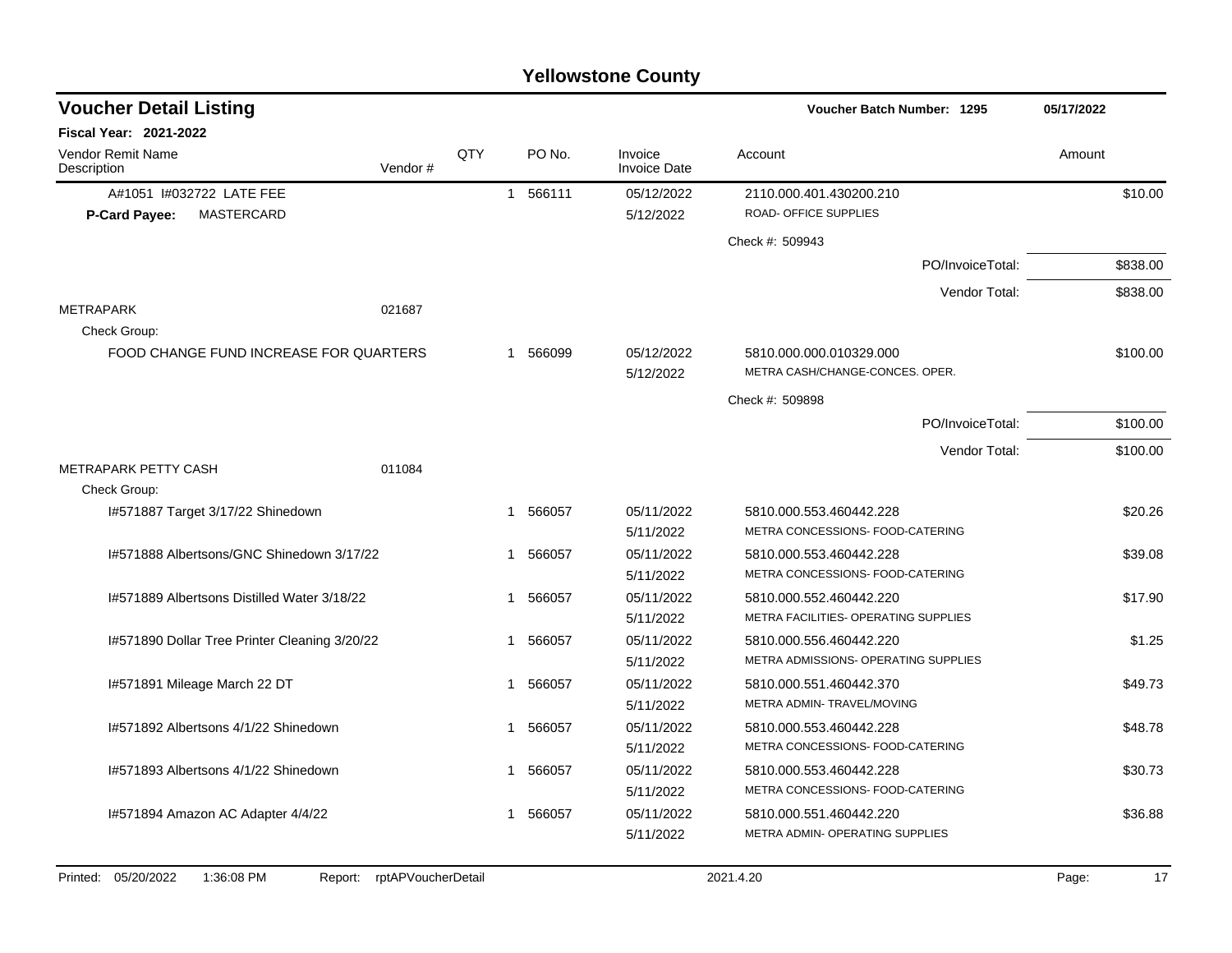|                                              |                    |     |        | <b>Yellowstone County</b>      |                               |                  |             |
|----------------------------------------------|--------------------|-----|--------|--------------------------------|-------------------------------|------------------|-------------|
| <b>Voucher Detail Listing</b>                |                    |     |        |                                | Voucher Batch Number: 1295    |                  | 05/17/2022  |
| <b>Fiscal Year: 2021-2022</b>                |                    |     |        |                                |                               |                  |             |
| Vendor Remit Name<br>Description             | Vendor#            | QTY | PO No. | Invoice<br><b>Invoice Date</b> | Account                       |                  | Amount      |
| I#571895 Mileage 3/9-4/9/22 TM               |                    | 1   | 566057 | 05/11/2022                     | 5810.000.551.460442.370       |                  | \$49.14     |
|                                              |                    |     |        | 5/11/2022                      | METRA ADMIN- TRAVEL/MOVING    |                  |             |
| I#571896 Walmart Speakers 5/3/22             |                    | 1   | 566057 | 05/11/2022                     | 5810.000.551.460442.210       |                  | \$17.84     |
|                                              |                    |     |        | 5/11/2022                      | METRA ADMIN- OFFICE SUPPLIES  |                  |             |
| I#571897 Mileage 4/2-5/2/22 TW               |                    | 1   | 566057 | 05/11/2022                     | 5810.000.551.460442.370       |                  | \$49.73     |
|                                              |                    |     |        | 5/11/2022                      | METRA ADMIN- TRAVEL/MOVING    |                  |             |
| I#571898 City of Blgs Parking 4/28/22        |                    | 1   | 566057 | 05/11/2022                     | 5810.000.551.460442.370       |                  | \$1.00      |
|                                              |                    |     |        | 5/11/2022                      | METRA ADMIN-TRAVEL/MOVING     |                  |             |
| I#571899 UPSP Postage 5/4/22                 |                    | 1   | 566057 | 05/11/2022                     | 5810.000.551.460442.311       |                  | \$4.60      |
|                                              |                    |     |        | 5/11/2022                      | <b>METRA ADMIN- POSTAGE</b>   |                  |             |
| I#571900 Mileage April 22 DT                 |                    | 1   | 566057 | 05/11/2022                     | 5810.000.551.460442.370       |                  | \$38.03     |
|                                              |                    |     |        | 5/11/2022                      | METRA ADMIN-TRAVEL/MOVING     |                  |             |
|                                              |                    |     |        |                                | Check #: 509899               |                  |             |
|                                              |                    |     |        |                                |                               | PO/InvoiceTotal: | \$404.95    |
|                                              |                    |     |        |                                |                               | Vendor Total:    | \$404.95    |
| MILLER, GREG                                 |                    |     |        |                                |                               |                  |             |
| Check Group:                                 |                    |     |        |                                |                               |                  |             |
| COMMISSIONERS FEE 2021-22                    |                    | 1   | 566078 | 05/11/2022                     | 7254.000.730.431200.362       |                  | \$250.00    |
|                                              |                    |     |        | 5/11/2022                      | BIRELY DRAIN- MAINT & REPAIRS |                  |             |
|                                              |                    |     |        |                                | Check #: 509900               |                  |             |
|                                              |                    |     |        |                                |                               | PO/InvoiceTotal: | \$250.00    |
|                                              |                    |     |        |                                |                               | Vendor Total:    | \$250.00    |
| <b>MINUTEMAN PRESS</b>                       |                    |     |        |                                |                               |                  |             |
| Check Group:                                 |                    |     |        |                                |                               |                  |             |
| I#197 2,500 CA Envelopes 5/9/22              |                    | 1   | 566086 | 5/11/2022                      | 2301.000.122.411100.210       |                  | \$178.50    |
|                                              |                    |     |        | 5/11/2022                      | ATTORNEY- OFFICE SUPPLIES     |                  |             |
|                                              |                    |     |        |                                | Check #: 509901               |                  |             |
|                                              |                    |     |        |                                |                               | PO/InvoiceTotal: | \$178.50    |
|                                              |                    |     |        |                                |                               | Vendor Total:    | \$178.50    |
| MODERN MACHINERY CO INC                      | 004265             |     |        |                                |                               |                  |             |
| Printed: 05/20/2022<br>1:36:08 PM<br>Report: | rptAPVoucherDetail |     |        |                                | 2021.4.20                     |                  | Page:<br>18 |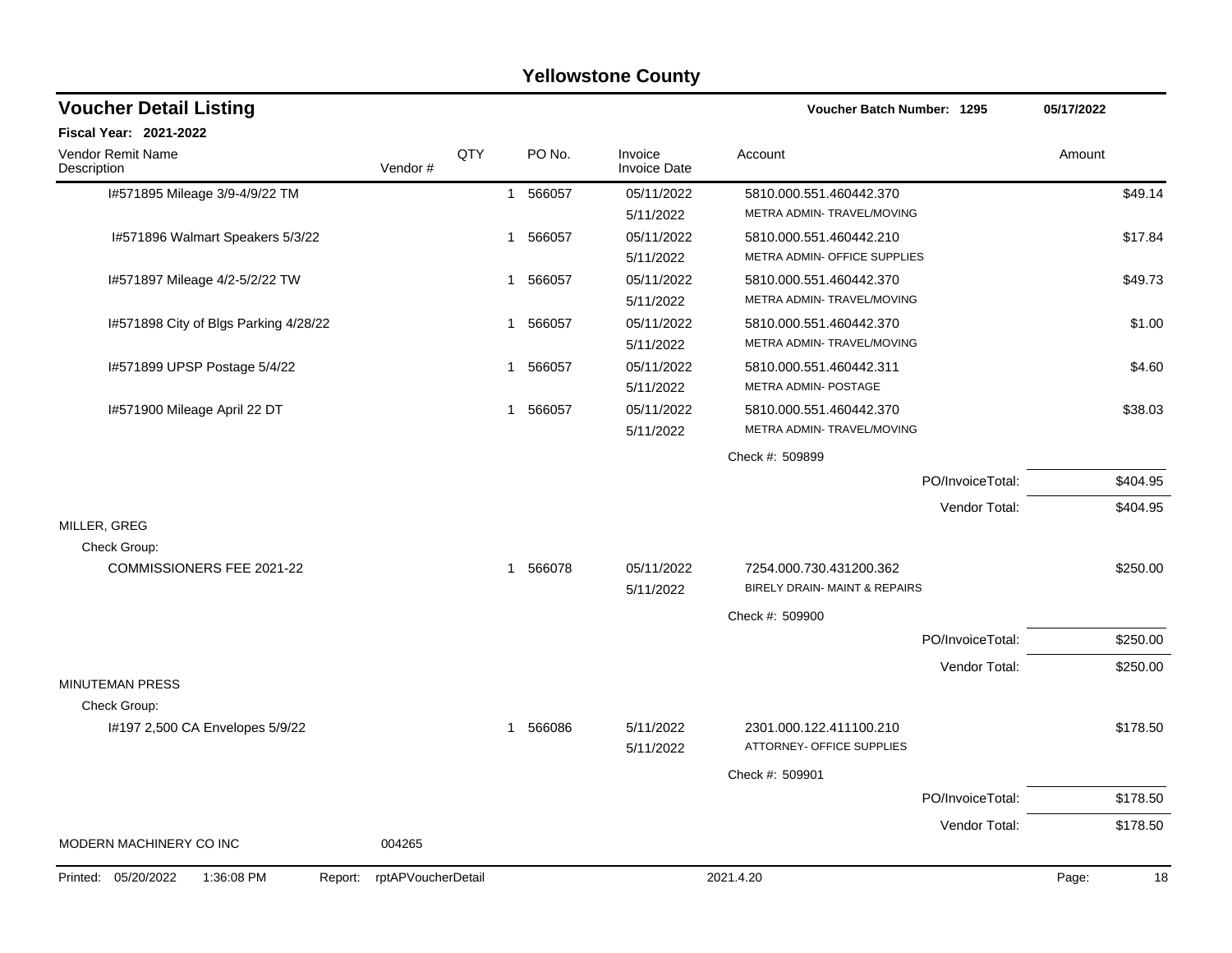| <b>Yellowstone County</b>                 |                            |     |             |                                |                                                    |                  |             |  |  |  |
|-------------------------------------------|----------------------------|-----|-------------|--------------------------------|----------------------------------------------------|------------------|-------------|--|--|--|
| <b>Voucher Detail Listing</b>             |                            |     |             |                                | Voucher Batch Number: 1295                         |                  | 05/17/2022  |  |  |  |
| Fiscal Year: 2021-2022                    |                            |     |             |                                |                                                    |                  |             |  |  |  |
| Vendor Remit Name<br>Description          | Vendor#                    | QTY | PO No.      | Invoice<br><b>Invoice Date</b> | Account                                            |                  | Amount      |  |  |  |
| Check Group:                              |                            |     |             |                                |                                                    |                  |             |  |  |  |
| 1#2806066 PS OIL ANALYSIS 4/29/22         |                            |     | 566092<br>1 | 05/12/2022<br>5/12/2022        | 2110.000.401.430200.361<br>ROAD-VEHICLE REPAIRS    |                  | \$168.00    |  |  |  |
| I#2804409 PS CRUSHER PARTS 4/26/22        |                            | 1   | 566092      | 05/12/2022<br>5/12/2022        | 2110.000.401.430200.361<br>ROAD-VEHICLE REPAIRS    |                  | \$8,624.11  |  |  |  |
| 1#2804354 PS CRUSHER PARTS 4/26/22        |                            |     | 1 566092    | 05/12/2022<br>5/12/2022        | 2110.000.401.430200.361<br>ROAD-VEHICLE REPAIRS    |                  | \$5,072.10  |  |  |  |
|                                           |                            |     |             |                                | Check #: 509902                                    |                  |             |  |  |  |
|                                           |                            |     |             |                                |                                                    | PO/InvoiceTotal: | \$13,864.21 |  |  |  |
| MONTANA DAKOTA UTILITIES                  | 040762                     |     |             |                                |                                                    | Vendor Total:    | \$13,864.21 |  |  |  |
| Check Group:                              |                            |     |             |                                |                                                    |                  |             |  |  |  |
| A#94449010001 042022 GAS FOR SHOP         |                            |     | 1 566107    | 05/12/2022<br>5/12/2022        | 2110.000.401.430200.340<br><b>ROAD- UTILITIES</b>  |                  | \$862.23    |  |  |  |
|                                           |                            |     |             |                                | Check #: 509903                                    |                  |             |  |  |  |
|                                           |                            |     |             |                                |                                                    | PO/InvoiceTotal: | \$862.23    |  |  |  |
|                                           |                            |     |             |                                |                                                    | Vendor Total:    | \$862.23    |  |  |  |
| MONTANA MOBILE DOCUMENT SHREDDING INC     |                            |     |             |                                |                                                    |                  |             |  |  |  |
| Check Group:                              |                            |     |             |                                |                                                    |                  |             |  |  |  |
| 1#66355 SHREDDING 5/9/22                  |                            |     | 516 566071  | 05/11/2022<br>5/11/2022        | 1000.000.199.411800.397<br>MISC- CONTRACT SERVICES |                  | \$103.20    |  |  |  |
|                                           |                            |     |             |                                | Check #: 509904                                    |                  |             |  |  |  |
|                                           |                            |     |             |                                |                                                    | PO/InvoiceTotal: | \$103.20    |  |  |  |
|                                           |                            |     |             |                                |                                                    | Vendor Total:    | \$103.20    |  |  |  |
| MSC INDUSTRIAL SUPPLY CO                  |                            |     |             |                                |                                                    |                  |             |  |  |  |
| Check Group:<br>I#65437275 CARBIDE 5/2/22 |                            |     | 1 566123    | 05/12/2022<br>5/12/2022        | 2110.000.401.430200.361<br>ROAD-VEHICLE REPAIRS    |                  | \$69.72     |  |  |  |
|                                           |                            |     |             |                                | Check #: 509905                                    |                  |             |  |  |  |
|                                           |                            |     |             |                                |                                                    | PO/InvoiceTotal: | \$69.72     |  |  |  |
| 1:36:08 PM<br>Printed: 05/20/2022         | Report: rptAPVoucherDetail |     |             |                                | 2021.4.20                                          |                  | Page:<br>19 |  |  |  |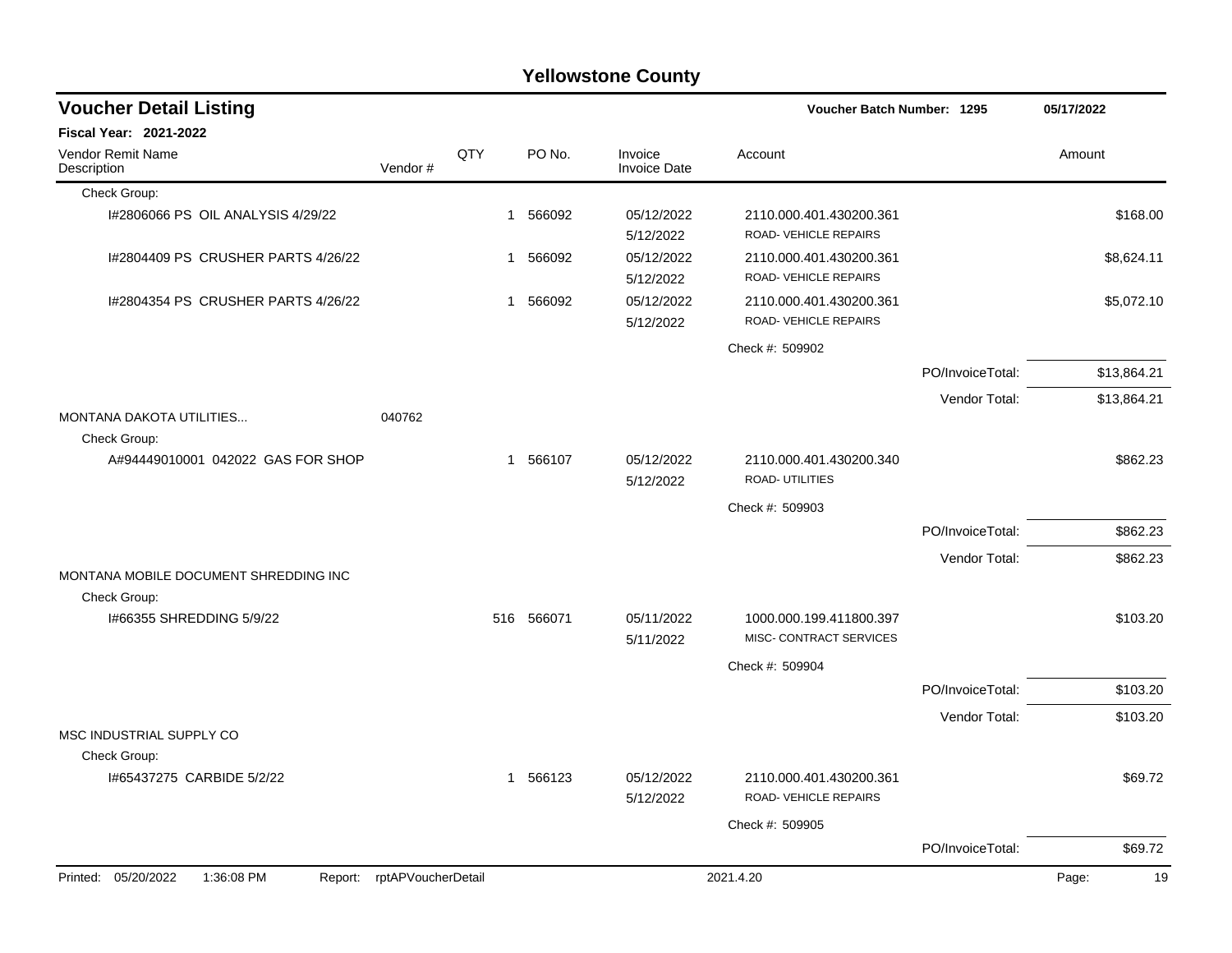| <b>Voucher Detail Listing</b>                            |                            |     |              |                                | <b>Voucher Batch Number: 1295</b>                           |                  | 05/17/2022  |
|----------------------------------------------------------|----------------------------|-----|--------------|--------------------------------|-------------------------------------------------------------|------------------|-------------|
| <b>Fiscal Year: 2021-2022</b>                            |                            |     |              |                                |                                                             |                  |             |
| Vendor Remit Name<br>Description                         | Vendor#                    | QTY | PO No.       | Invoice<br><b>Invoice Date</b> | Account                                                     |                  | Amount      |
|                                                          |                            |     |              |                                |                                                             | Vendor Total:    | \$69.72     |
| NAPA AUTO PARTS                                          | 020015                     |     |              |                                |                                                             |                  |             |
| Check Group:                                             |                            |     |              |                                |                                                             |                  |             |
| I#245146 Hose Filters Steering Fluid Light A#5153 5/5/22 |                            |     | 1 566049     | 05/11/2022<br>5/11/2022        | 5810.000.552.460442.361<br>METRA FACILITIES- VEHICLE REPAIR |                  | \$144.20    |
|                                                          |                            |     |              |                                | Check #: 509906                                             |                  |             |
|                                                          |                            |     |              |                                |                                                             | PO/InvoiceTotal: | \$144.20    |
|                                                          |                            |     |              |                                |                                                             | Vendor Total:    | \$144.20    |
| <b>NATURE'S BEAUTY</b>                                   |                            |     |              |                                |                                                             |                  |             |
| Check Group:                                             |                            |     |              |                                |                                                             |                  |             |
| I#2022-1245,4/12/22,4/13/22,SNOW PLOWING                 |                            |     | 566129<br>1  | 05/13/2022<br>5/13/2022        | 2689.000.000.430200.362<br>RSID 769M ROAD MAINT & REPAIRS   |                  | \$656.25    |
|                                                          |                            |     |              |                                | Check #: 509907                                             |                  |             |
|                                                          |                            |     |              |                                |                                                             | PO/InvoiceTotal: | \$656.25    |
|                                                          |                            |     |              |                                |                                                             | Vendor Total:    | \$656.25    |
| NORMONT EQUIP CO<br>Check Group:                         | 004687                     |     |              |                                |                                                             |                  |             |
| I#27361 PUMP CASE, WEAR PLATES 5/5/22                    |                            |     | 1 566093     | 05/12/2022<br>5/12/2022        | 2110.000.401.430200.361<br>ROAD-VEHICLE REPAIRS             |                  | \$3,442.00  |
| I#27362 DELINEATORS, ORANGE FLAGS 5/5/22                 |                            |     | 1 566093     | 05/12/2022                     | 2110.000.401.430260.364                                     |                  | \$3.181.55  |
|                                                          |                            |     |              | 5/12/2022                      | ROAD- SIGN MAINTENANCE                                      |                  |             |
|                                                          |                            |     |              |                                | Check #: 509908                                             |                  |             |
|                                                          |                            |     |              |                                |                                                             | PO/InvoiceTotal: | \$6,623.55  |
|                                                          |                            |     |              |                                |                                                             | Vendor Total:    | \$6,623.55  |
| NORTHWEST INDUSTRIAL SUPPLY INC<br>Check Group:          | 004710                     |     |              |                                |                                                             |                  |             |
| 1#1551136 SAFETY VESTS & HARD HATS 4/26/22               |                            |     | 566094<br>-1 | 05/12/2022<br>5/12/2022        | 2110.000.401.430200.220<br>ROAD- OPERATING SUPPLIES         |                  | \$187.88    |
| #1551136-2 HARD HATS 5/2/22                              |                            |     | 566094       | 05/12/2022                     | 2110.000.401.430200.220                                     |                  | \$20.44     |
|                                                          |                            |     |              | 5/12/2022                      | ROAD- OPERATING SUPPLIES                                    |                  |             |
| Printed: 05/20/2022<br>1:36:08 PM                        | Report: rptAPVoucherDetail |     |              |                                | 2021.4.20                                                   |                  | 20<br>Page: |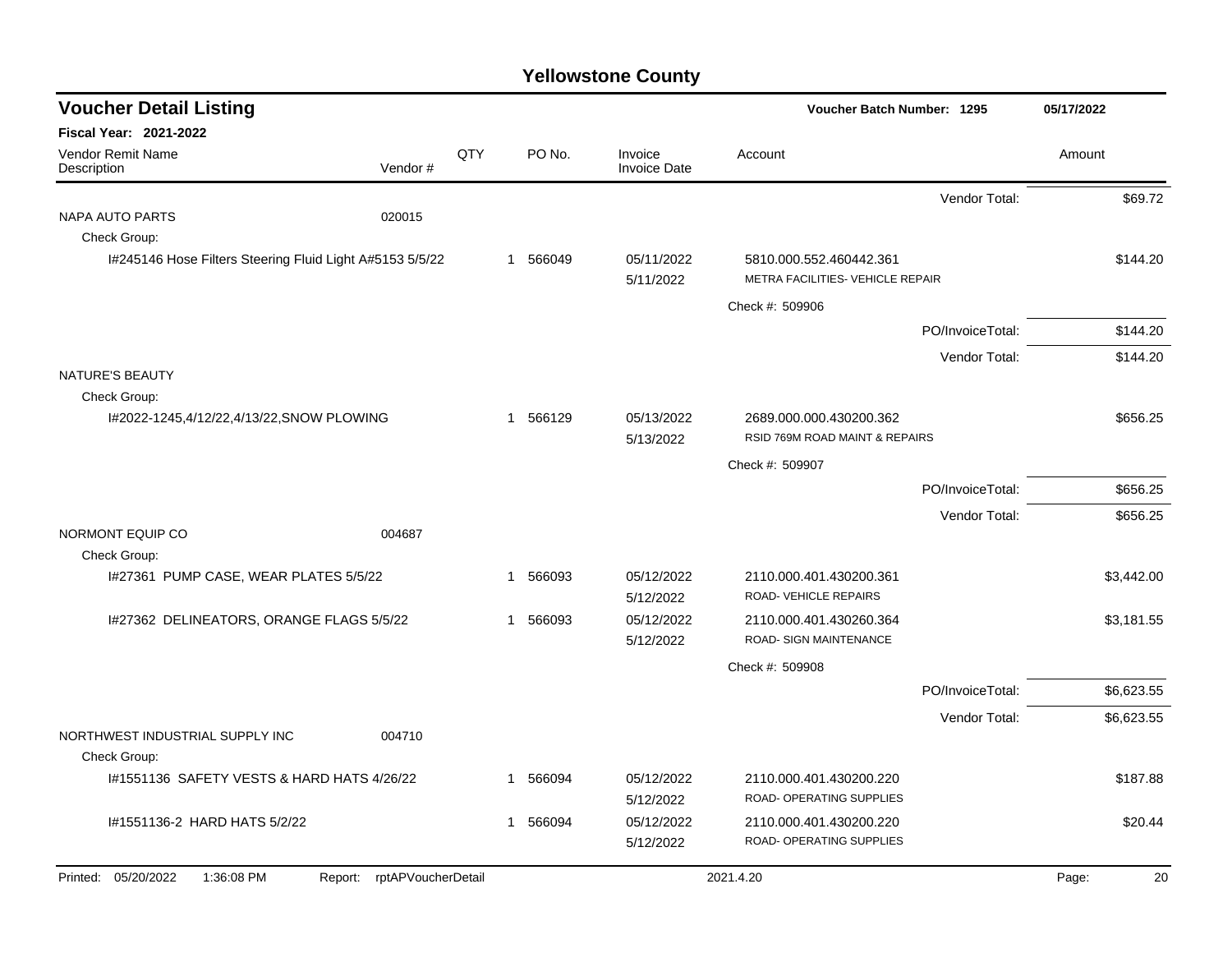| <b>Voucher Detail Listing</b>                                  |         |     |              |          |                                |                                                     | Voucher Batch Number: 1295 |          |  |
|----------------------------------------------------------------|---------|-----|--------------|----------|--------------------------------|-----------------------------------------------------|----------------------------|----------|--|
| <b>Fiscal Year: 2021-2022</b>                                  |         |     |              |          |                                |                                                     |                            |          |  |
| Vendor Remit Name<br>Description                               | Vendor# | QTY |              | PO No.   | Invoice<br><b>Invoice Date</b> | Account                                             |                            | Amount   |  |
| #1551136-1 HARD HATS & SAFETY VESTS 5/2/22                     |         |     | $\mathbf{1}$ | 566094   | 05/12/2022<br>5/12/2022        | 2110.000.401.430200.220<br>ROAD- OPERATING SUPPLIES |                            | \$94.92  |  |
|                                                                |         |     |              |          |                                | Check #: 509909                                     |                            |          |  |
|                                                                |         |     |              |          |                                |                                                     | PO/InvoiceTotal:           | \$303.24 |  |
|                                                                |         |     |              |          |                                |                                                     | Vendor Total:              | \$303.24 |  |
| NORTHWESTERN ENERGY<br>Check Group:                            | 045035  |     |              |          |                                |                                                     |                            |          |  |
| A#3023744-0 5/3/22 308 6th Ave N Elec Svc                      |         |     |              | 1 566059 | 05/11/2022                     | 5810.000.552.460442.341                             |                            | \$47.53  |  |
|                                                                |         |     |              |          | 5/11/2022                      | METRA FACILITIES- ELECTRICITY                       |                            |          |  |
|                                                                |         |     |              |          |                                | Check #: 509910                                     |                            |          |  |
|                                                                |         |     |              |          |                                |                                                     | PO/InvoiceTotal:           | \$47.53  |  |
| Check Group:                                                   |         |     |              |          |                                |                                                     |                            |          |  |
| A#0782545-8 03/29/22-04/28/22 413 S 27th                       |         |     | $\mathbf{1}$ | 566060   | 5/11/2022<br>5/11/2022         | 2399.000.235.420250.341<br><b>YSC- ELECTRICITY</b>  |                            | \$23.04  |  |
| A#1135399-2 03/29/22-04/29/22 407 S 27th                       |         |     | $\mathbf{1}$ | 566060   | 5/11/2022                      | 2399.000.235.420250.341                             |                            | \$42.66  |  |
|                                                                |         |     |              |          | 5/11/2022                      | <b>YSC- ELECTRICITY</b>                             |                            |          |  |
|                                                                |         |     |              |          |                                | Check #: 509910                                     |                            |          |  |
|                                                                |         |     |              |          |                                |                                                     | PO/InvoiceTotal:           | \$65.70  |  |
| Check Group:                                                   |         |     |              |          |                                |                                                     |                            |          |  |
| A#0599794-5 050422 YELLOWSTONE RIVER RD &<br>BITTERROOT 5/4/22 |         |     |              | 1 566103 | 05/12/2022                     | 2110.000.401.430260.341                             |                            | \$12.04  |  |
|                                                                |         |     |              |          | 5/12/2022                      | <b>ROAD- ELECTRICITY</b>                            |                            |          |  |
| A#3085207-3 042822 56TH & HESPER 4/28/22                       |         |     |              | 1 566103 | 05/12/2022                     | 2110.000.401.430260.341                             |                            | \$9.18   |  |
|                                                                |         |     |              |          | 5/12/2022                      | <b>ROAD- ELECTRICITY</b>                            |                            |          |  |
| A#0256637-0 042222 WISE LANE & SHILOH 4/22/22                  |         |     |              | 1 566103 | 05/12/2022                     | 2110.000.401.430260.341                             |                            | \$19.47  |  |
|                                                                |         |     |              |          | 5/12/2022                      | <b>ROAD- ELECTRICITY</b>                            |                            |          |  |
|                                                                |         |     |              |          |                                | Check #: 509910                                     |                            |          |  |
|                                                                |         |     |              |          |                                |                                                     | PO/InvoiceTotal:           | \$40.69  |  |
| Check Group:                                                   |         |     |              |          |                                |                                                     |                            |          |  |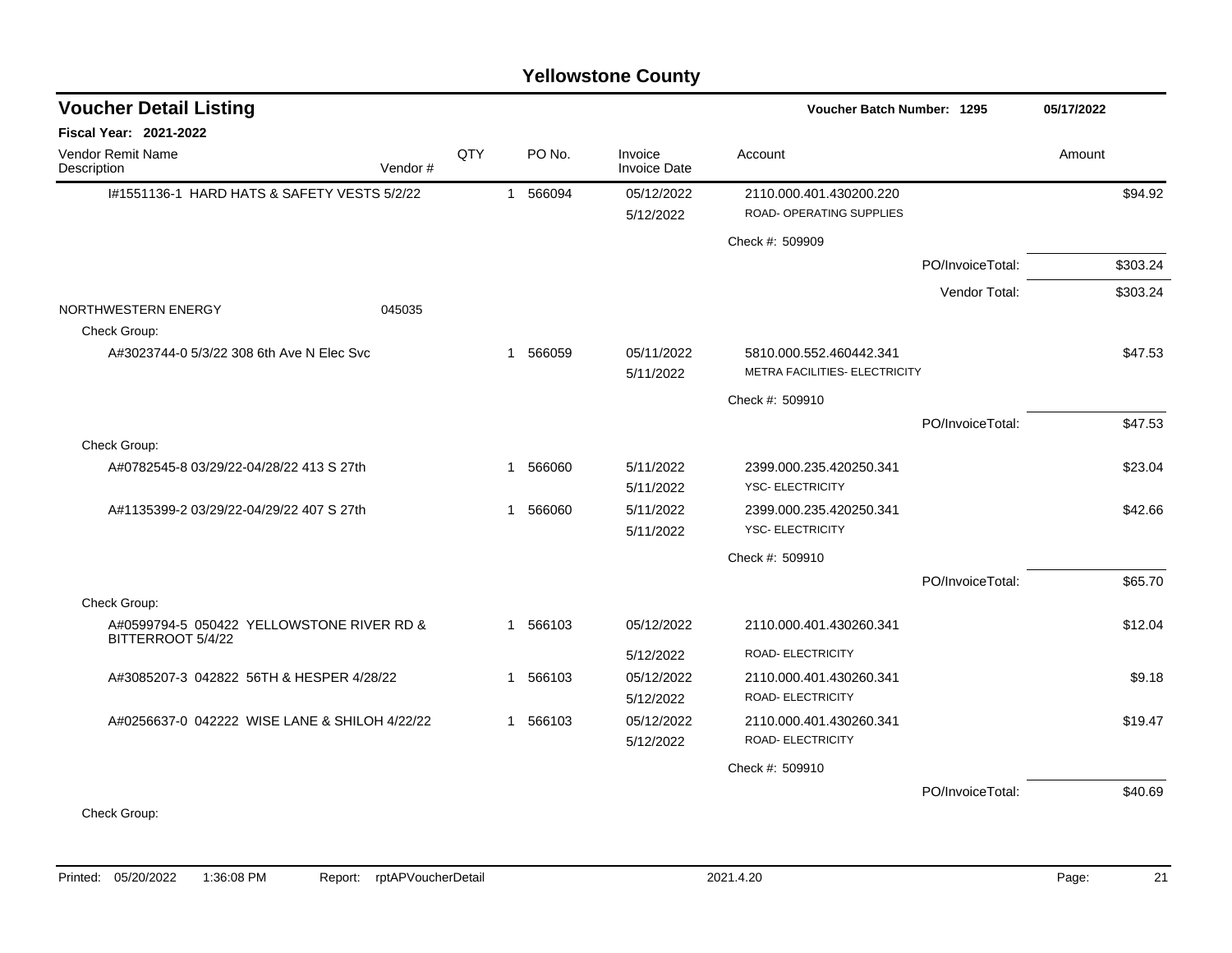| <b>Voucher Detail Listing</b>                      |                    |              |          |                                | Voucher Batch Number: 1295                                  | 05/17/2022       |             |
|----------------------------------------------------|--------------------|--------------|----------|--------------------------------|-------------------------------------------------------------|------------------|-------------|
| <b>Fiscal Year: 2021-2022</b>                      |                    |              |          |                                |                                                             |                  |             |
| Vendor Remit Name<br>Vendor#<br>Description        | QTY                |              | PO No.   | Invoice<br><b>Invoice Date</b> | Account                                                     |                  | Amount      |
| A# 0219102-1 ELECTRIC 5/3/22                       |                    |              | 1 566104 | 5/12/2022<br>5/12/2022         | 2830.000.414.430800.340<br>JUNK VEHICLE- UTILITIES          |                  | \$179.56    |
|                                                    |                    |              |          |                                | Check #: 509910                                             |                  |             |
|                                                    |                    |              |          |                                |                                                             | PO/InvoiceTotal: | \$179.56    |
| Check Group:                                       |                    |              |          |                                |                                                             |                  |             |
| I#0676288-4 3319 KING AVE E 5/3/22                 |                    |              | 1 566105 | 5/12/2022<br>5/12/2022         | 2140.000.403.431100.340<br><b>WEED- UTILITIES</b>           |                  | \$80.09     |
|                                                    |                    |              |          |                                | Check #: 509910                                             |                  |             |
|                                                    |                    |              |          |                                |                                                             | PO/InvoiceTotal: | \$80.09     |
|                                                    |                    |              |          |                                |                                                             | Vendor Total:    | \$413.57    |
| NUTRIEN AG SOLUTIONS<br>Check Group:               |                    |              |          |                                |                                                             |                  |             |
| 1#48034461/Herbicide/Escort XP - 896 ounces 5/4/22 |                    | $\mathbf{1}$ | 566113   | 05/12/2022<br>5/12/2022        | 2140.000.403.431100.222<br>WEED- CHEM, LAB & MED SUPPLIES   |                  | \$2,347.52  |
|                                                    |                    |              |          |                                | Check #: 509911                                             |                  |             |
|                                                    |                    |              |          |                                |                                                             | PO/InvoiceTotal: | \$2,347.52  |
|                                                    |                    |              |          |                                |                                                             | Vendor Total:    | \$2,347.52  |
| OTTMAN, SANDRA Z.                                  |                    |              |          |                                |                                                             |                  |             |
| Check Group:                                       |                    |              |          |                                |                                                             |                  |             |
| Election Judge School 5/3/22                       |                    | $\mathbf 1$  | 566156   | 05/13/2022<br>5/13/2022        | 1000.000.104.410600.393<br>ELECTIONS- ELECTION/OTHER JUDGES |                  | \$427.50    |
|                                                    |                    |              |          |                                | Check #: 509912                                             |                  |             |
|                                                    |                    |              |          |                                |                                                             | PO/InvoiceTotal: | \$427.50    |
|                                                    |                    |              |          |                                |                                                             | Vendor Total:    | \$427.50    |
| OVERTURF, TERRY                                    |                    |              |          |                                |                                                             |                  |             |
| Check Group:                                       |                    |              |          |                                |                                                             |                  |             |
| Eleciton Judge School 5/3/22                       |                    | $\mathbf{1}$ | 566150   | 05/13/2022<br>5/13/2022        | 1000.000.104.410600.393<br>ELECTIONS- ELECTION/OTHER JUDGES |                  | \$877.50    |
|                                                    |                    |              |          |                                |                                                             |                  |             |
|                                                    |                    |              |          |                                | Check #: 509913                                             |                  |             |
| Printed: 05/20/2022<br>1:36:08 PM<br>Report:       | rptAPVoucherDetail |              |          |                                | 2021.4.20                                                   |                  | Page:<br>22 |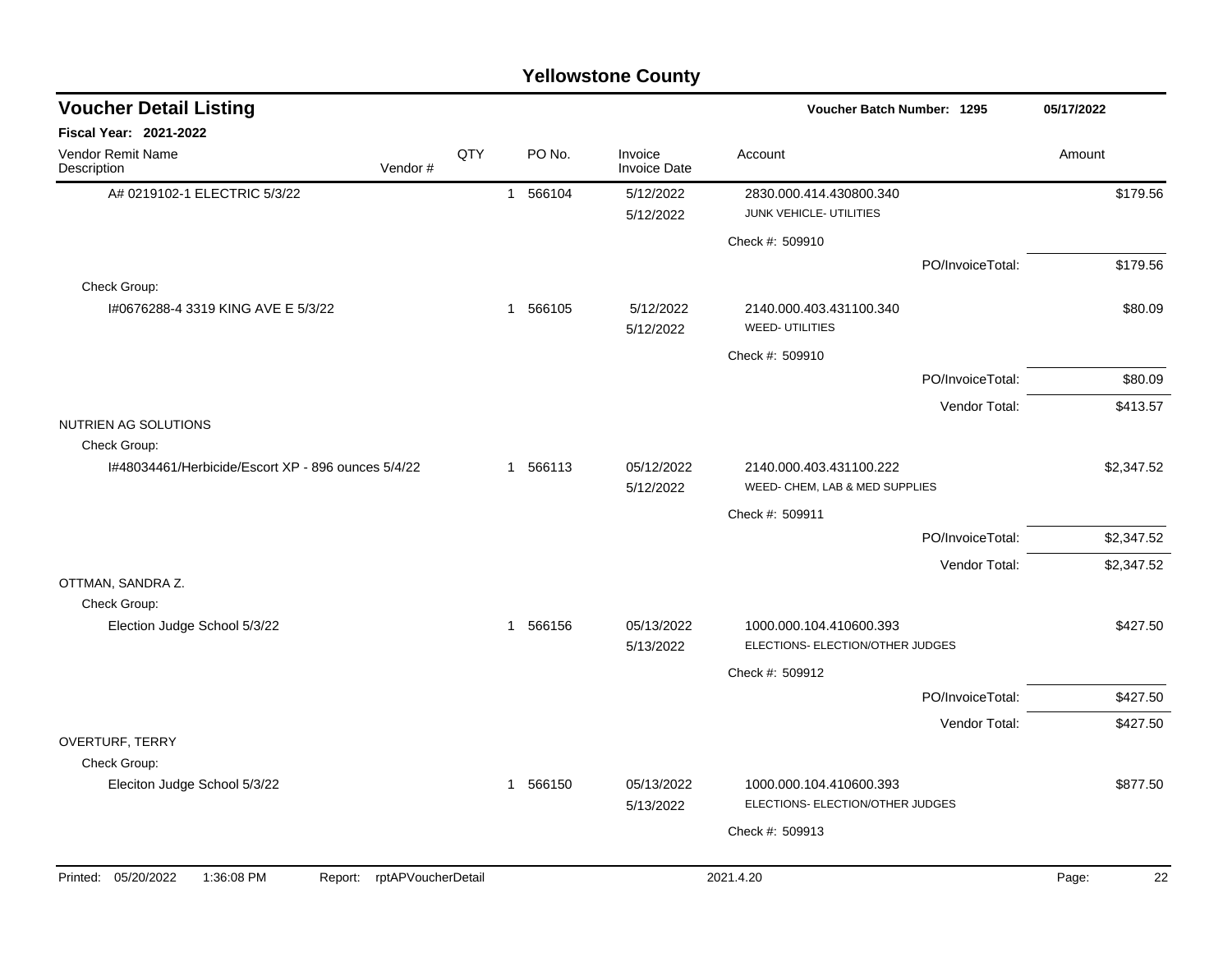| <b>Voucher Detail Listing</b>                            |                    |     |             |                                | Voucher Batch Number: 1295                                            |                  | 05/17/2022 |            |
|----------------------------------------------------------|--------------------|-----|-------------|--------------------------------|-----------------------------------------------------------------------|------------------|------------|------------|
| Fiscal Year: 2021-2022                                   |                    |     |             |                                |                                                                       |                  |            |            |
| Vendor Remit Name<br>Description                         | Vendor#            | QTY | PO No.      | Invoice<br><b>Invoice Date</b> | Account                                                               |                  | Amount     |            |
|                                                          |                    |     |             |                                |                                                                       | PO/InvoiceTotal: |            | \$877.50   |
| PATTEN, PETERMAN, BEKKEDAHL & GREEN PLLC<br>Check Group: |                    |     |             |                                |                                                                       | Vendor Total:    |            | \$877.50   |
| 2022 ATTORNEY FEE 4/12/22                                |                    |     | 1 566147    | 05/12/2022<br>5/12/2022        | 7255.000.730.431200.362<br>CANYON CREEK DRAIN- MAINT & REPAIRS        |                  |            | \$800.00   |
|                                                          |                    |     |             |                                | Check #: 509914                                                       |                  |            |            |
| Check Group:                                             |                    |     |             |                                |                                                                       | PO/InvoiceTotal: |            | \$800.00   |
| 2022 ATTORNEY FEE 4/19/22                                |                    |     | 1 566148    | 5/12/2022<br>5/12/2022         | 7253.000.730.431200.362<br><b>BASELINE DRAIN- MAINT &amp; REPAIRS</b> |                  |            | \$800.00   |
|                                                          |                    |     |             |                                | Check #: 509914                                                       |                  |            |            |
|                                                          |                    |     |             |                                |                                                                       | PO/InvoiceTotal: |            | \$800.00   |
|                                                          |                    |     |             |                                |                                                                       | Vendor Total:    |            | \$1,600.00 |
| PEPSI COLA BOTTLING<br>Check Group:                      | 004960             |     |             |                                |                                                                       |                  |            |            |
| I#404370 Drink Prod A#17600 5/5/22                       |                    |     | 566055<br>1 | 05/11/2022<br>5/11/2022        | 5810.000.553.460442.223<br>METRA CONCESSIONS- FOOD                    |                  |            | \$3,391.00 |
|                                                          |                    |     |             |                                | Check #: 509915                                                       |                  |            |            |
|                                                          |                    |     |             |                                |                                                                       | PO/InvoiceTotal: |            | \$3,391.00 |
| PETERSON, NORMA.                                         |                    |     |             |                                |                                                                       | Vendor Total:    |            | \$3,391.00 |
| Check Group:                                             |                    |     |             |                                |                                                                       |                  |            |            |
| Election Judge School 5/3/22                             |                    |     | 1 566142    | 05/13/2022<br>5/13/2022        | 1000.000.104.410600.393<br>ELECTIONS- ELECTION/OTHER JUDGES           |                  |            | \$535.00   |
|                                                          |                    |     |             |                                | Check #: 509916                                                       |                  |            |            |
|                                                          |                    |     |             |                                |                                                                       | PO/InvoiceTotal: |            | \$535.00   |
| PUBLIC UTILITIES                                         | 005150             |     |             |                                |                                                                       | Vendor Total:    |            | \$535.00   |
| Printed: 05/20/2022<br>1:36:08 PM<br>Report:             | rptAPVoucherDetail |     |             |                                | 2021.4.20                                                             |                  | Page:      | 23         |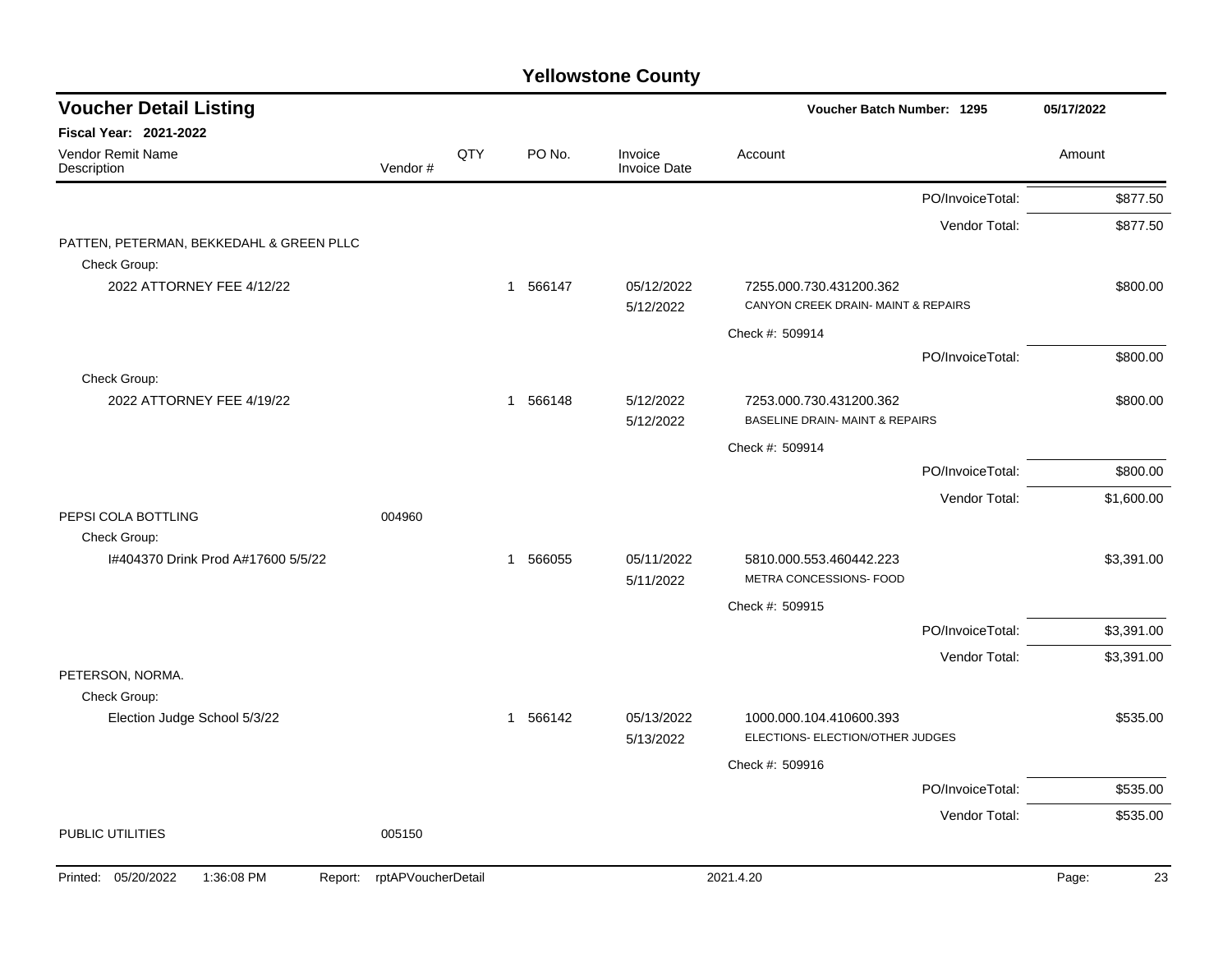|                                                          |         |     |                |        | <b>Yellowstone County</b>      |                                                                |                  |              |
|----------------------------------------------------------|---------|-----|----------------|--------|--------------------------------|----------------------------------------------------------------|------------------|--------------|
| <b>Voucher Detail Listing</b>                            |         |     |                |        |                                | Voucher Batch Number: 1295                                     |                  | 05/17/2022   |
| <b>Fiscal Year: 2021-2022</b>                            |         |     |                |        |                                |                                                                |                  |              |
| Vendor Remit Name<br>Description                         | Vendor# | QTY |                | PO No. | Invoice<br><b>Invoice Date</b> | Account                                                        |                  | Amount       |
| Check Group:                                             |         |     |                |        |                                |                                                                |                  |              |
| A#129439 WATER FOR SHOP 4-4-22                           |         |     | $\overline{1}$ | 566095 | 05/12/2022<br>5/12/2022        | 2110.000.401.430200.340<br><b>ROAD- UTILITIES</b>              |                  | \$20.70      |
|                                                          |         |     |                |        |                                | Check #: 509917                                                |                  |              |
|                                                          |         |     |                |        |                                |                                                                | PO/InvoiceTotal: | \$20.70      |
|                                                          |         |     |                |        |                                |                                                                | Vendor Total:    | \$20.70      |
| <b>REPUBLIC SERVICES #892</b><br>Check Group:            |         |     |                |        |                                |                                                                |                  |              |
| A#3-0892-3502010 #0892-001009162 042822                  |         |     | $\mathbf 1$    | 566121 | 05/12/2022                     | 2110.000.401.430200.340                                        |                  | \$49.76      |
| <b>BROADVIEW GARBAGE</b>                                 |         |     |                |        | 5/12/2022                      | <b>ROAD- UTILITIES</b>                                         |                  |              |
|                                                          |         |     |                |        |                                | Check #: 509918                                                |                  |              |
|                                                          |         |     |                |        |                                |                                                                | PO/InvoiceTotal: | \$49.76      |
|                                                          |         |     |                |        |                                |                                                                | Vendor Total:    | \$49.76      |
| RIVERSIDE CONTRACTING<br>Check Group:                    |         |     |                |        |                                |                                                                |                  |              |
| 1#2131 DITCH CLEANING BIRELY DRAIN 5/5/22                |         |     | 1              | 566066 | 05/11/2022<br>5/11/2022        | 7254.000.730.431200.362<br>BIRELY DRAIN- MAINT & REPAIRS       |                  | \$1,610.00   |
|                                                          |         |     |                |        |                                | Check #: 509919                                                |                  |              |
|                                                          |         |     |                |        |                                |                                                                | PO/InvoiceTotal: | \$1,610.00   |
|                                                          |         |     |                |        |                                |                                                                | Vendor Total:    | \$1,610.00   |
| ROCKY MOUNTAIN PIPELINE-PROPERTY TAX DEP<br>Check Group: |         |     |                |        |                                |                                                                |                  |              |
| E00168 PROTEST REFUND 2021 DOR                           |         |     | $\mathbf 1$    | 566201 | 05/13/22                       | 7920.000.000.021100.000                                        |                  | \$106,297.98 |
|                                                          |         |     |                |        | 5/13/2022                      | REFUND REVOLVING DUE TO OTHER FUNDS                            |                  |              |
| E00168B PROTEST REFUND 2021 DOR                          |         |     | 1              | 566201 | 05/13/22                       | 7920.000.000.021100.000                                        |                  | \$9,069.52   |
|                                                          |         |     |                |        | 5/13/2022                      | REFUND REVOLVING DUE TO OTHER FUNDS                            |                  |              |
| E00168C PROTEST REFUND 2021 DOR                          |         |     | $\mathbf 1$    | 566201 | 05/13/22<br>5/13/2022          | 7920.000.000.021100.000<br>REFUND REVOLVING DUE TO OTHER FUNDS |                  | \$2,370.77   |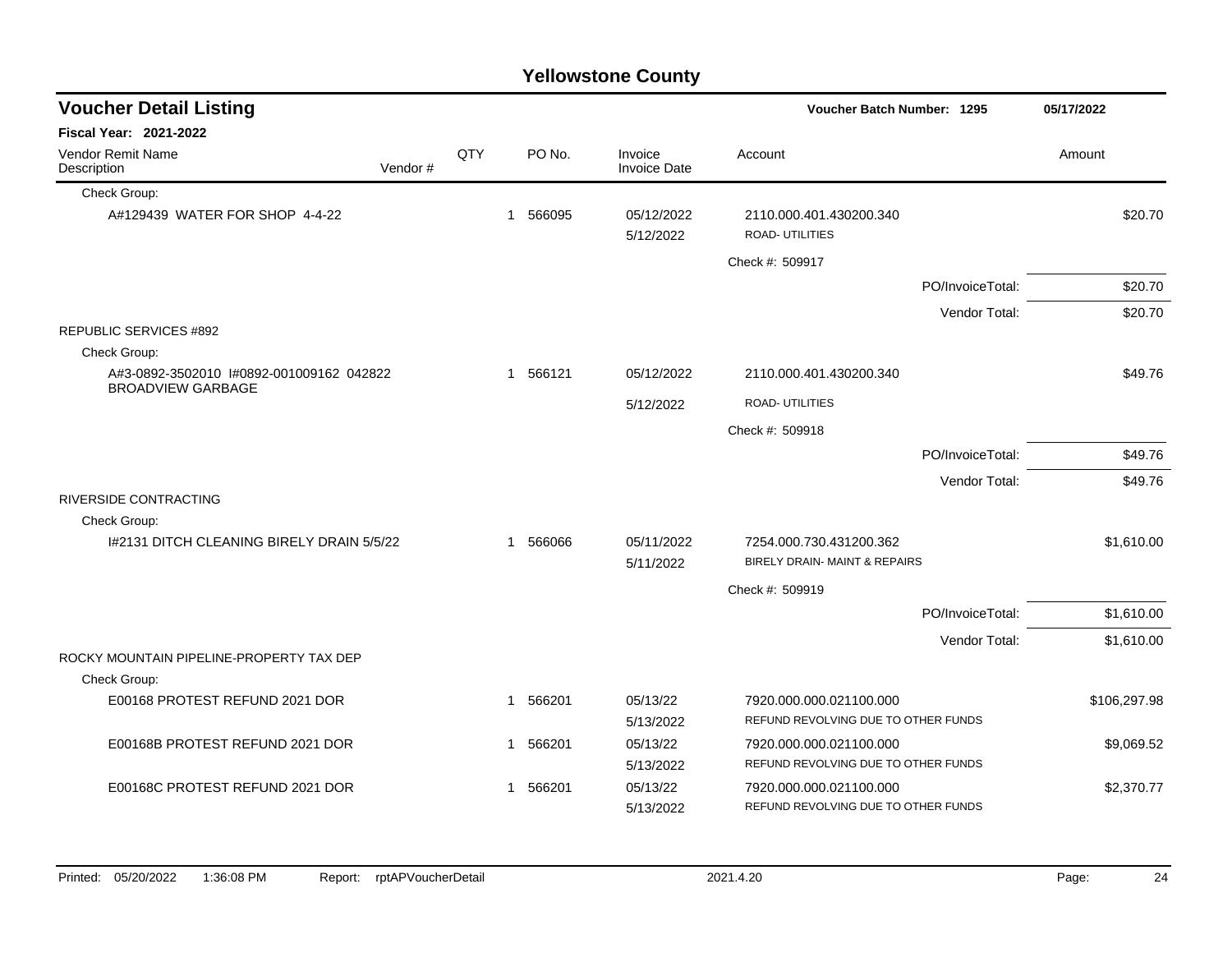| <b>Voucher Detail Listing</b>    |         |     |                       |                                | Voucher Batch Number: 1295                                       | 05/17/2022   |  |
|----------------------------------|---------|-----|-----------------------|--------------------------------|------------------------------------------------------------------|--------------|--|
| Fiscal Year: 2021-2022           |         |     |                       |                                |                                                                  |              |  |
| Vendor Remit Name<br>Description | Vendor# | QTY | PO No.                | Invoice<br><b>Invoice Date</b> | Account                                                          | Amount       |  |
| E00168D PROTEST REFUND 2021 DOR  |         |     | 1 566201              | 05/13/22<br>5/13/2022          | 7920.000.000.021100.000<br>REFUND REVOLVING DUE TO OTHER FUNDS   | \$942.78     |  |
| E00168E PROTEST REFUND 2021 DOR  |         |     | 566201<br>1           | 05/13/22<br>5/13/2022          | 7920.000.000.021100.000<br>REFUND REVOLVING DUE TO OTHER FUNDS   | \$2,075.05   |  |
| E00168F PROTEST REFUND 2021 DOR  |         |     | 566201<br>1           | 05/13/22<br>5/13/2022          | 7920.000.000.021100.000<br>REFUND REVOLVING DUE TO OTHER FUNDS   | \$1,642.03   |  |
| E00168G PROTEST REFUND 2021 DOR  |         |     | 566201<br>1           | 05/13/22<br>5/13/2022          | 7920.000.000.021100.000<br>REFUND REVOLVING DUE TO OTHER FUNDS   | \$857.62     |  |
| E00168Q PROTEST REFUND 2021 DOR  |         |     | 566201<br>$\mathbf 1$ | 05/13/22<br>5/13/2022          | 7920.000.000.021100.000<br>REFUND REVOLVING DUE TO OTHER FUNDS   | \$637.22     |  |
| E00168S PROTEST REFUND 2021 DOR  |         |     | 566201                | 05/13/22<br>5/13/2022          | 7920.000.000.021100.000<br>REFUND REVOLVING DUE TO OTHER FUNDS   | \$1,650.89   |  |
| E00168P PROTEST REFUND 2021 DOR  |         |     | 566201<br>1           | 05/13/22<br>5/13/2022          | 7920.000.000.021100.000<br>REFUND REVOLVING DUE TO OTHER FUNDS   | (\$9,662.11) |  |
| E00168 PROTEST INTEREST          |         |     | 566201<br>1           | 05/13/22<br>5/13/2022          | 7130.000.000.021110.000<br>PROTESTED TAXES DUE TO OTHER INTEREST | \$176.14     |  |
| E00168B PROTEST INTEREST         |         |     | 566201<br>1           | 05/13/22<br>5/13/2022          | 7130.000.000.021110.000<br>PROTESTED TAXES DUE TO OTHER INTEREST | \$14.20      |  |
| E00168C PROTEST INTEREST         |         |     | 566201<br>1           | 05/13/22<br>5/13/2022          | 7130.000.000.021110.000<br>PROTESTED TAXES DUE TO OTHER INTEREST | \$3.72       |  |
| E00168D PROTEST INTEREST         |         |     | 566201                | 05/13/22<br>5/13/2022          | 7130.000.000.021110.000<br>PROTESTED TAXES DUE TO OTHER INTEREST | \$1.48       |  |
| E00168E PROTEST INTEREST         |         |     | 566201<br>1           | 05/13/22<br>5/13/2022          | 7130.000.000.021110.000<br>PROTESTED TAXES DUE TO OTHER INTEREST | \$3.24       |  |
| E00168F PROTEST INTEREST         |         |     | 566201                | 05/13/22<br>5/13/2022          | 7130.000.000.021110.000<br>PROTESTED TAXES DUE TO OTHER INTEREST | \$2.56       |  |
| E00168G PROTEST INTEREST         |         |     | 566201<br>1           | 05/13/22<br>5/13/2022          | 7130.000.000.021110.000<br>PROTESTED TAXES DUE TO OTHER INTEREST | \$1.34       |  |
| E00168Q PROTEST INTEREST         |         |     | 566201                | 05/13/22<br>5/13/2022          | 7130.000.000.021110.000<br>PROTESTED TAXES DUE TO OTHER INTEREST | \$1.00       |  |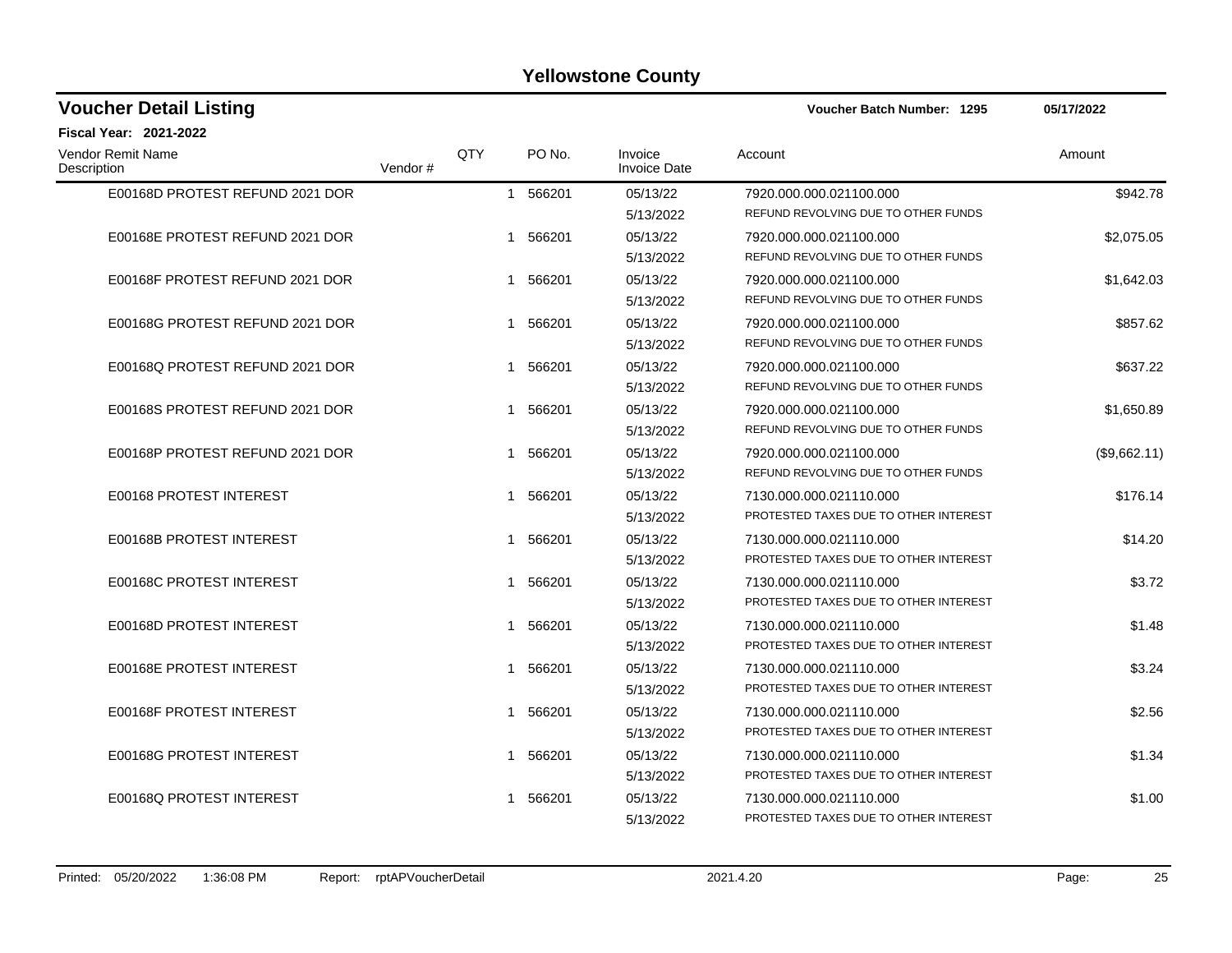| <b>Voucher Detail Listing</b>                                              |         |     |              |          |                         | Voucher Batch Number: 1295                                       |                  | 05/17/2022   |
|----------------------------------------------------------------------------|---------|-----|--------------|----------|-------------------------|------------------------------------------------------------------|------------------|--------------|
| Fiscal Year: 2021-2022                                                     |         |     |              |          |                         |                                                                  |                  |              |
| Vendor Remit Name<br>Description                                           | Vendor# | QTY |              | PO No.   | Invoice<br>Invoice Date | Account                                                          |                  | Amount       |
| E00168S PROTEST INTEREST                                                   |         |     | $\mathbf{1}$ | 566201   | 05/13/22<br>5/13/2022   | 7130.000.000.021110.000<br>PROTESTED TAXES DUE TO OTHER INTEREST |                  | \$2.58       |
|                                                                            |         |     |              |          |                         | Check #: 509920                                                  |                  |              |
|                                                                            |         |     |              |          |                         |                                                                  | PO/InvoiceTotal: | \$116,088.01 |
|                                                                            |         |     |              |          |                         |                                                                  | Vendor Total:    | \$116,088.01 |
| <b>SAFETY KLEEN CORP</b><br>Check Group:                                   | 005494  |     |              |          |                         |                                                                  |                  |              |
| 1#88726760 PARTS WASHER SOLVENT 4/27/22                                    |         |     |              | 1 566109 | 05/12/2022<br>5/12/2022 | 2110.000.401.430200.220<br>ROAD- OPERATING SUPPLIES              |                  | \$187.23     |
|                                                                            |         |     |              |          |                         | Check #: 509921                                                  |                  |              |
|                                                                            |         |     |              |          |                         |                                                                  | PO/InvoiceTotal: | \$187.23     |
|                                                                            |         |     |              |          |                         |                                                                  | Vendor Total:    | \$187.23     |
| SCHWEIGERT, CHARLES<br>Check Group:                                        | 037073  |     |              |          |                         |                                                                  |                  |              |
| 2022 COMMISSIONER FEE 4/12/22                                              |         |     |              | 1 566139 | 05/12/2022<br>5/12/2022 | 7255.000.730.431200.362<br>CANYON CREEK DRAIN- MAINT & REPAIRS   |                  | \$35.00      |
|                                                                            |         |     |              |          |                         | Check #: 509922                                                  |                  |              |
|                                                                            |         |     |              |          |                         |                                                                  | PO/InvoiceTotal: | \$35.00      |
|                                                                            |         |     |              |          |                         |                                                                  | Vendor Total:    | \$35.00      |
| <b>SELBY'S ESSCO</b>                                                       | 005580  |     |              |          |                         |                                                                  |                  |              |
| Check Group:                                                               |         |     |              |          |                         |                                                                  |                  |              |
| I#1017039-000 CANON IPF765 Plotter, Printhead<br>repair/replacement 5/4/22 |         |     |              | 1 566096 | 05/12/2022              | 6040.000.400.500300.363                                          |                  | \$772.00     |
|                                                                            |         |     |              |          | 5/12/2022               | <b>GIS- MACHINE MAINT</b>                                        |                  |              |
|                                                                            |         |     |              |          |                         | Check #: 509923                                                  |                  |              |
|                                                                            |         |     |              |          |                         |                                                                  | PO/InvoiceTotal: | \$772.00     |
|                                                                            |         |     |              |          |                         |                                                                  | Vendor Total:    | \$772.00     |
| SPHERION STAFFING LLC                                                      |         |     |              |          |                         |                                                                  |                  |              |

Check Group: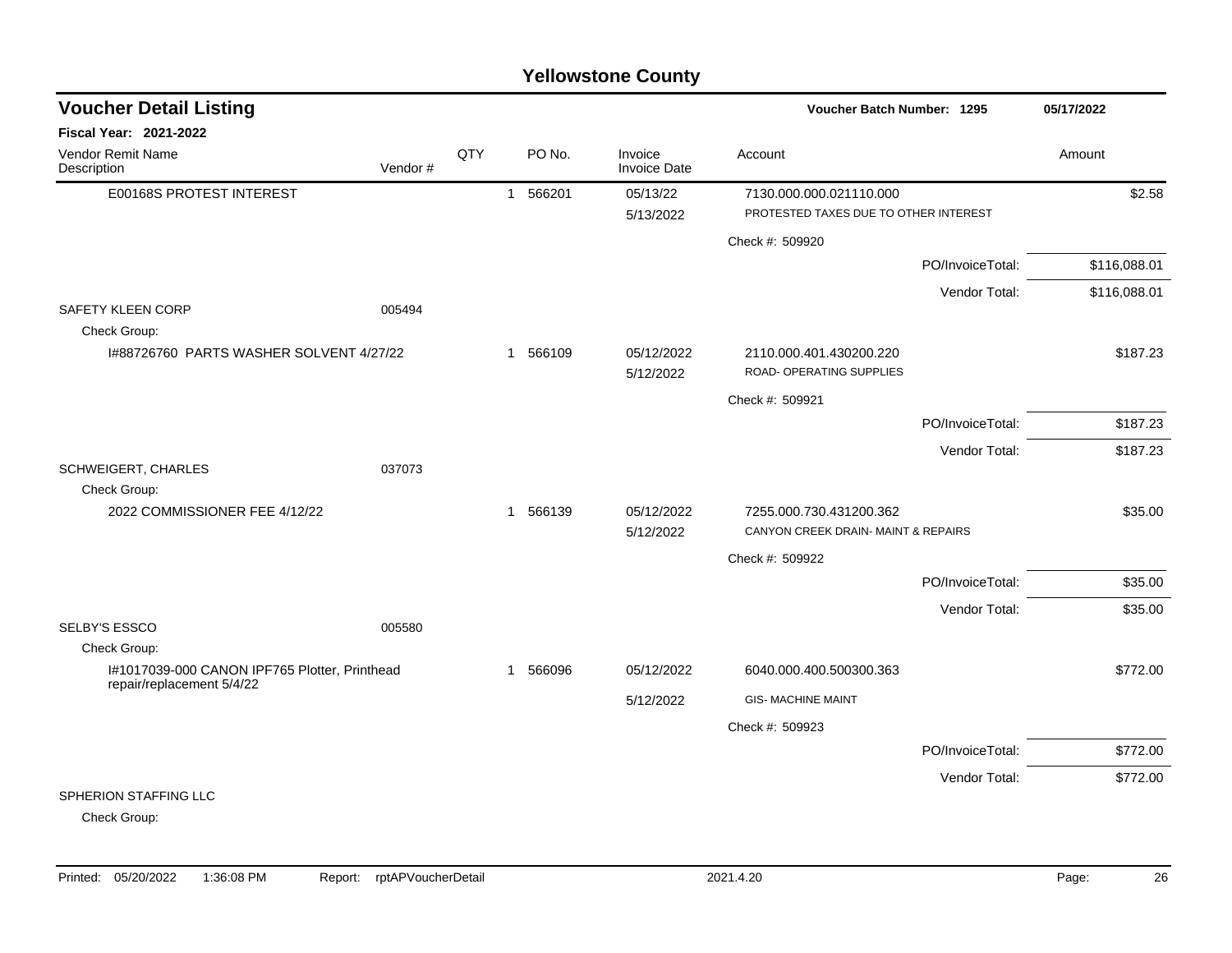|                                                          |                            |     |             | <b>Yellowstone County</b>      |                                                            |                  |             |
|----------------------------------------------------------|----------------------------|-----|-------------|--------------------------------|------------------------------------------------------------|------------------|-------------|
| <b>Voucher Detail Listing</b>                            |                            |     |             |                                | Voucher Batch Number: 1295                                 |                  | 05/17/2022  |
| Fiscal Year: 2021-2022                                   |                            |     |             |                                |                                                            |                  |             |
| Vendor Remit Name<br>Description                         | Vendor#                    | QTY | PO No.      | Invoice<br><b>Invoice Date</b> | Account                                                    |                  | Amount      |
| I#RL2657788 4/3/22 PSA MVE                               |                            |     | 1 566072    | 05/11/2022<br>5/11/2022        | 1000.000.121.410340.399<br>JP- PSA PROGRAM                 |                  | \$156.00    |
| I#RL2662978 4/10/22 PSA MVE                              |                            |     | 1 566072    | 05/11/2022<br>5/11/2022        | 1000.000.121.410340.399<br>JP- PSA PROGRAM                 |                  | \$678.00    |
| I#RL2668895 4/17/22 PSA MVE                              |                            |     | 1 566072    | 05/11/2022<br>5/11/2022        | 1000.000.121.410340.399<br>JP- PSA PROGRAM                 |                  | \$444.00    |
| I#RL2674080 4/24/22 PSA MVE                              |                            |     | 566072<br>1 | 05/11/2022<br>5/11/2022        | 1000.000.121.410340.399<br>JP- PSA PROGRAM                 |                  | \$792.00    |
| I#RL2679415 5/1/22 PSA MVE                               |                            |     | 1 566072    | 05/11/2022<br>5/11/2022        | 1000.000.121.410340.399<br>JP- PSA PROGRAM                 |                  | \$678.00    |
|                                                          |                            |     |             |                                | Check #: 509924                                            |                  |             |
|                                                          |                            |     |             |                                |                                                            | PO/InvoiceTotal: | \$2,748.00  |
|                                                          |                            |     |             |                                |                                                            | Vendor Total:    | \$2,748.00  |
| ST OF MT MISC TAX DIV<br>Check Group: AVI                | 011099                     |     |             |                                |                                                            |                  |             |
| 1% MT GRT - AVI SYSTEM INC- MetraPark P.A. System        |                            |     | 1 566046    | 05/11/2022<br>5/11/2022        | 2260.000.199.440150.398<br>ARPA-VARIABLE CONTRACT SERVICES |                  | \$517.87    |
|                                                          |                            |     |             |                                | Check #: 509926                                            |                  |             |
|                                                          |                            |     |             |                                |                                                            | PO/InvoiceTotal: | \$517.87    |
| Check Group:<br>1% MT GRT - T.W. Clark Const.- YCDF M.H. |                            |     | 1 566087    | 5/11/22                        | 2272.000.199.440400.920                                    |                  | \$662.77    |
| Multi-Purpose Room                                       |                            |     |             | 5/11/2022                      | <b>MENTAL HEALTH</b>                                       |                  |             |
|                                                          |                            |     |             |                                | Check #: 509925                                            |                  |             |
|                                                          |                            |     |             |                                |                                                            | PO/InvoiceTotal: | \$662.77    |
|                                                          |                            |     |             |                                |                                                            | Vendor Total:    | \$1,180.64  |
| STARPLEX CORPORATION<br>Check Group:                     | 042999                     |     |             |                                |                                                            |                  |             |
| 1#51304 MSUB Grad 5/5 & 5/7/22 Clean                     |                            |     | 1 566062    | 05/11/2022<br>5/11/2022        | 5810.000.554.460442.367<br>METRA EVENTS- JANITORIAL        |                  | \$1,760.58  |
| Printed: 05/20/2022<br>1:36:08 PM                        | Report: rptAPVoucherDetail |     |             |                                | 2021.4.20                                                  |                  | Page:<br>27 |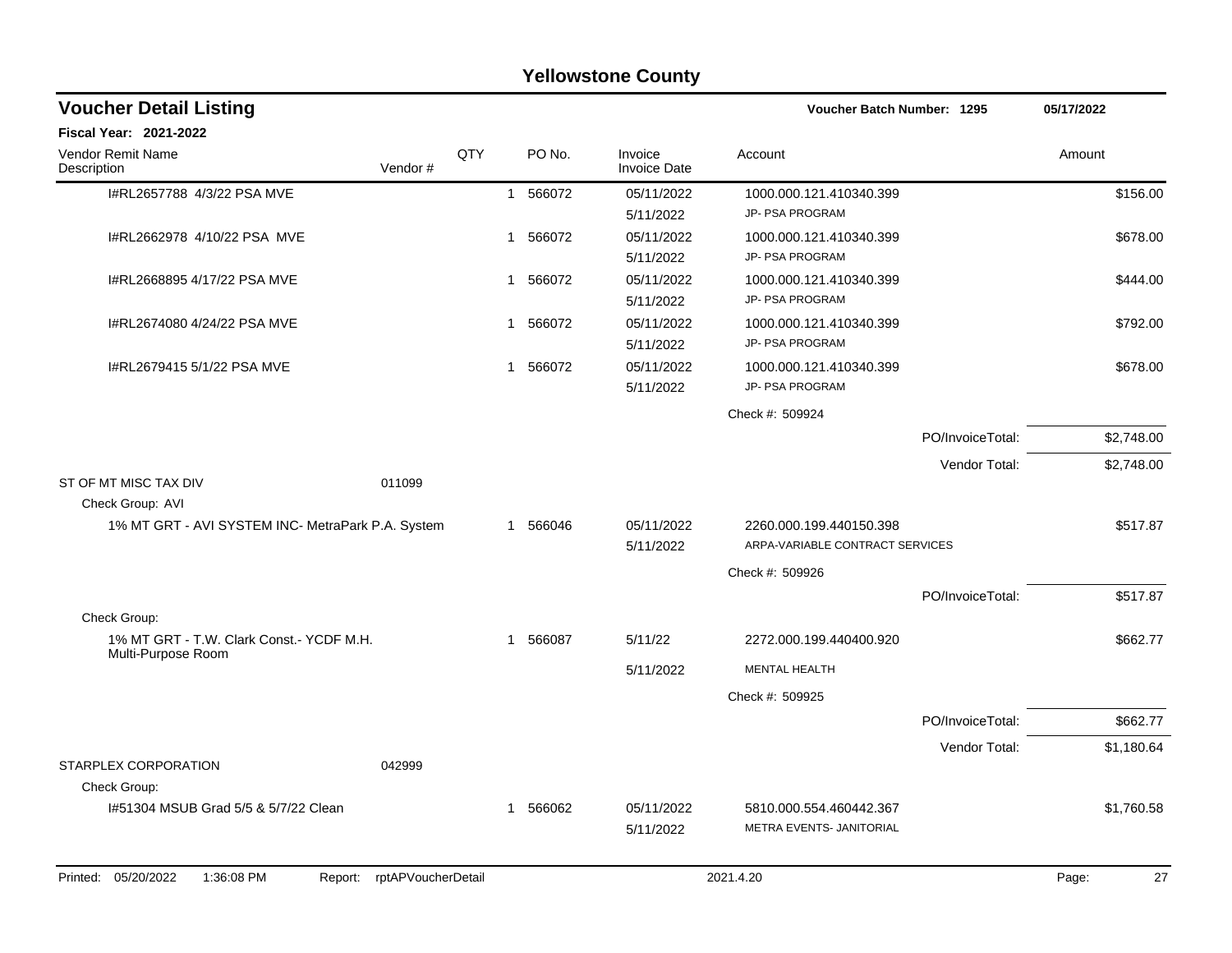| <b>Yellowstone County</b>                        |         |     |              |          |                                |                                                                 |                  |             |
|--------------------------------------------------|---------|-----|--------------|----------|--------------------------------|-----------------------------------------------------------------|------------------|-------------|
| <b>Voucher Detail Listing</b>                    |         |     |              |          |                                | <b>Voucher Batch Number: 1295</b>                               |                  | 05/17/2022  |
| <b>Fiscal Year: 2021-2022</b>                    |         |     |              |          |                                |                                                                 |                  |             |
| <b>Vendor Remit Name</b><br>Description          | Vendor# | QTY |              | PO No.   | Invoice<br><b>Invoice Date</b> | Account                                                         |                  | Amount      |
| I#51305 Thunderstruck 5/6-8/22 Clean             |         |     |              | 1 566062 | 05/11/2022                     | 5810.000.554.460442.367                                         |                  | \$1,656.76  |
|                                                  |         |     |              |          | 5/11/2022                      | METRA EVENTS- JANITORIAL                                        |                  |             |
| I#51306 Volleyfest 5/6-8/22 Clean                |         |     | $\mathbf{1}$ | 566062   | 05/11/2022                     | 5810.000.554.460442.367                                         |                  | \$2,513.52  |
|                                                  |         |     |              |          | 5/11/2022                      | METRA EVENTS- JANITORIAL                                        |                  |             |
|                                                  |         |     |              |          |                                | Check #: 509927                                                 |                  |             |
|                                                  |         |     |              |          |                                |                                                                 | PO/InvoiceTotal: | \$5,930.86  |
|                                                  |         |     |              |          |                                |                                                                 | Vendor Total:    | \$5,930.86  |
| STEINMETZ, WADE                                  |         |     |              |          |                                |                                                                 |                  |             |
| Check Group:                                     |         |     |              |          |                                |                                                                 |                  |             |
| COMMISIONERS FEE 2021-22                         |         |     | $\mathbf{1}$ | 566063   | 05/11/2022                     | 7254.000.730.431200.362                                         |                  | \$250.00    |
|                                                  |         |     |              |          | 5/11/2022                      | <b>BIRELY DRAIN- MAINT &amp; REPAIRS</b>                        |                  |             |
|                                                  |         |     |              |          |                                | Check #: 509928                                                 |                  |             |
|                                                  |         |     |              |          |                                |                                                                 | PO/InvoiceTotal: | \$250.00    |
|                                                  |         |     |              |          |                                |                                                                 | Vendor Total:    | \$250.00    |
| SYSCO FOOD SERVICES OF MT                        | 002390  |     |              |          |                                |                                                                 |                  |             |
| Check Group:                                     |         |     |              |          |                                |                                                                 |                  |             |
| I#343776930 Food Prod A#648519 5/4/22            |         |     | $\mathbf{1}$ | 566051   | 05/11/2022                     | 5810.000.553.460442.256<br>METRA CONCESSIONS- INTERNAL FOOD USE |                  | \$355.23    |
|                                                  |         |     |              |          | 5/11/2022                      |                                                                 |                  |             |
| I#343776930 Food Prod, A#648519 5/4/22           |         |     | $\mathbf{1}$ | 566051   | 05/11/2022<br>5/11/2022        | 5810.000.553.460442.228<br>METRA CONCESSIONS- FOOD-CATERING     |                  | \$971.73    |
| I#343776929 Food Prod A#552174 5/4/22            |         |     | $\mathbf 1$  | 566051   | 05/11/2022                     | 5810.000.553.460442.223                                         |                  | \$7,656.20  |
|                                                  |         |     |              |          | 5/11/2022                      | METRA CONCESSIONS- FOOD                                         |                  |             |
|                                                  |         |     |              |          |                                | Check #: 509929                                                 |                  |             |
|                                                  |         |     |              |          |                                |                                                                 | PO/InvoiceTotal: | \$8,983.16  |
|                                                  |         |     |              |          |                                |                                                                 |                  |             |
| T.W. CLARK CONSTRUCTION LLC                      |         |     |              |          |                                |                                                                 | Vendor Total:    | \$8,983.16  |
| Check Group:                                     |         |     |              |          |                                |                                                                 |                  |             |
| Pay App#3 ; YCDF M.H. Multi-Purpose Room Remodel |         |     | $\mathbf{1}$ | 566084   | 5/11/22                        | 2272.000.199.440400.920                                         |                  | \$69,765.58 |
|                                                  |         |     |              |          | 5/11/2022                      | <b>MENTAL HEALTH</b>                                            |                  |             |
|                                                  |         |     |              |          |                                |                                                                 |                  |             |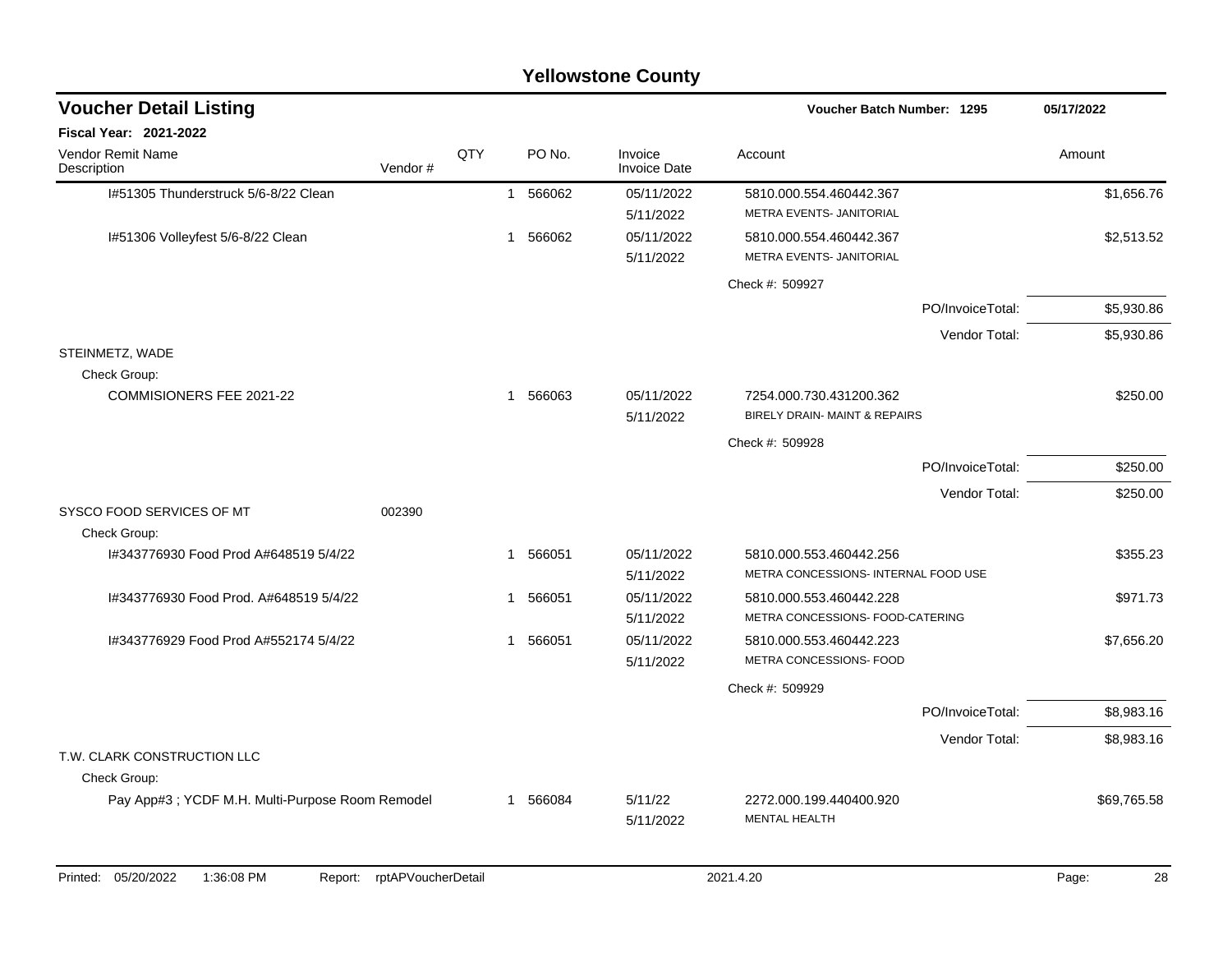## 5% Retainage - YCDF M.H. Multi-Purpose Rm 1 566084 5/11/22 2272.000.199.440400.920 (\$3,488.28) 5/11/2022 MENTAL HEALTH 1% ST of MT Gross Receipts Tax 1 566084 5/11/22 2272.000.199.440400.920 (\$662.77) 5/11/2022 MENTAL HEALTH Check #: 509930 PO/InvoiceTotal: \$65,614.53 Vendor Total: \$65,614.53 TACOMA SCREW PRODUCTS INC Check Group: I#270041778-00 FIRST AID KIT **1 566126** 1 566126 05/12/2022 2110.000.401.430200.220 5/12/2022 ROAD- OPERATING SUPPLIES I#270036436-01 O'RINGS 1 566126 05/12/2022 2110.000.401.430200.361 \$4.62 5/12/2022 ROAD- VEHICLE REPAIRS I#270040464-00 SCREWS 1 566126 05/12/2022 2110.000.401.430200.361 \$50.65 5/12/2022 ROAD- VEHICLE REPAIRS 1#270041041-01 SPRINGS 668.48 5/12/2022 ROAD- VEHICLE REPAIRS I#270042229-00 TOOLS 1 566126 05/12/2022 2110.000.401.430200.240 \$54.04 5/12/2022 ROAD- REPAIR & MAINT SUPPLIES I#270041777-00 FIRST AID KITS 1 566126 1 566126 1 566126 1 56612/2022 2110.000.401.430200.220 5/12/2022 ROAD- OPERATING SUPPLIES I#270042709-00 ROPE \$19.37 \$19.37 \$19.37 \$19.37 \$19.37 \$19.37 \$19.37 \$19.37 \$19.37 \$19.37 \$19.37 \$19.37 5/12/2022 ROAD- SIGN MAINTENANCE I#270041955-00 NUTS, BOLTS, SCREWS 1 566126 05/12/2022 2110.000.401.430200.361 \$189.67 5/12/2022 ROAD- VEHICLE REPAIRS I#270042720-00 MARKING PAINT 1 566126 05/12/2022 2110.000.401.430200.361 \$74.43 5/12/2022 ROAD- VEHICLE REPAIRS Check #: 509931 PO/InvoiceTotal: \$863.26 **Voucher Batch Number:** Vendor Remit Name **Description Voucher Detail Listing Fiscal Year: 2021-2022 1295 05/17/2022** PO No. Invoice Account Amount Amount Amount Amount Vendor # QTY Invoice Date

Vendor Total: \$863.26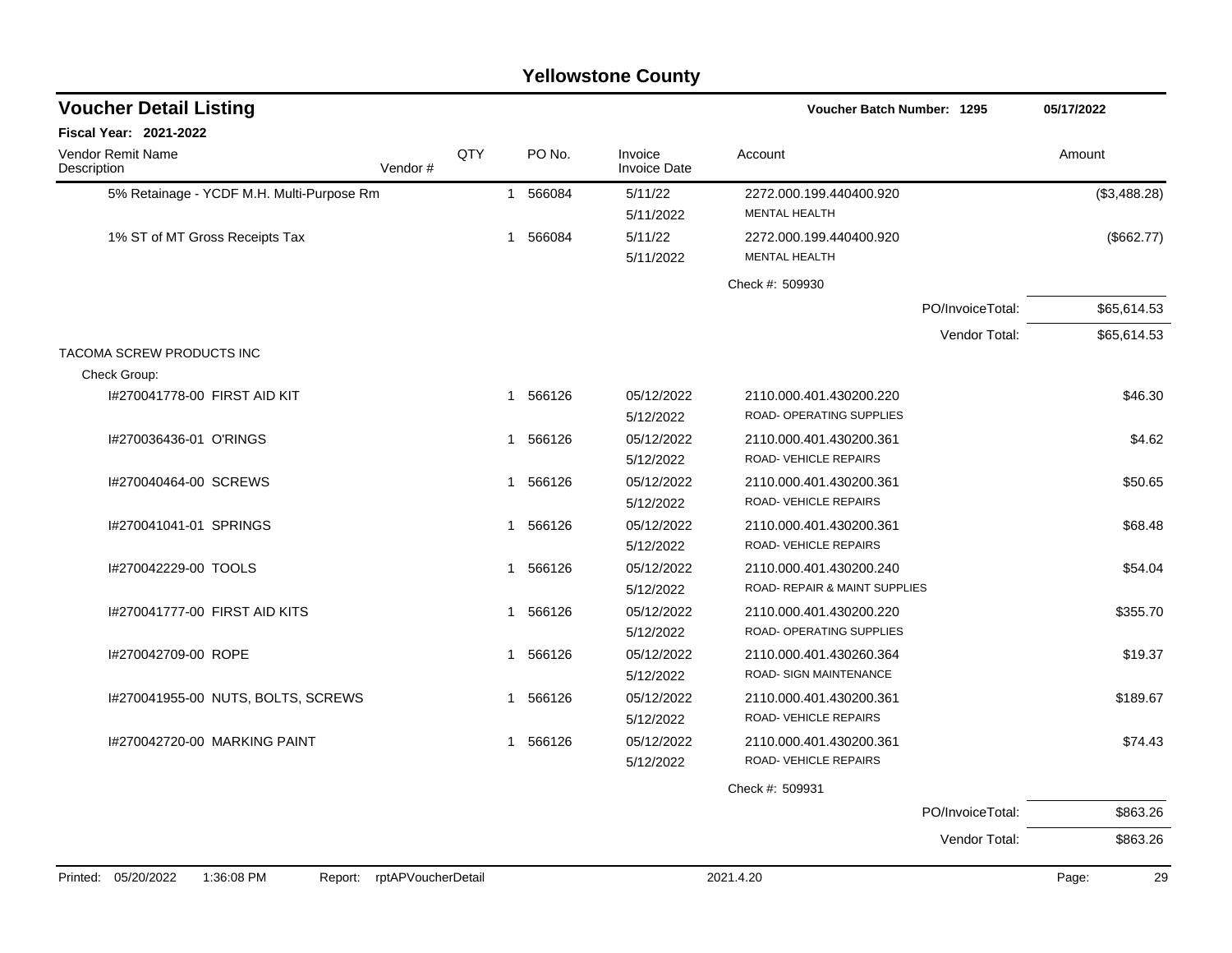| <b>Voucher Detail Listing</b>                    |                    |     |             |                                | <b>Voucher Batch Number: 1295</b>                                      |                  | 05/17/2022  |
|--------------------------------------------------|--------------------|-----|-------------|--------------------------------|------------------------------------------------------------------------|------------------|-------------|
| <b>Fiscal Year: 2021-2022</b>                    |                    |     |             |                                |                                                                        |                  |             |
| <b>Vendor Remit Name</b><br>Description          | Vendor#            | QTY | PO No.      | Invoice<br><b>Invoice Date</b> | Account                                                                |                  | Amount      |
| THUESEN SPRINKLERS & LANDSCAPE                   |                    |     |             |                                |                                                                        |                  |             |
| Check Group:                                     |                    |     |             |                                |                                                                        |                  |             |
| I#3006,4/12/22, SNOW PLOW                        |                    |     | 1 566128    | 05/12/2022<br>5/12/2022        | 2699.803.000.430200.362<br>803M INDIAN CLIFFS SUB ROAD MAINT & REPAIRS |                  | \$375.00    |
| 1#2979,4/12/22,4/15/22, SNOW PLOW                |                    |     | 1 566128    | 05/12/2022<br>5/12/2022        | 2642.000.000.430200.362<br>RSID 720M ROAD MAINT & REPAIRS              |                  | \$312.50    |
|                                                  |                    |     |             |                                | Check #: 509932                                                        |                  |             |
|                                                  |                    |     |             |                                |                                                                        | PO/InvoiceTotal: | \$687.50    |
|                                                  |                    |     |             |                                |                                                                        | Vendor Total:    | \$687.50    |
| <b>TOWN &amp; COUNTRY SUPPLY</b><br>Check Group: | 003930             |     |             |                                |                                                                        |                  |             |
| 1#8028 DIESEL FUEL                               |                    |     | 566091<br>1 | 05/12/2022<br>5/12/2022        | 2110.000.401.430200.231<br>ROAD- GAS/OIL/GREASE                        |                  | \$250.00    |
| 1#7533 DIESEL FUEL                               |                    |     | 566091<br>1 | 05/12/2022<br>5/12/2022        | 2110.000.401.430200.231<br>ROAD- GAS/OIL/GREASE                        |                  | \$250.00    |
| I#7235 DIESEL FUEL                               |                    |     | 566091<br>1 | 05/12/2022<br>5/12/2022        | 2110.000.401.430200.231<br>ROAD- GAS/OIL/GREASE                        |                  | \$250.00    |
| I#7858 DIESEL FUEL                               |                    |     | 566091<br>1 | 05/12/2022<br>5/12/2022        | 2110.000.401.430200.231<br>ROAD- GAS/OIL/GREASE                        |                  | \$375.00    |
| 1#8428 DIESEL FUEL                               |                    |     | 566091<br>1 | 05/12/2022<br>5/12/2022        | 2110.000.401.430200.231<br>ROAD- GAS/OIL/GREASE                        |                  | \$390.00    |
| 1#9005 DIESEL FUEL                               |                    |     | 566091<br>1 | 05/12/2022<br>5/12/2022        | 2110.000.401.430200.231<br>ROAD- GAS/OIL/GREASE                        |                  | \$250.00    |
| 1#9154 DIESEL FUEL                               |                    |     | 566091<br>1 | 05/12/2022<br>5/12/2022        | 2110.000.401.430200.231<br>ROAD- GAS/OIL/GREASE                        |                  | \$200.00    |
| 1#9361 DIESEL FUEL                               |                    |     | 566091<br>1 | 05/12/2022<br>5/12/2022        | 2110.000.401.430200.231<br>ROAD- GAS/OIL/GREASE                        |                  | \$250.00    |
| 1#9007 DEF                                       |                    |     | 566091<br>1 | 05/12/2022<br>5/12/2022        | 2110.000.401.430200.231<br>ROAD- GAS/OIL/GREASE                        |                  | \$13.50     |
| I#278 DIESEL FUEL                                |                    |     | 1 566091    | 05/12/2022<br>5/12/2022        | 2110.000.401.430200.231<br>ROAD- GAS/OIL/GREASE                        |                  | \$300.00    |
| Printed: 05/20/2022<br>1:36:08 PM<br>Report:     | rptAPVoucherDetail |     |             |                                | 2021.4.20                                                              |                  | 30<br>Page: |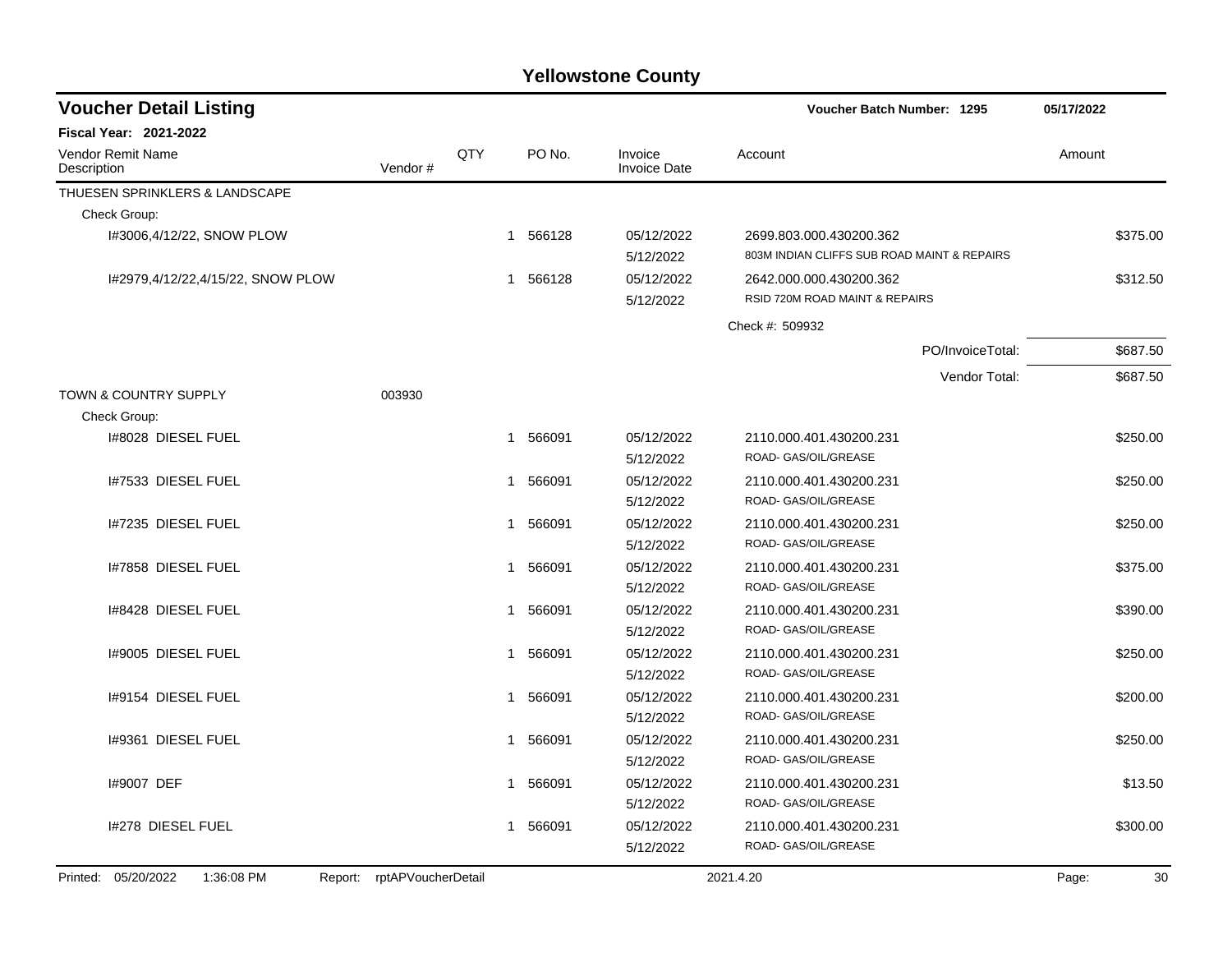| <b>Voucher Detail Listing</b>                                      |     |             |                                | <b>Voucher Batch Number: 1295</b>   | 05/17/2022  |
|--------------------------------------------------------------------|-----|-------------|--------------------------------|-------------------------------------|-------------|
| Fiscal Year: 2021-2022                                             |     |             |                                |                                     |             |
| Vendor Remit Name<br>Vendor#<br>Description                        | QTY | PO No.      | Invoice<br><b>Invoice Date</b> | Account                             | Amount      |
| I#9892 DIESEL FUEL                                                 |     | 1 566091    | 05/12/2022                     | 2110.000.401.430200.231             | \$216.05    |
|                                                                    |     |             | 5/12/2022                      | ROAD- GAS/OIL/GREASE                |             |
| 1#426006 DIESEL FUEL 119 @ 4.207                                   |     | 1 566091    | 05/12/2022                     | 2110.000.401.430200.231             | \$500.63    |
|                                                                    |     |             | 5/12/2022                      | ROAD- GAS/OIL/GREASE                |             |
| 1#426008 DIESEL FUEL 558 @ 4.207                                   |     | 1 566091    | 05/12/2022                     | 2110.000.401.430200.231             | \$2,347.51  |
|                                                                    |     |             | 5/12/2022                      | ROAD- GAS/OIL/GREASE                |             |
| 1#426007 DIESL FUEL 133 @ 4.207                                    |     | 566091<br>1 | 05/12/2022                     | 2110.000.401.430200.231             | \$559.53    |
|                                                                    |     |             | 5/12/2022                      | ROAD- GAS/OIL/GREASE                |             |
| 1#424974 DIESEL FUEL 5899 @ 4.1287                                 |     | 566091<br>1 | 05/12/2022                     | 2110.000.401.430200.231             | \$24,355.20 |
|                                                                    |     |             | 5/12/2022                      | ROAD- GAS/OIL/GREASE                |             |
| 1#424717 DIESEL FUEL 490 @ 4.2816                                  |     | 566091<br>1 | 05/12/2022                     | 2110.000.401.430200.231             | \$2,097.98  |
|                                                                    |     |             | 5/12/2022                      | ROAD- GAS/OIL/GREASE                |             |
| I#426039 DIESEL FUEL 247 @4.2850                                   |     | 566091<br>1 | 05/12/2022                     | 2110.000.401.430200.231             | \$1,058.40  |
|                                                                    |     |             | 5/12/2022                      | ROAD- GAS/OIL/GREASE                |             |
| I#424998 UNLEADED FUEL 1000 @ 4.3323                               |     | 566091<br>1 | 05/12/2022                     | 2110.000.401.430200.231             | \$4,332.30  |
|                                                                    |     |             | 5/12/2022                      | ROAD- GAS/OIL/GREASE                |             |
| 1#424998 DIESEL FUEL 5501 @ 4.5087                                 |     | 566091<br>1 | 05/12/2022                     | 2110.000.401.430200.231             | \$24,802.36 |
|                                                                    |     |             | 5/12/2022                      | ROAD- GAS/OIL/GREASE                |             |
| i#426215 DIESEL FUEL 475 @ 4.2361                                  |     | 566091<br>1 | 05/12/2022                     | 2110.000.401.430200.231             | \$2,012.15  |
|                                                                    |     |             | 5/12/2022                      | ROAD- GAS/OIL/GREASE                |             |
|                                                                    |     |             |                                | Check #: 509933                     |             |
|                                                                    |     |             |                                | PO/InvoiceTotal:                    | \$64,810.61 |
|                                                                    |     |             |                                | Vendor Total:                       | \$64,810.61 |
| <b>TRUSAIC</b>                                                     |     |             |                                |                                     |             |
| Check Group:                                                       |     |             |                                |                                     |             |
| I#CINV-021006 - May admin fees 5/2/22                              |     | 1 566082    | 05/11/2022                     | 6050.000.601.500700.350             | \$1,040.40  |
|                                                                    |     |             | 5/11/2022                      | HEALTH INSUR- PROFESSIONAL SERVICES |             |
|                                                                    |     |             |                                | Check #: 509934                     |             |
|                                                                    |     |             |                                | PO/InvoiceTotal:                    | \$1,040.40  |
|                                                                    |     |             |                                | Vendor Total:                       | \$1,040.40  |
| Printed: 05/20/2022<br>rptAPVoucherDetail<br>1:36:08 PM<br>Report: |     |             |                                | 2021.4.20                           | Page:<br>31 |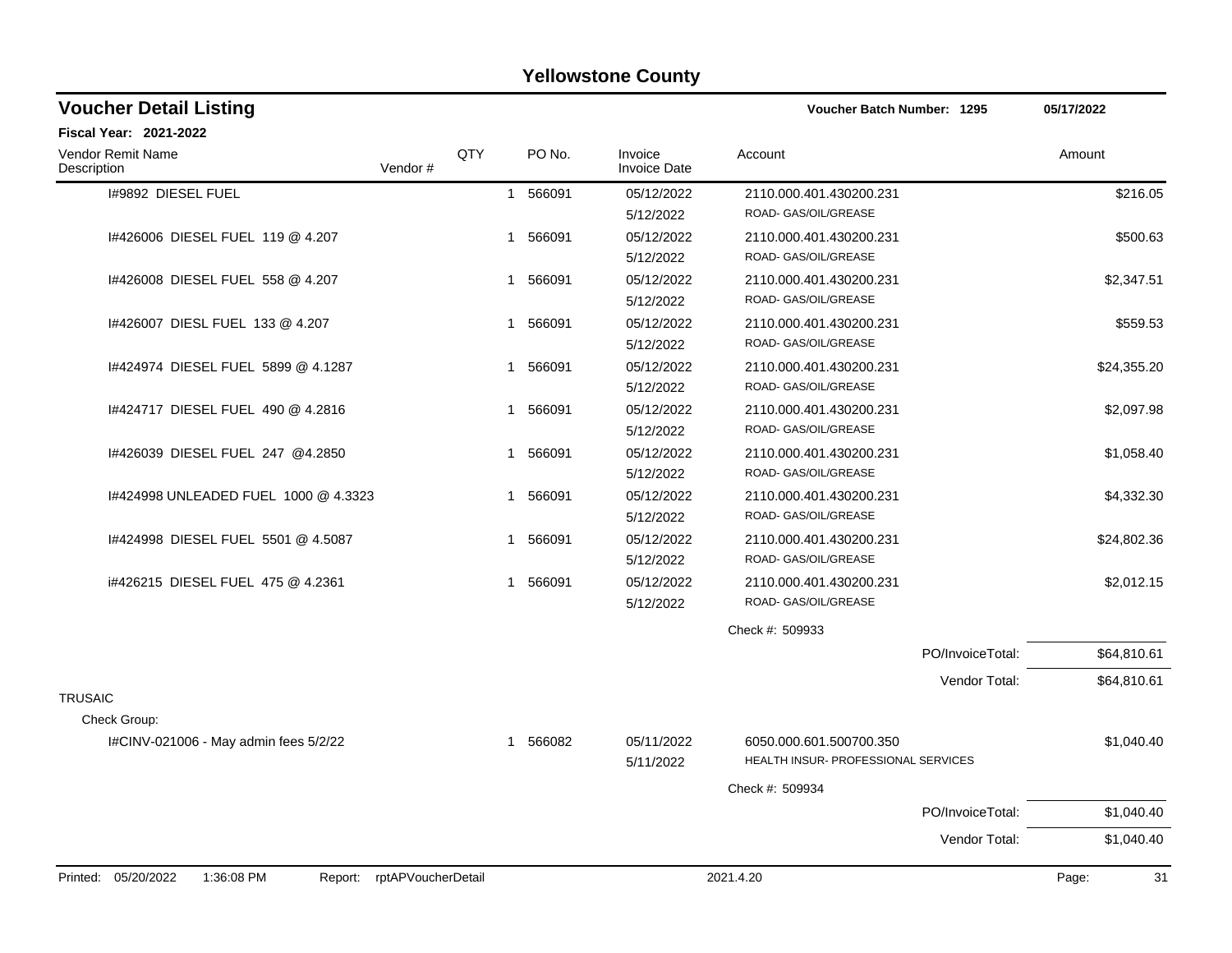| <b>Voucher Detail Listing</b>           |                            |     |              |          |                                | Voucher Batch Number: 1295                                      |                  | 05/17/2022  |
|-----------------------------------------|----------------------------|-----|--------------|----------|--------------------------------|-----------------------------------------------------------------|------------------|-------------|
| <b>Fiscal Year: 2021-2022</b>           |                            |     |              |          |                                |                                                                 |                  |             |
| <b>Vendor Remit Name</b><br>Description | Vendor#                    | QTY |              | PO No.   | Invoice<br><b>Invoice Date</b> | Account                                                         |                  | Amount      |
| UNIVERSAL AWARDS                        | 006170                     |     |              |          |                                |                                                                 |                  |             |
| Check Group:                            |                            |     |              |          |                                |                                                                 |                  |             |
| I#264733 Name Tags KK/KB/DC 5/4/22      |                            |     |              | 3 566056 | 05/11/2022<br>5/11/2022        | 5810.000.551.460442.220<br>METRA ADMIN- OPERATING SUPPLIES      |                  | \$31.50     |
|                                         |                            |     |              |          |                                | Check #: 509935                                                 |                  |             |
|                                         |                            |     |              |          |                                |                                                                 | PO/InvoiceTotal: | \$31.50     |
|                                         |                            |     |              |          |                                |                                                                 | Vendor Total:    | \$31.50     |
| US FOODS INC                            | 002926                     |     |              |          |                                |                                                                 |                  |             |
| Check Group:                            |                            |     |              |          |                                |                                                                 |                  |             |
| I#3874348 Paper Prod A#44311173 5/4/22  |                            |     |              | 1 566048 | 05/11/2022<br>5/11/2022        | 5810.000.553.460442.223<br>METRA CONCESSIONS- FOOD              |                  | \$326.68    |
| I#3906897 Food Prod A#44311173 5/5/22   |                            |     | $\mathbf{1}$ | 566048   | 05/11/2022<br>5/11/2022        | 5810.000.553.460442.223<br>METRA CONCESSIONS- FOOD              |                  | \$1,376.98  |
| 1#3906896 Food Prod A#44311173 5/5/22   |                            |     | $\mathbf 1$  | 566048   | 05/11/2022<br>5/11/2022        | 5810.000.553.460442.256<br>METRA CONCESSIONS- INTERNAL FOOD USE |                  | \$650.11    |
|                                         |                            |     |              |          |                                | Check #: 509936                                                 |                  |             |
|                                         |                            |     |              |          |                                |                                                                 | PO/InvoiceTotal: | \$2,353.77  |
|                                         |                            |     |              |          |                                |                                                                 | Vendor Total:    | \$2,353.77  |
| VOGEL, MIKE<br>Check Group:             |                            |     |              |          |                                |                                                                 |                  |             |
| Election Judge School                   |                            |     |              | 1 566153 | 05/13/2022<br>5/13/2022        | 1000.000.104.410600.393<br>ELECTIONS- ELECTION/OTHER JUDGES     |                  | \$810.00    |
|                                         |                            |     |              |          |                                | Check #: 509937                                                 |                  |             |
|                                         |                            |     |              |          |                                |                                                                 | PO/InvoiceTotal: | \$810.00    |
|                                         |                            |     |              |          |                                |                                                                 | Vendor Total:    | \$810.00    |
| WHALEN, ROBERT                          |                            |     |              |          |                                |                                                                 |                  |             |
| Check Group:                            |                            |     |              |          |                                |                                                                 |                  |             |
| Election Judge School 5/3/22            |                            |     |              | 1 566155 | 05/13/2022<br>5/13/2022        | 1000.000.104.410600.393<br>ELECTIONS- ELECTION/OTHER JUDGES     |                  | \$738.75    |
|                                         |                            |     |              |          |                                | Check #: 509938                                                 |                  |             |
| Printed: 05/20/2022<br>1:36:08 PM       | Report: rptAPVoucherDetail |     |              |          |                                | 2021.4.20                                                       |                  | Page:<br>32 |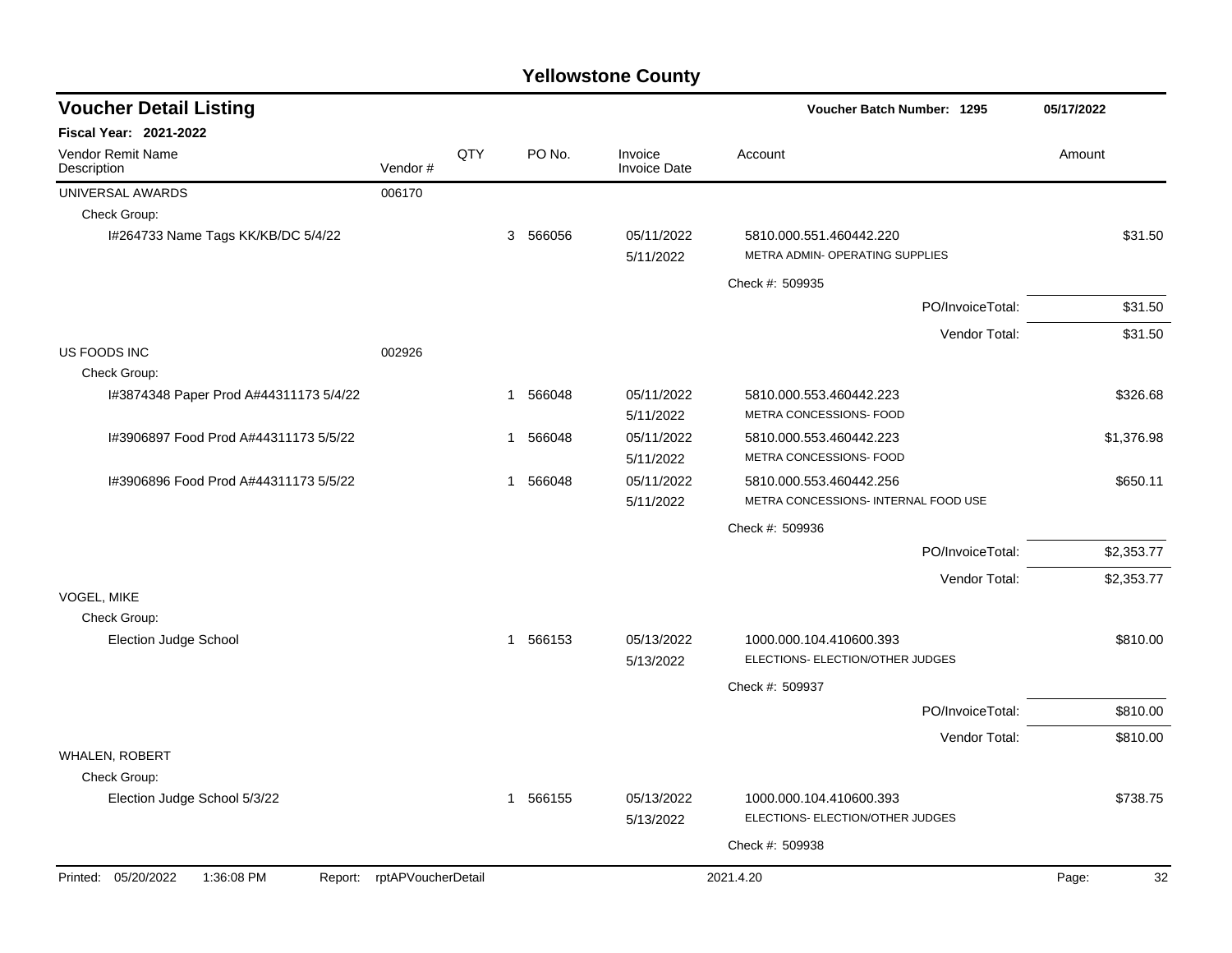| <b>Voucher Detail Listing</b>                                      |     |                        |                                | Voucher Batch Number: 1295                                          | 05/17/2022  |
|--------------------------------------------------------------------|-----|------------------------|--------------------------------|---------------------------------------------------------------------|-------------|
| <b>Fiscal Year: 2021-2022</b>                                      |     |                        |                                |                                                                     |             |
| Vendor Remit Name<br>Description<br>Vendor#                        | QTY | PO No.                 | Invoice<br><b>Invoice Date</b> | Account                                                             | Amount      |
|                                                                    |     |                        |                                | PO/InvoiceTotal:                                                    | \$738.75    |
|                                                                    |     |                        |                                | Vendor Total:                                                       | \$738.75    |
| <b>WOLF CONSTRUCTION</b><br>Check Group:                           |     |                        |                                |                                                                     |             |
| 4/12/22, SNOW PLOW 5/5/22                                          |     | 566130<br>$\mathbf{1}$ | 05/12/2022<br>5/12/2022        | 2589.000.000.430200.362<br>RSID 667M ROAD MAINT & REPAIRS           | \$300.00    |
| 4/12/22, SNOW PLOW 5/5/22                                          |     | 566130<br>1            | 05/12/2022<br>5/12/2022        | 2699.820.000.430200.362<br>820M CREST VIEW SUB ROAD MAINT & REPAIRS | \$300.00    |
|                                                                    |     |                        |                                | Check #: 509939                                                     |             |
|                                                                    |     |                        |                                | PO/InvoiceTotal:                                                    | \$600.00    |
|                                                                    |     |                        |                                | Vendor Total:                                                       | \$600.00    |
| WW GRAINGER                                                        |     |                        |                                |                                                                     |             |
| Check Group:                                                       |     |                        |                                |                                                                     |             |
| I#9261162102 3' Hinged Cable Protector A#800730095<br>3/29/22      |     | 10 566110              | 05/12/2022                     | 5811.000.552.460442.940                                             | \$2,325.20  |
|                                                                    |     |                        | 5/12/2022                      | FACILITIES- CAPITAL OUTLAY/EQUIPMENT                                |             |
|                                                                    |     |                        |                                | Check #: 509940                                                     |             |
|                                                                    |     |                        |                                | PO/InvoiceTotal:                                                    | \$2,325.20  |
| YEGEN IV, PETER                                                    |     |                        |                                | Vendor Total:                                                       | \$2,325.20  |
| Check Group:                                                       |     |                        |                                |                                                                     |             |
| 2022 COMMISIONER ANNUAL FEE4/19/22                                 |     | 1 566141               | 05/12/2022<br>5/12/2022        | 7253.000.730.431200.362<br>BASELINE DRAIN- MAINT & REPAIRS          | \$150.00    |
|                                                                    |     |                        |                                | Check #: 509941                                                     |             |
|                                                                    |     |                        |                                | PO/InvoiceTotal:                                                    | \$150.00    |
|                                                                    |     |                        |                                | Vendor Total:                                                       | \$150.00    |
| YELLOWSTONE VALLEY ELECTRIC<br>006770<br>Check Group:              |     |                        |                                |                                                                     |             |
| A#17389000 041522 DVORAK PIT                                       |     | 566097<br>1            | 05/12/2022<br>5/12/2022        | 2110.000.401.430200.340<br>ROAD- UTILITIES                          | \$19.00     |
| Printed: 05/20/2022<br>1:36:08 PM<br>rptAPVoucherDetail<br>Report: |     |                        |                                | 2021.4.20                                                           | Page:<br>33 |